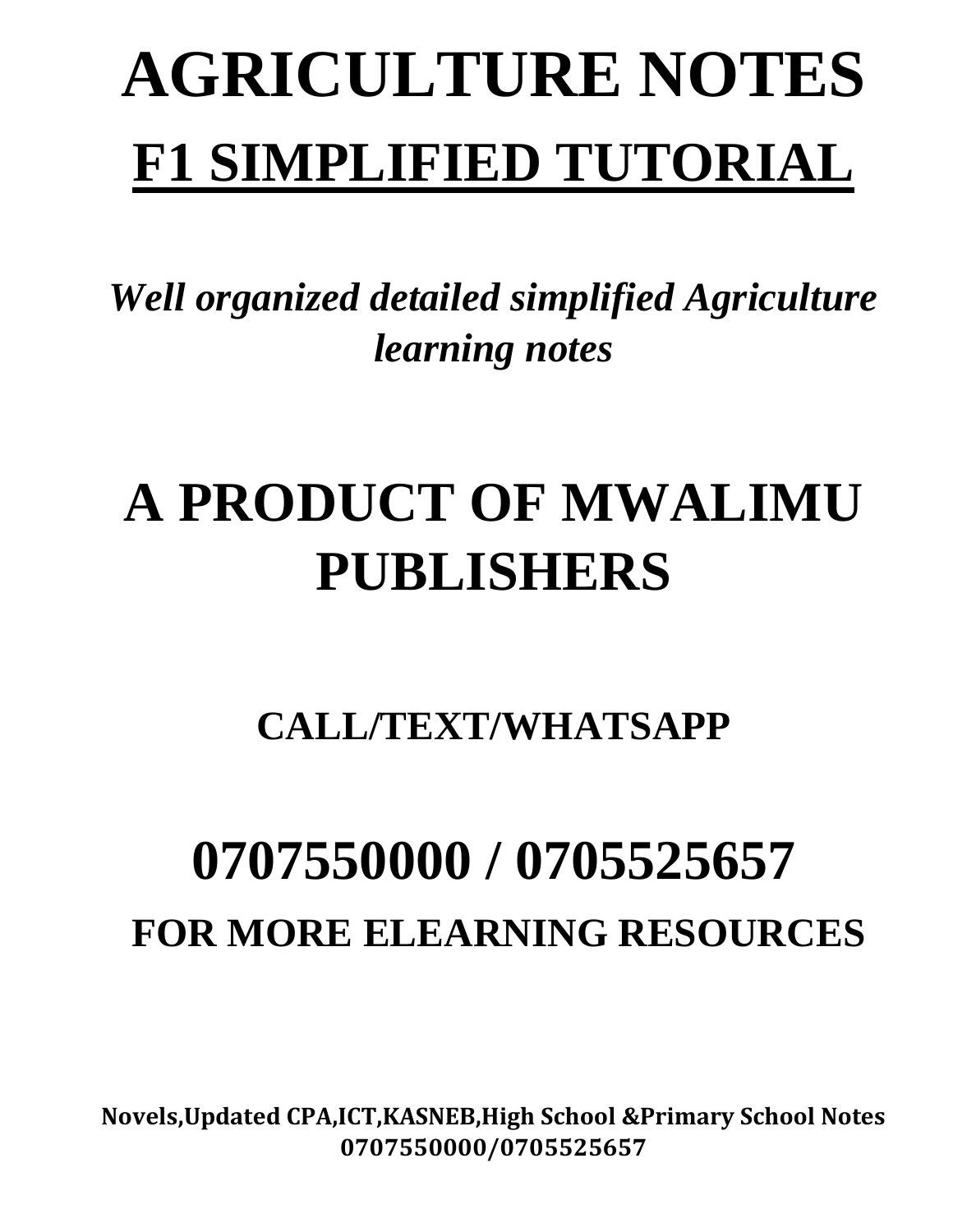## **FORM I NOTES**

- **1.0.0 Introduction to Agriculture (8 Lessons)**
- **2.0.0 Factors Influencing Agriculture (24 Lessons)**
- **3.0.0. Farm Tools And Equipment (7 Lessons)**
- **4.0.0 Crop Production I (Land Preparation) (7 Lessons)**
- **5.0.0 Water Supply, Irrigation And Drainage (10 Lessons)**
- **6.0.0 Soil Fertility I (Organic Manures) (6 Lessons)**
- **7.0.0 Livestock Production I (Common Breeds) (7 Lessons)**

**8.0.0 Agricultural Economics I (Basic Concepts and Farm Records) (7 Lessons)**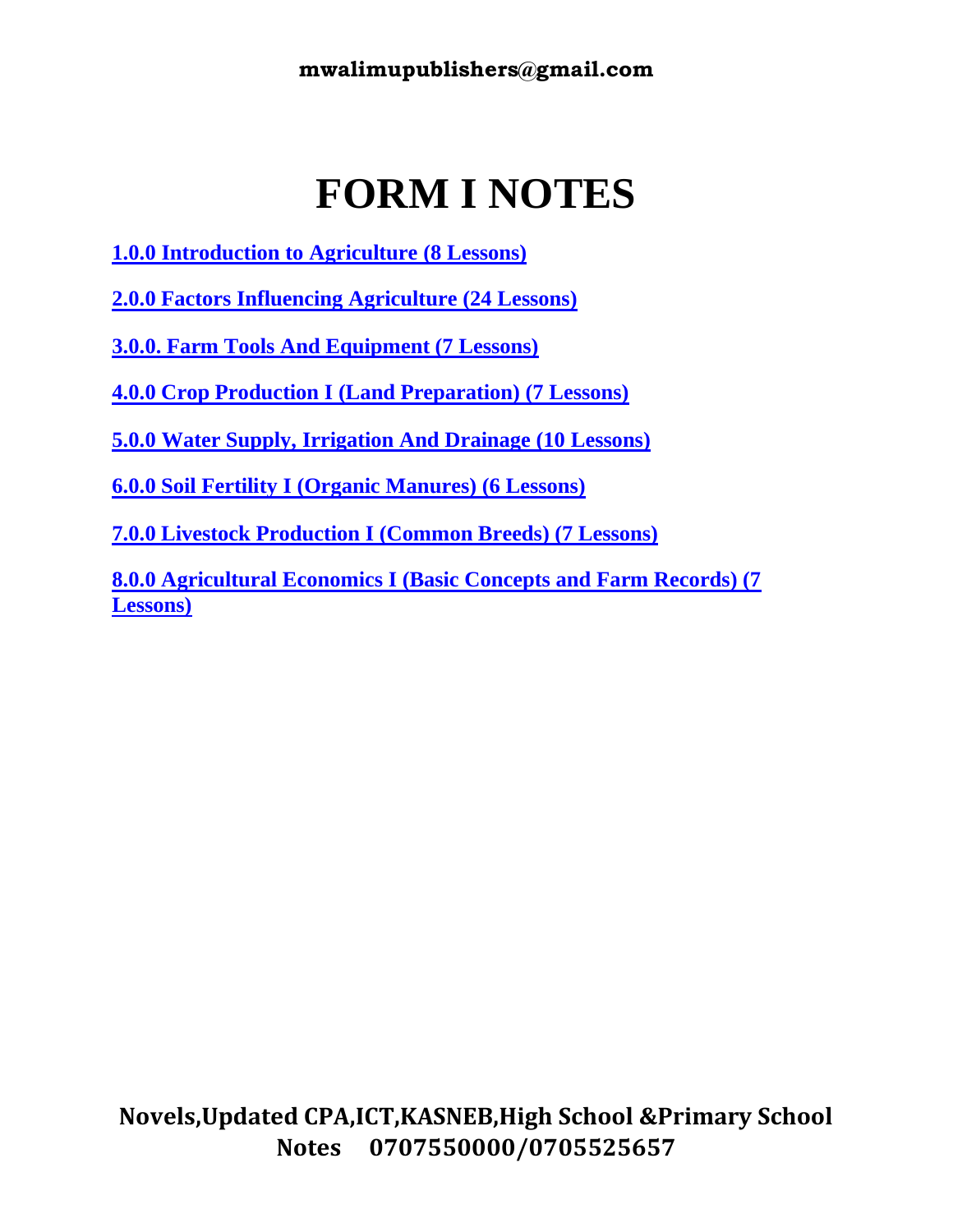## **INTRODUCTION TO AGRICULTURE**

## **DEFINITION OF AGRICULTURE**

- Agriculture is the science and art of cultivation of crops and rearing of livestock.
- **As a science,** it involves *experimentation* and *application of scientific knowledge* in such areas as;
	- $\triangleright$  Soil analysis,
	- $\triangleright$  Control of pests and diseases,
	- $\triangleright$  Farm machinery and structures,
	- $\triangleright$  Crop and livestock breeding.
- *As an art, it involves the use of learned skills in;*
	- $\triangleright$  Tilling the land,
	- ➢ Construction,
	- ➢ Measurement,
	- $\triangleright$  Harvesting of crops,
	- $\triangleright$  Feeding and handling of livestock
	- ➢ Marketing.

## **BRANCHES OF AGRICULTURE**

#### *Crop Farming (Arable Farming)*

• The practice of growing crops on cultivated land.

#### **It is subdivided into:**

- *Field crops Cultivation*:
	- ➢ maize, beans, potatoes, coffee, tea, cotton to name but a few.
- *Horticulture:*
	- $\triangleright$  It involves the growing of perishable crops which have high value.
	- $\triangleright$  It is further subdivided into:
		- ➢ *Floriculture -* the growing of flowers.
		- ➢ *Olericulture* the growing of vegetables.
		- ➢ *Pomoculture*  the growing of fruits.

#### *Livestock Farming*

• This branch deals with the rearing of livestock for various products.

#### *It is further subdivided into:*

• *Pastoralism:* This is the rearing of mammalian livestock such as cattle, sheep, goats, rabbits, pigs and camels.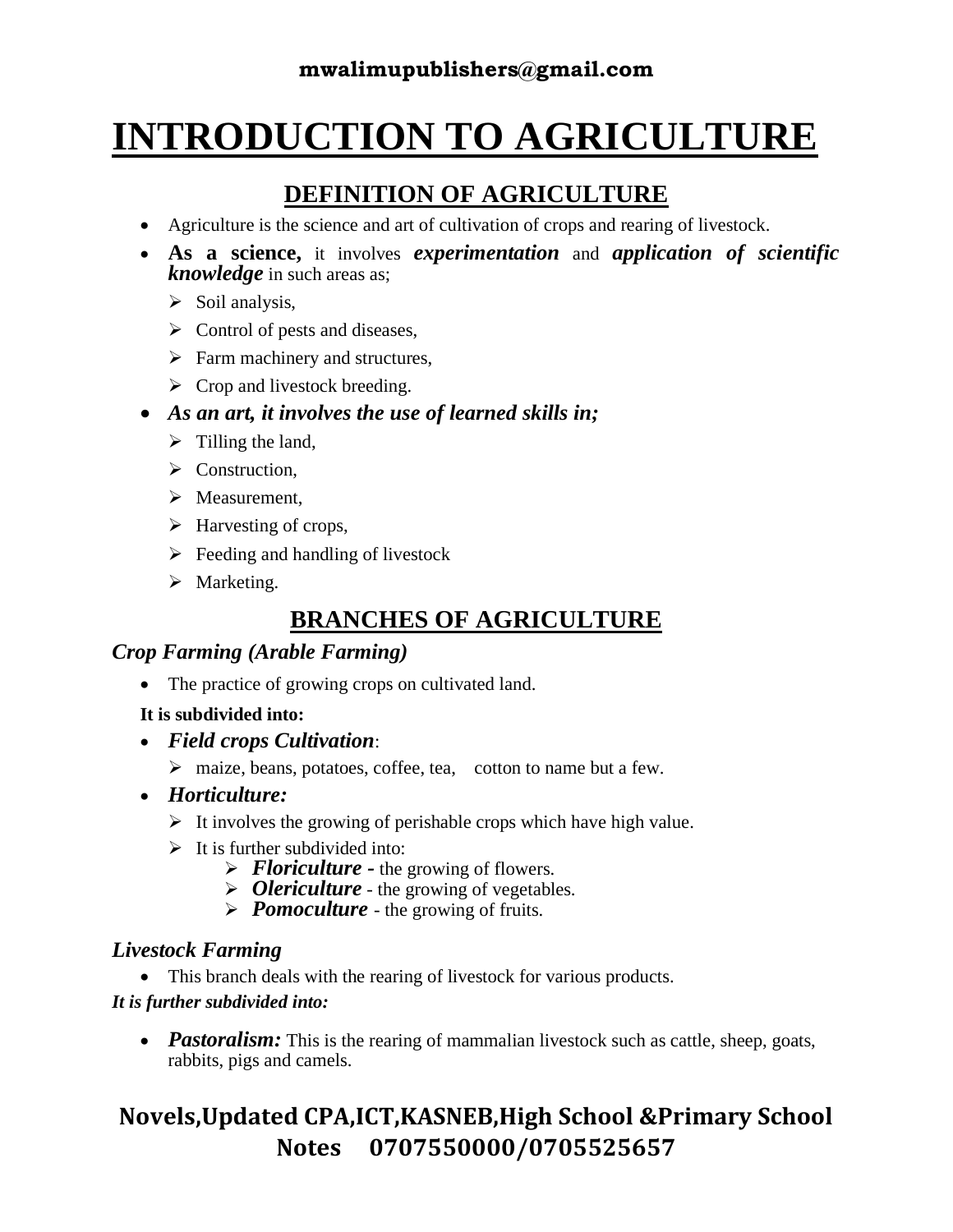- *Fish Farming (Aquaculture)*: This is the practice of rearing fish and other aquatic organisms , in ponds.
- *Bee Keeping (Apiculture)*: This involves the rearing of bees in structures known as beehives.
- *Poultry Keeping*: This is the keeping of domesticated birds.

#### *Agricultural Economics*

• It deals with the allocation of scarce resources (land, labour, capital and management) for agricultural production.

#### *Agricultural Engineering*

• This branch of agriculture deals with the use and maintenance of farm tools, machinery and structures.

#### **FARMING SYSTEMS**

• A farming system is the organization of the various enterprises in a farm.

#### *It is determined by the following factors:*

- Resources available (land, labour, capital and management).
- Skills of the farmer.
- Environmental factors such as climate, soil type and topography.
- Government policy.
- Farmer's choice and preference.
- Enterprise requirement.
- Social-cultural factors.

#### *The following are systems of farming:*

#### *Extensive System:*

• It is a system where a large piece of land with low investment of resources per unit area is carried out.

#### *Advantages*

- It is cheap.
- Does not require high level of management.
- Requires less labour.

#### *Disadvantages*

- Low profit per unit area.
- Cannot be practiced where land is limited.
- Low output per unit area.
- The land is under-utilized.

#### *Intensive Farming:*

• This system utilizes the factors of production to the maximum and involves high level of management.

#### *Advantages*

• Maximum utilization of the resources.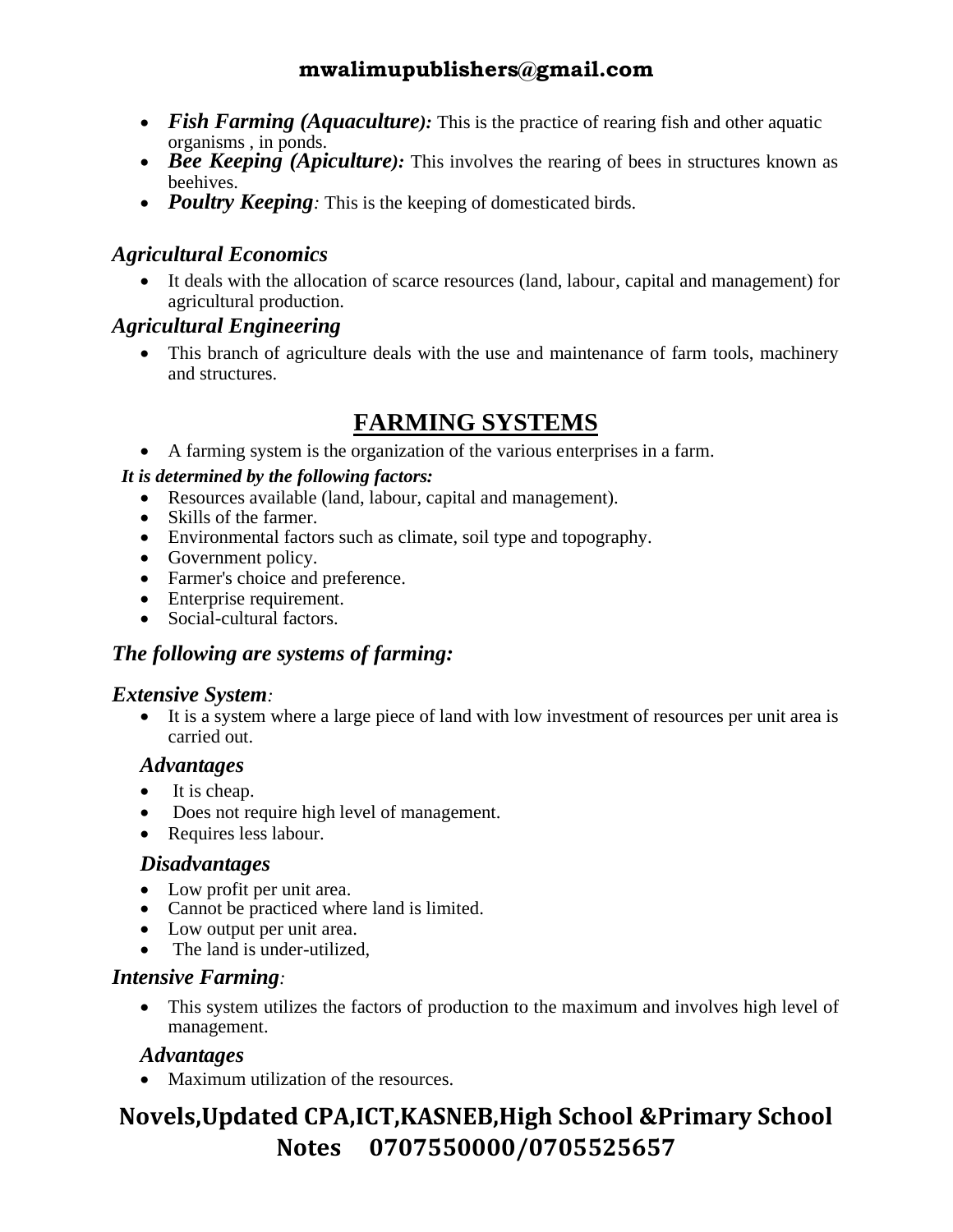- Can be practiced even where land is a limiting factor.
- Results in high yields.

#### *Disadvantages*

- Labour intensive.
- High capital investment is required.
- Requires high level of management.
- Can lead to high loses in case of poor management.

#### *Large Scale Farming*

- Refers to the farming practice under large areas of land over 20 hectares.
- It is used mainly for commercial purposes.
- The system is highly mechanized.

#### *Advantages*

- Results in high yields.
- Due to economics of scale high profit is realized.

#### *Disadvantages*

- Lack of diversification may lead to total failure in case of unfavorable conditions.
- High level of management is required.
- Heavy capital investment.
- Requires skilled and qualified manpower.

#### *Small Scale Farming*

- Refers to farming carried out on a small area of land less than 5 hectares.
- Family or casual labour can be engaged during the peak periods.
- Most of the Kenyan farmers are small scale due to unavailability of farmland.

#### *Advantages*

- Requires low capital investment.
- Possible where land is a limiting factor.
- Does not require high management level unless under intensive system.

#### *Disadvantages*

- Uneconomical 10 mechanize due to small size.
- Low production.
- Provides limited employment.
- Labour intensive.
- Difficult to specialize.

#### *Methods of Farming*

- A method of farming is an established way of carrying out farming activities.
- The following are the common methods of farming:

#### *Mixed Farming*

- It is the practice of growing crops and keeping of livestock on the same land.
- Its common in high potential areas.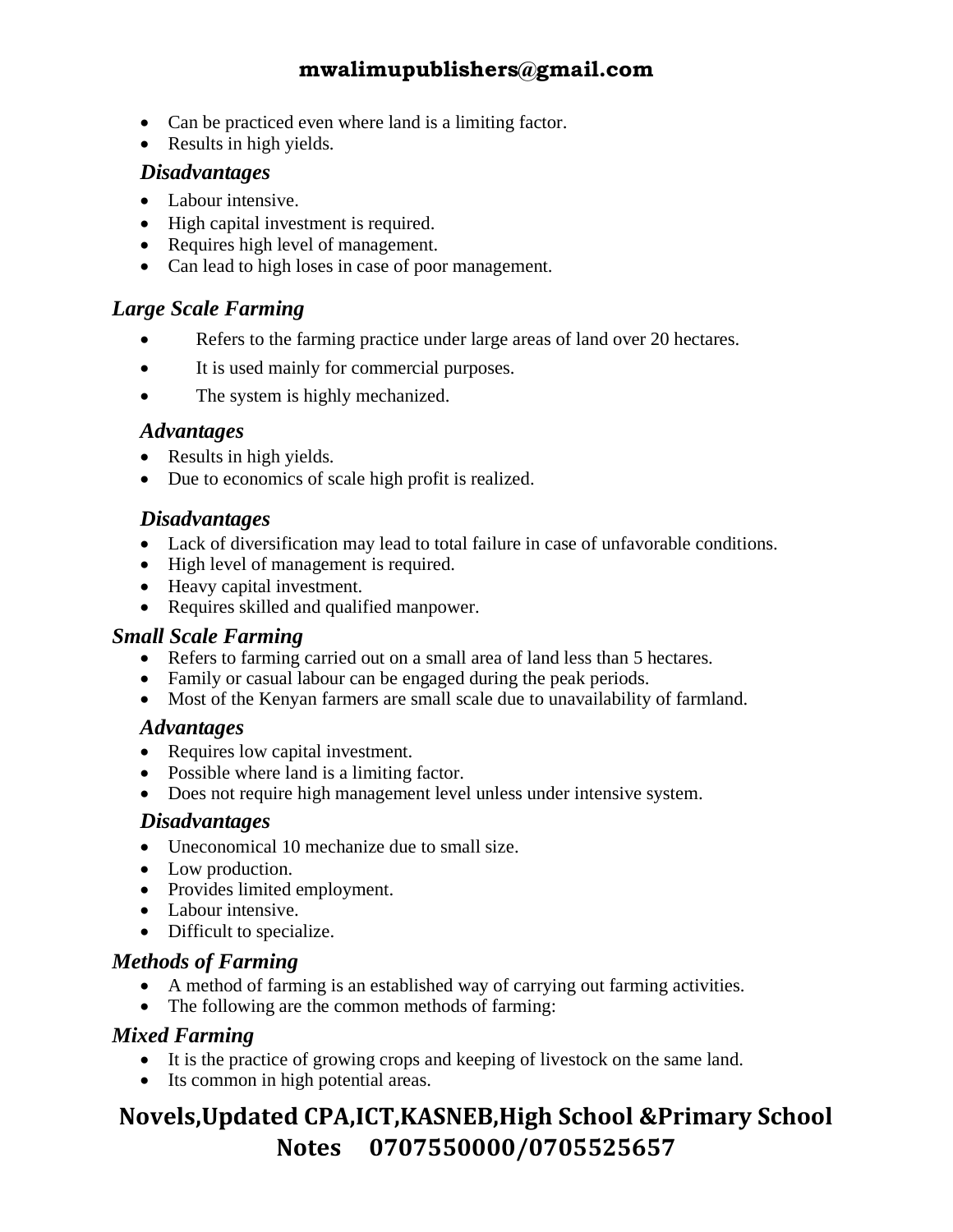#### *Advantages*

- Mutual benefit between crops and livestock.
- Crops supply feed for animals while animals supply manure for crops.
- Acts as an insurance against total loss by the farmer.
- The farmer is assured of an income throughout the year.
- There is maximum utilization of the resources.
- Animals can be used in the farm activities particularly draught animals.
- Ensures proper utilization of labour and land throughout the year.

#### *Disadvantages*

- High initial capital.
- Lack of specialization.
- Land can be a limiting factor if both enterprises are to be raised.
- Requires high level of management for both enterprises.

#### *Nomadic-Pastoralism*

- This is the practice of livestock rearing whereby animals are moved from one place to another in search of water and pastures.
- It is practiced in the arid and semi-arid areas where in most cases beef animals are kept.
- *Nomadic pastoralism is gradually changing to ranching with the introduction of:*
- Improved pasture species, improved livestock breeds and supplementary feeding.
- Efficient disease and parasite control measures.
- Improved infra-structure such as roads, water supply, cattle dipping facilities.
- Extension services.

#### *Advantages*

- Serves as the backbone of beef industry in Kenya.
- Proper way of utilizing the arid and semi arid areas.
- Source of income to the pastoral communities.

#### *Disadvantages*

- It encourages the spread of livestock pests and diseases due to communal watering points, grazing and dipping facilities.
- There is a tendency to increased soil erosion and land degradation.
- Source of conflicts and ethnic tension among the nomadic communities for the control of good pastures and water.
- Difficult to control breeding and breeding diseases.
- High rate of inbreeding leading to poor quality livestock.
- Low production of milk, meat, hides and skins due to wastage of energy in traveling from one place to another in search of pastures and water.
- High death rates as a result of walking for long distances.

#### *Shifting Cultivation*

- It is a traditional method of cultivating a piece of land until the soil is exhausted and crop yields decline.
- The land is abandoned and the farmer shifts to a new field as the previous land is left fallow to regain its fertility.

#### *Advantages*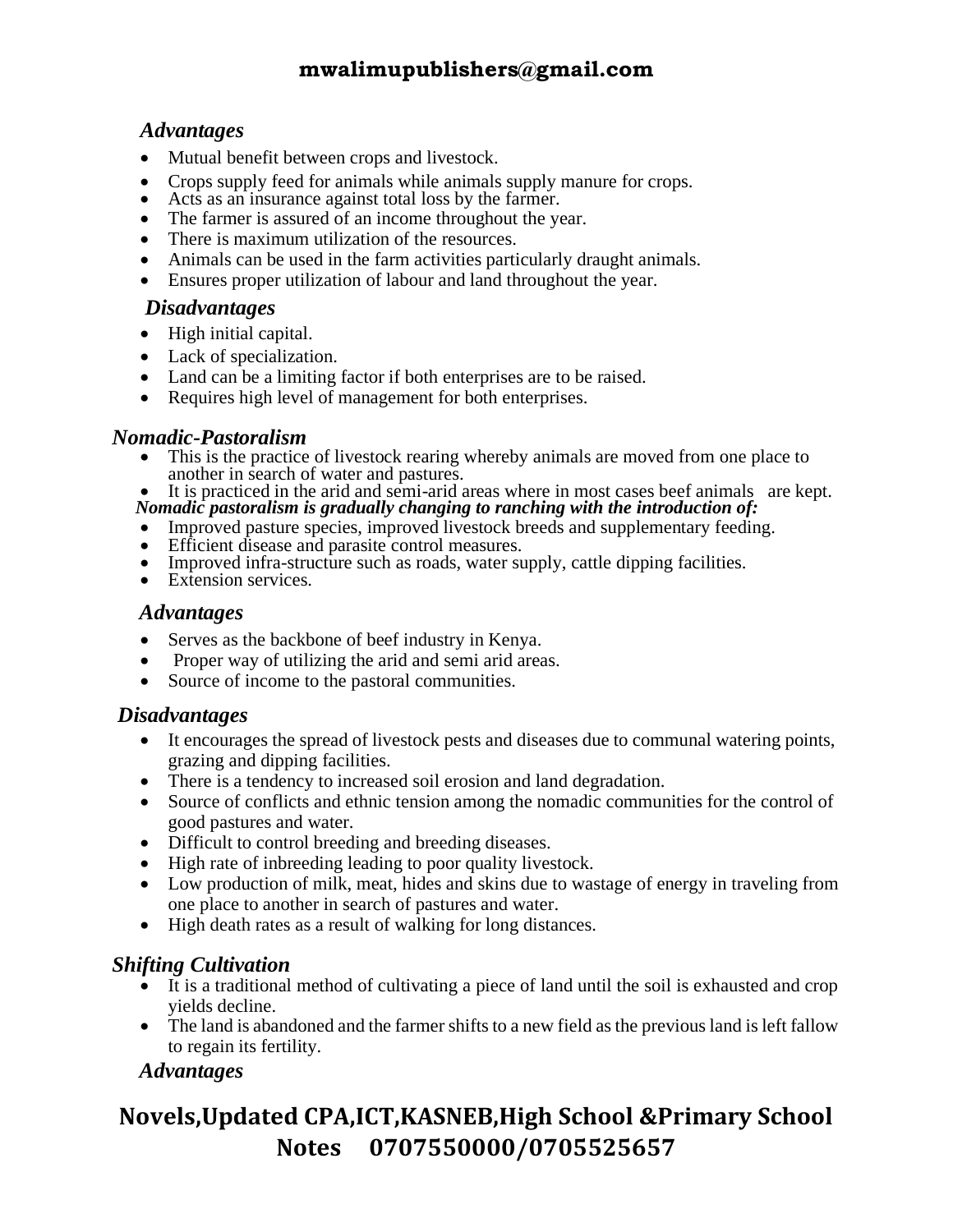- Land is allowed to rest and regain its fertility.
- No build up of pests and diseases.
- Soil structure is restored.
- The cost of production is low since inorganic fertilizers and pesticides are not used.
- Crop produce are chemical free.

#### *Disadvantages*

- Not practical where land is a limiting factor.
- Farm planning and acquisition of credits for land development is 'not possible.
- It is a cumbersome method due to constant movement.
- Lack of soil conservation measures
- Not possible to grow perennial crops.
- Low output per unit area due to poor farming methods.
- Where fire is used to clear the land organic matter is destroyed.

#### *Organic Farming*

- It is a fanning method where crops are grown and livestock reared without the use of agrochemicals.
- It is a method of farming which has been adopted to reduce the long term effect of the agrochemicals on crops which may eventually end up in man and livestock.
- Agro-chemicals are also expensive thus organic farming reduces the cost of production. Organically produced goods fetch high market prices.

#### *Advantages*

- Cheap and cost effective.
- Make use of the locally available materials
- Useful in improving the soil structures.
- No side effects from the crops and livestock products.
- No environmental pollution.

#### *Agro-Forestry*

- This is the practice of integrating trees and crops on the same piece of land.
- With land resources becoming more scarce, agroforestry is becoming more important.

#### **Examples of common agroforestry trees and shrubs include:**

- *Cajanus cajan*
- *Grevillea robusta*
- *Sesbania sesban*
- *Calliandra calothyrsus*
- *Casuarina equisetifolia*
- *Leucaena leucocephala*

#### *Trees selected for agroforestry should have the following characteristics:*

- Able to grow fast.
- Deep roots to minimize competition for nutrients.
- Should be preferably leguminous.

#### *Advantages*

•Trees reduce soil erosion in a given area.

- Leguminous trees add nitrates into the soil thus improving the *soil* fertility.
- Some trees can be used as livestock fodder to provide a high level of proteins.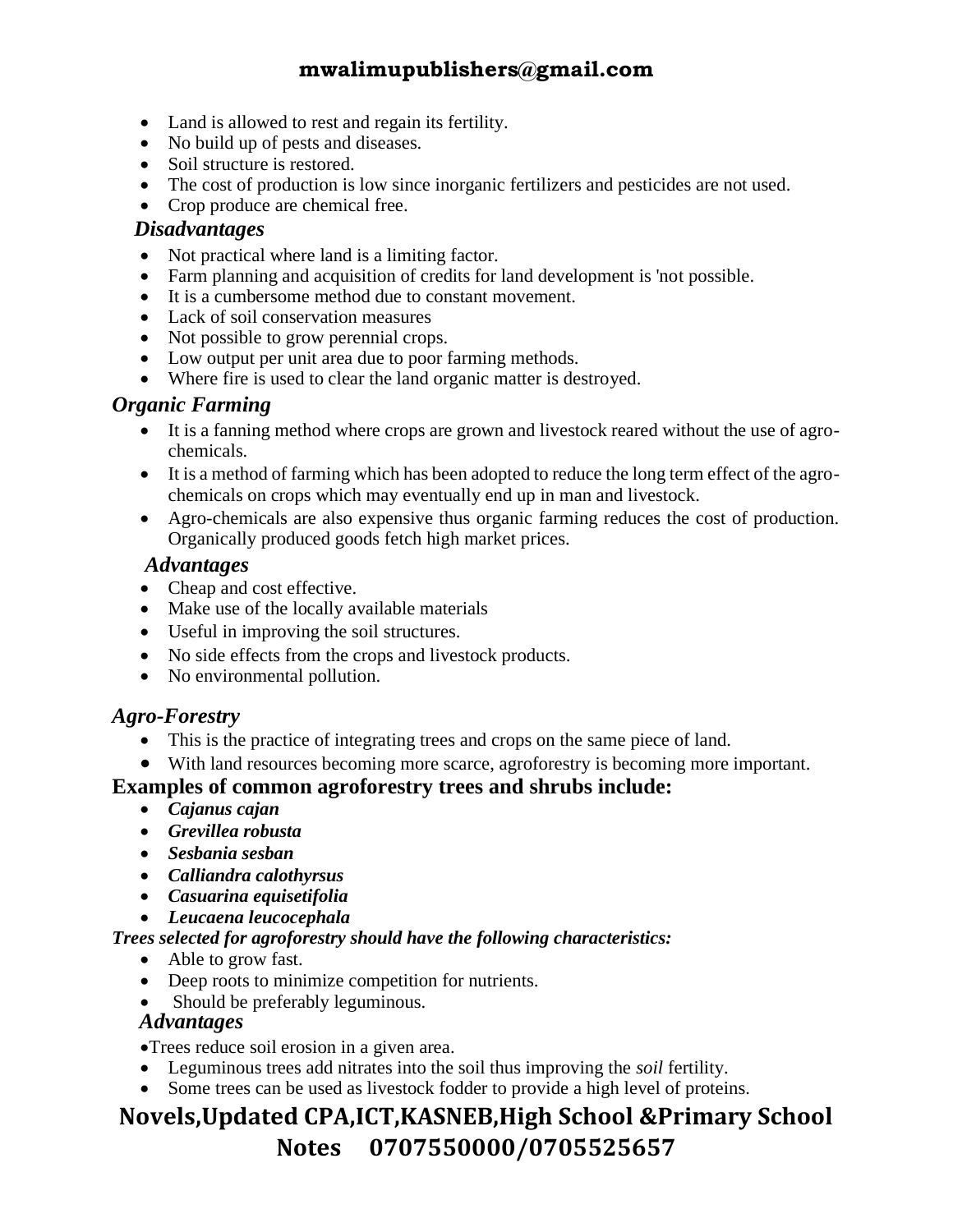- They are important sources of wood fuel and timber.
- There is maximum utilization of land.

#### *Importance of Agriculture to the Economy of Kenya*

- Provides *food* to the population to meet nutritional requirements and to enable man to engage in other activities of farming.
- Provides *employment*. This for example can be direct as a labourer in the farm, tea plucker or indirect for example, working in agricultural based industries.
- Source of *raw materials* for industries for example cotton lint for textile industry.
- Provides *foreign exchange* through exporting agricultural produce.
- Provides *market for industrial goods* agriculture is a consumer of the finished goods from agro-based industries.
- Source of *income* farmers as well as the government get revenue from the sale of agricultural produce and tax payment.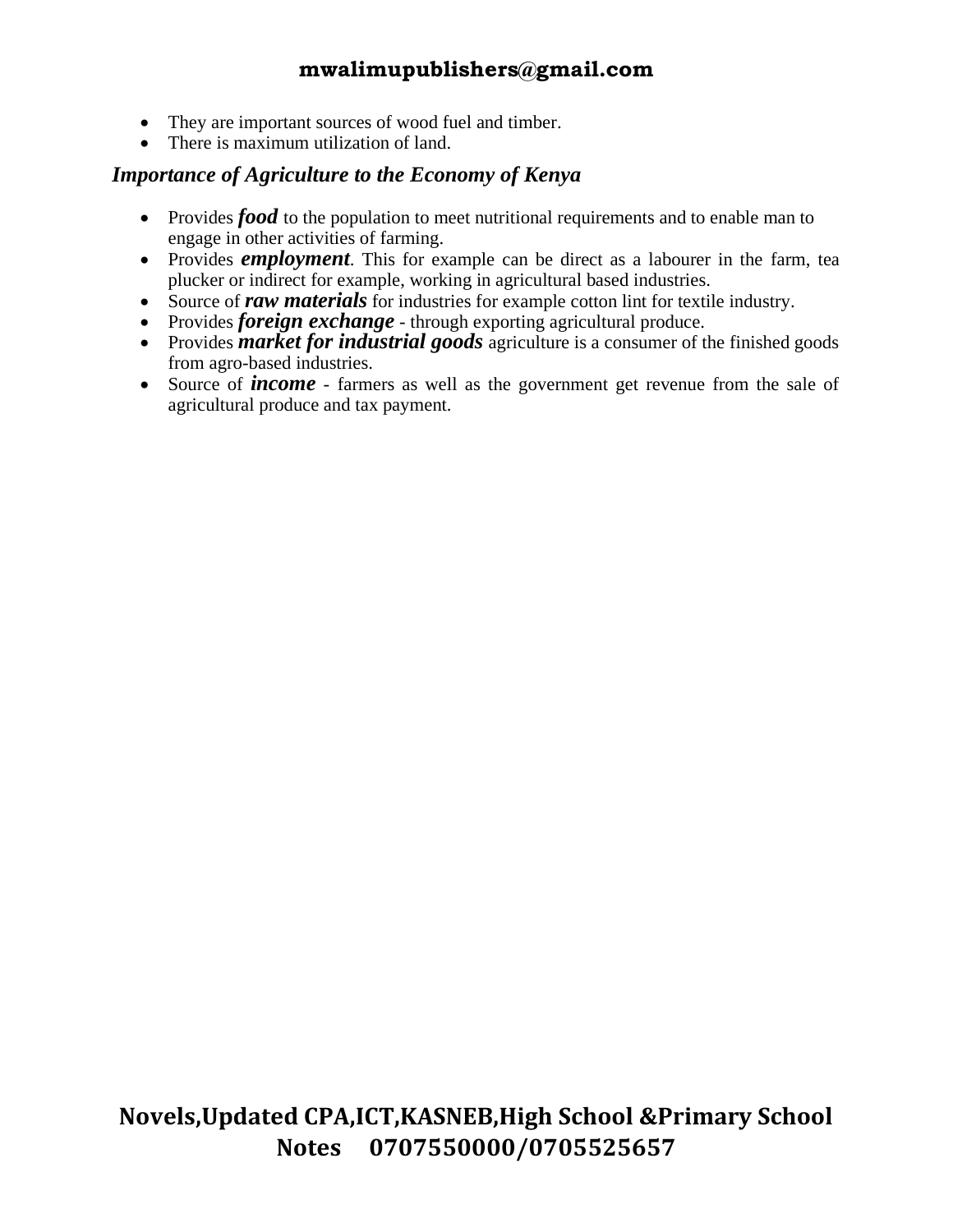# **FACTORS INFLUENCING**

# **AGRICULTURE**

## **INTRODUCTION**

#### *Agricultural production is influenced by external factors:*

- Human factors
- Biotic factors
- Climatic factors
- Edaphic factors.

#### **HUMAN FACTORS**

These are human characteristics which affect the way decisions are made and operations carried out.

- *Level of education and technology*:
	- ➢ Skills
	- ➢ Technological ad van cements .

#### • *Human health/HIV-AIDS*:

- $\triangleright$  These affect the strength, the vigour, vision and the determination to work.
- $\triangleright$  HIV/AIDS is the biggest threat to human health today and has long lasting effects on agriculture, such as;
- ➢ Shortage of farm labour.
- $\triangleright$  Loss of family support.
- ➢ Low living standards leading to despondency and hopelessness.
- $\triangleright$  Increased criminal activities.
- ➢ More time spent by the Government and NGO's in Carring for the sick.

#### • *Economy;*

➢ Stability in the countries' economy affect agricultural production.

#### • **Government Policy:**

➢ These are governmental laws which have been enacted to protect farmers, land and livestock.

#### *They include:*

- $\triangleright$  Food policy
- ➢ Policies on control of livestock parasites and diseases.
- ➢ Policies on marketing of both local and export products and others.
- *Transport and communication*:
	- $\triangleright$  For agricultural goods to move from the farm to the consumers.
- *Cultural practices and religious beliefs:*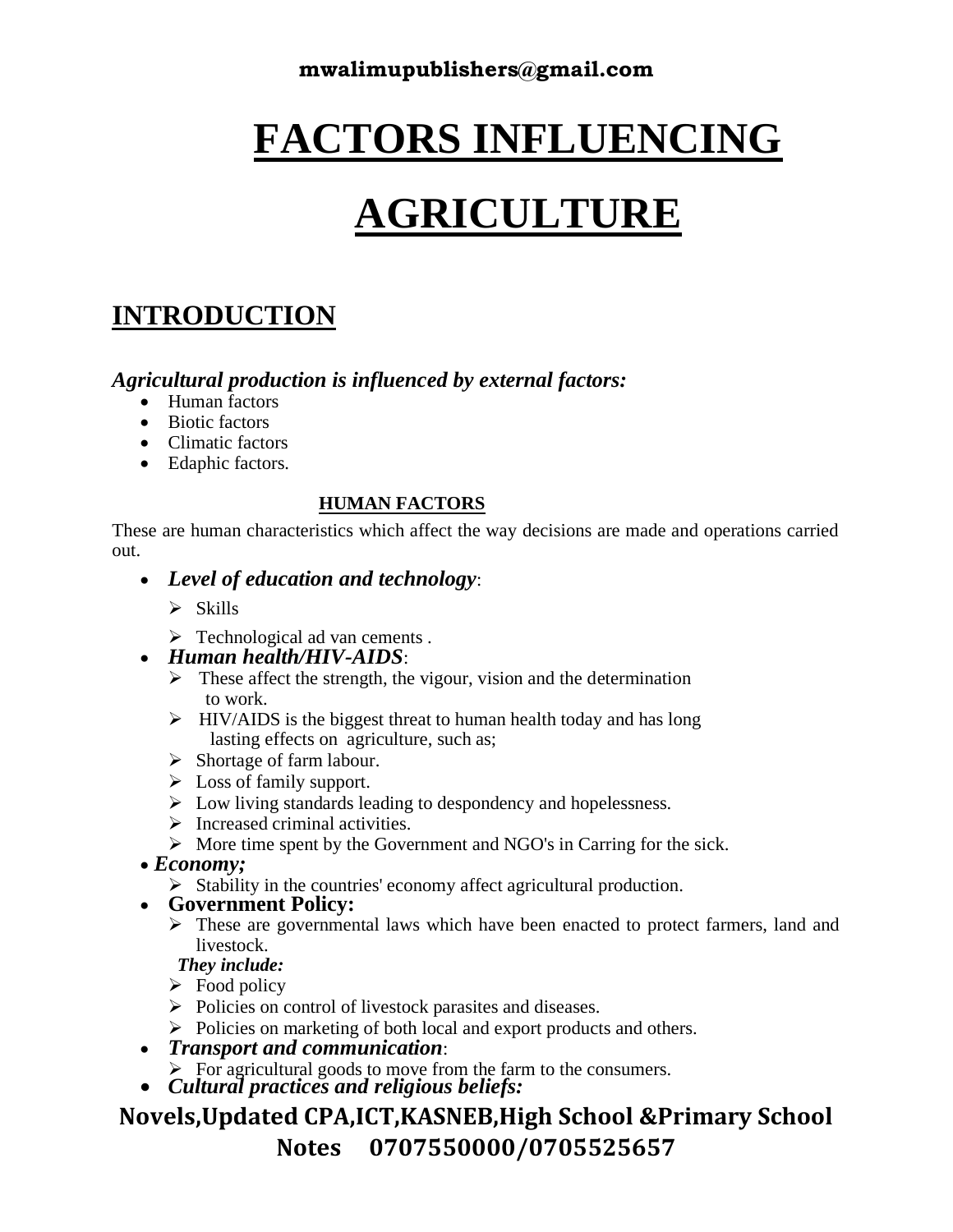- $\triangleright$  These activities hinder important changes in a society that may bring agricultural development.
- *Market forces:*
	- ➢ Demand and supply forces which affect prices of commodities in a free market.

#### **BIOTIC FACTORS**

These are living organisms which affect agricultural production.

- *Pests* Destructive organisms which destroy crops.
- *Parasites* These are invertebrates which live in or on other living organisms.
- *Decomposers* Organisms which act on plants and animal tissues to form manure.
- *Pathogens* Micro-organisms which cause diseases.
- *Predators* Animals that kill and feed on other animals.
- *Pollinators* They transfer pollen grains from the stamens to the pistil of a flower.
- *Nitrogen fixing bacteria* -They are micro-organisms which convert atmospheric nitrogen to nitrates ready for use by the plants.

#### **CLIMATIC FACTORS(WEATHER ELEMENTS).**

- Rainfall,
- Temperature,
- Wind,
- Relative humidity
- Light.

*Weather* - Atmospheric conditions of a place at a given time period.

*Climate* - weather conditions of a place observed and recorded for a period of 30-40 years.

#### *Rainfall*

#### **Supplies Water:**

- Which is necessary for the life process in plants and animals.
- Which makes the plant turgid hence provides support.
- Acts as a solvent for plant nutrients.
- Cools the plant during transpiration.
- Which is used as a raw material in photosynthesis.

#### *When plants lack enough water they respond in different ways as follows:*

- By closing the stomata to restrict water loss.
- Hastens maturity.
- Some will roll their leaves.

#### *Other plants have developed permanent adaptation to water stress such as:*

- Growing needle like leaves.
- Develop fleshy leaves for water storage.
- Develop long roots.
- Wilting and death in extreme conditions.

#### *Important Aspects of Rainfall:*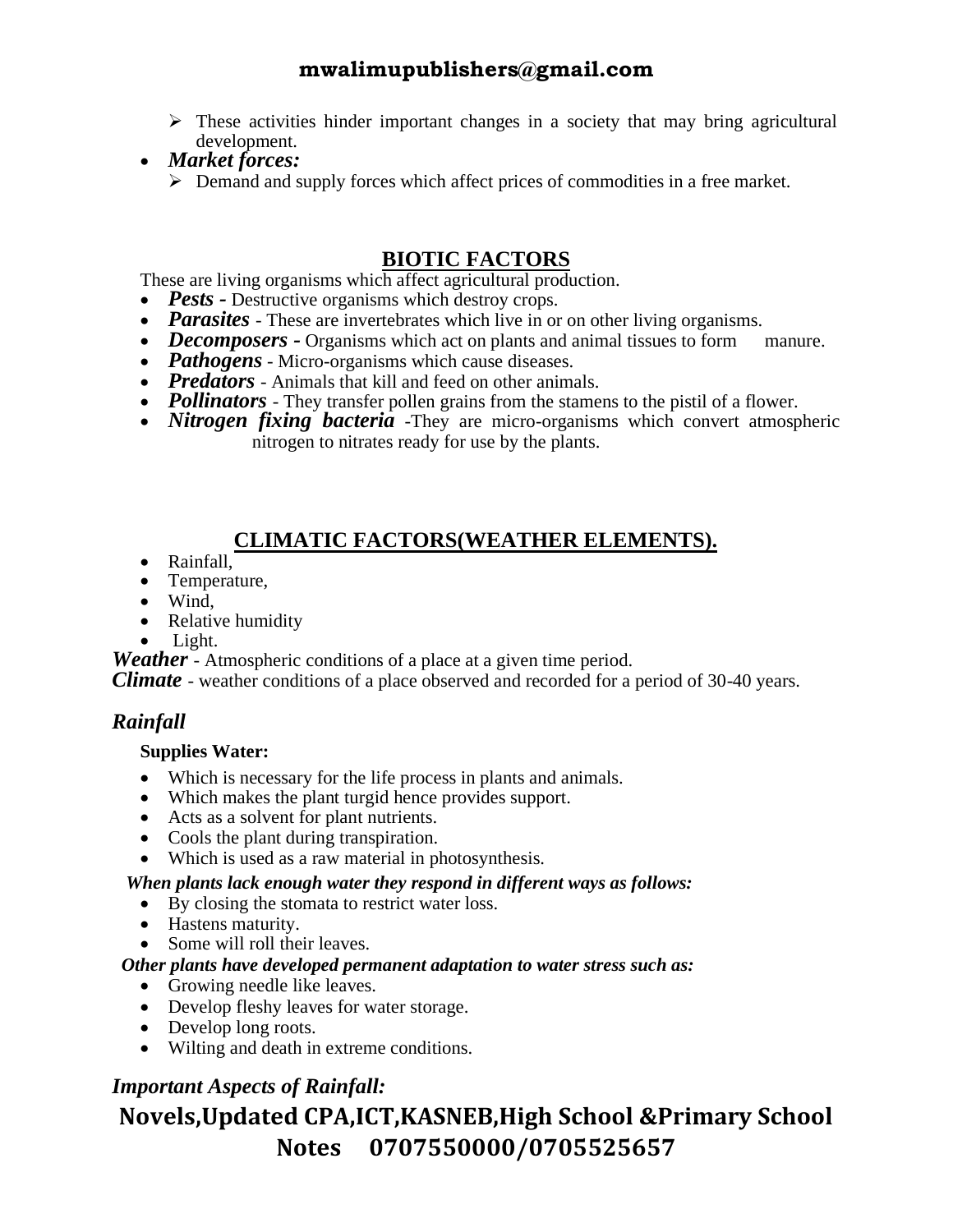- •*Rainfall reliability*;
	- $\triangleright$  This is the dependency on the timing of the onset of the rains.
- *Amount of rainfall*;
	- $\triangleright$  Quantity of rain that falls in a given area within a given year.
- *Rainfall distribution* ;
- $\triangleright$  The number of wet months in a year. • *Rainfall intensity*;
	- $\triangleright$  Amount of rainfall that falls in an area within a period of 1 hour.

#### *Temperature*

- This is the degree of hotness or coldness of a place measured in degrees Celsius.
- *Cardinal range* of temperature is the temperature required by plant to grow and thrive well.
- *Optimum range of temperatures* the best temperature for the best performance of plants.

## *Effects of Temperatures on Crop Production:*

#### *Low temperatures:*

- Slow the growth rate of crops due to slowed photosynthesis and respiration.
- High incidences of disease infection.
- Improves quality of crops such as tea and pyrethrum.

#### *High Temperatures*

- Increase evaporation rate leading to
- Wilting.
- Hastens the maturity of crops.
- Increase disease and pest infection.
- Improves quality of crops such as pineapples, oranges and pawpaws.

#### *Wind*

#### *Wind is moving air. Good effects of wind include:*

- Seed dispersal
- Cooling of land
- Pollination in crops
- Brings rain bearing clouds

#### *Negative effects of wind:*

- Increases the rate of evaporation of water.
- Causes lodging of cereals and distorts perennial crops.
- Increases evapo-transpiration.
- Spreads diseases and pests.
- Destroys farm structures.

#### **Relative humidity**

• The amount of water vapour in the air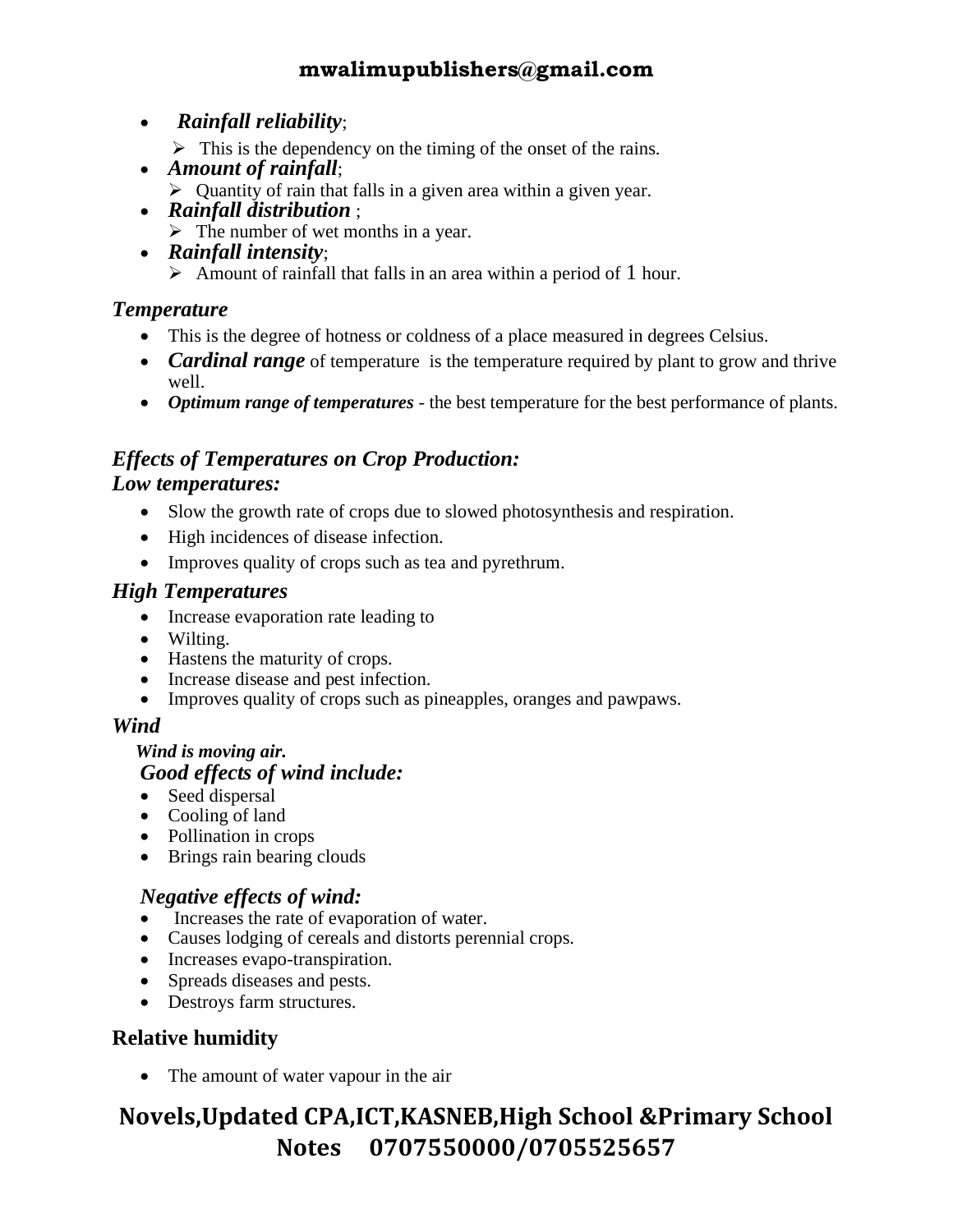- Affects the rate of evapo-transpiration.
- Forms dew which supplies soil with moisture under dry conditions.
- High humidity induce rooting in cuttings.
- Increases disease multiplication and spread.

#### *Light*

• Provide radiant energy harnessed by green plant for photosynthesis.

#### *Important aspects of light:*

- *Light intensity* ;
	- $\triangleright$  The strength with which light is harnessed by chlorophyll for photosynthesis.
- *Light duration*;
	- $\triangleright$  The period during which light is available to plants per day.
	- ➢ Plant response to light duration is known as *photoperiodism.*
	- ➢ *Short-day plants* **-** require less than 12 hours of daylight to flower and seed.
	- ➢ *Long-day plants* require more than 12 hours of daylight to flower and seed.
	- ➢ *Day-neutral plants* require 12 hours of daylight to flower and seed.

#### • *Light wavelength;*

- $\triangleright$  This is the distance between two successive crests of a wavelength.
- $\triangleright$  It dictates the difference between natural and artificial light.
- $\triangleright$  Chlorophyll absorbs certain wavelengths of light.

#### **EDAPHIC FACTORS INFLUENCING AGRICULTURE**

- These are soil factors.
- Soil is the natural material that covers the surface of the earth,
- Made of weathered rock particles and decomposed animal and plant tissues, and on which plants grow.

#### *Importance of Soil*

- Provides anchorage to the plants by holding their roots firmly.
- Provides plants with mineral salts/ nutrients which are necessary for their growth.
- Provide the plants with water.
- Contains oxygen necessary for respiration of the plants and soil micro-organisms.

#### *Soil Formation:*

- Soil is formed through weathering process.
- Weathering is the breakdown and alteration of the parent rock near the surface of the earth to a stable substance.
- Weathering process is a combination of disintegration (breakdown) and synthesis (build up) process.
- Weathering process is continuous.

#### *Types of Weathering*

• Physical weathering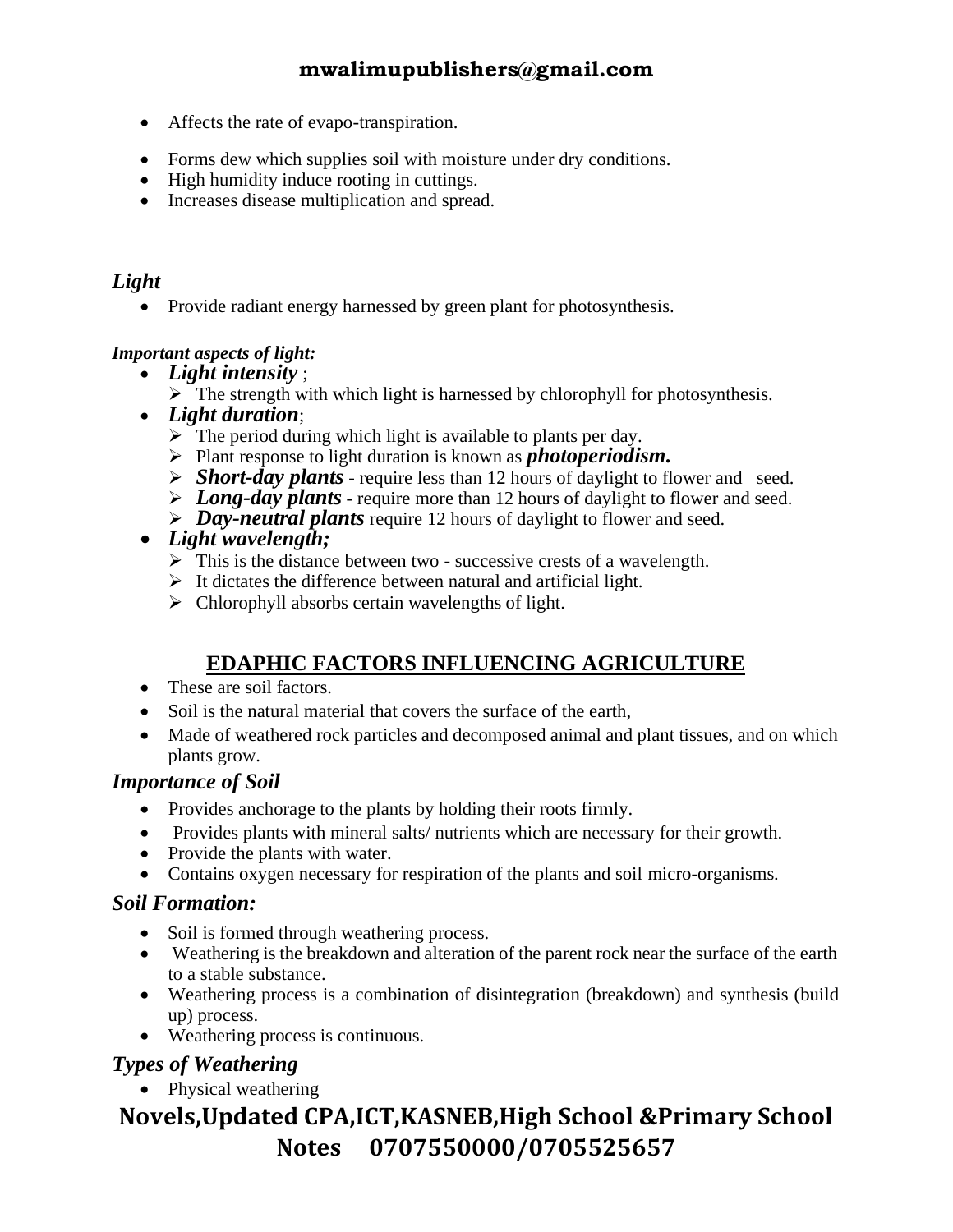- Chemical weathering
- Biological weathering

## *AGENTS OF WEATHERING*

#### *Physical Agents of Weathering*

- Include wind, water, moving ice and temperature.
- *Wind* carry materials which hit against each other to break into fragments.
- *Water* intensity of rainfall causes breakdown of rock.
- *Moving ice* has grinding effects which tear off rock particles.
- *Extreme temperature* cause rocks to expand and contract suddenly peeling off their surface.

#### *Chemical Weathering*

- Affects the chemical composition and structure of the rock.
- Involves processes such as ;
	- ➢ Hydrolysis,
	- ➢ Hydration,
	- ➢ Carbonation
	- ➢ Oxidation.
- *Hydration;*
	- $\triangleright$  The process by which soluble minerals in the rocks absorb water and expand weakening the rock thus leading to disintegration.
- *Hydrolysis;*
	- $\triangleright$  The process whereby water dissolves soluble minerals in the rock weakening it.
- *Oxidation;*
	- ➢ *T*he reaction of rock minerals with oxygen to form oxides which break easily.
- *Carbonation;*
	- ➢ *T*he process whereby carbonic acids formed when rain water dissolves carbon dioxide,
	- ➢ It reacts with calcium carbonates in limestone causing it to disintegrate.

#### *Biological Weathering*

*This involves the action of living organisms, plants and animals on the rocks.* 

- *Burrowing animals*, for example, termites and moles bring soil particles to the surface exposing them to other agents of weathering.
- *Big animals* like, elephants, buffaloes, camels and cattle exert a lot of pressure on the rocks as they step on them due to their heavy weights causing the rocks to disintegrate.
- *Earthworms* take part in the decomposition of plant matter with the soil particles.
- **Man's activities** like, mining and quarrying expose rocks to the surface during excavation. These activities breakdown large rocks into smaller rock particles.
- *Plant roots* force their way through the cracks in the rocks thus widening and splitting them.
- *Humic acids* formed when plant tissues decompose react with the rocks weakening them further.
- *Plant remains*-decompose adding humus into the soil.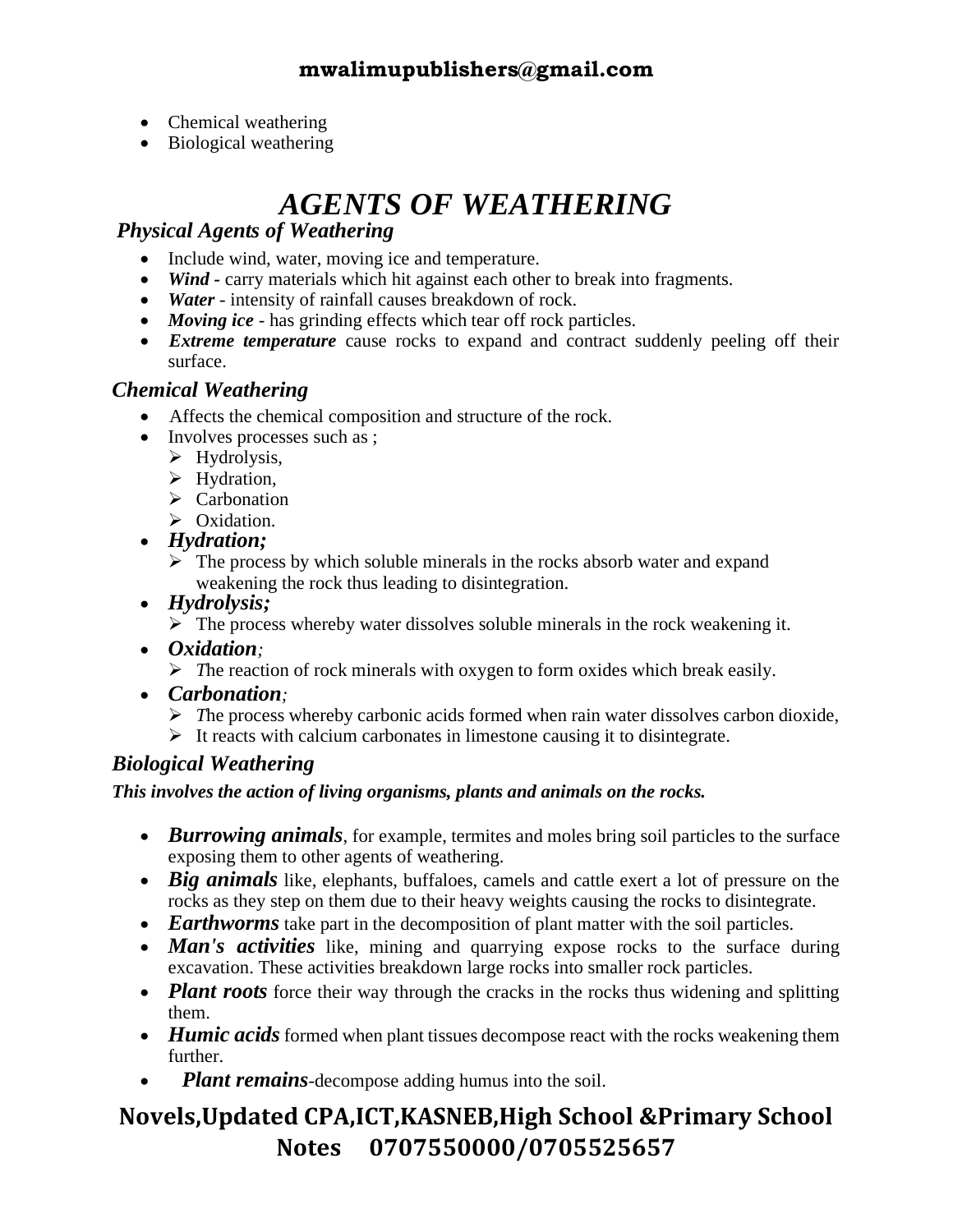## **FACTORS INFLUENCING SOIL FORMATION**

- *Climate* (rainfall, temperature and wind)
- *Biotic factors* living organisms.
- *Parent material* Nature and properties of the original rock from which the soil is formed.
- **Time -** length of time during which the soil forming processes have taken place.
- *Topography* influences the movement of disintegrated materials.

#### Soil Profile



- It is the vertical arrangement of different layers of soil from the ground surface to the bedrock.
- These layers are also referred to as *horizons.*
- The layers show differences in their contents and physical properties such as colour, texture and structure.
- The layers include: organic matter region, top soil, sub-soil, weathered rocks and parent material.

#### *Organic Matter Region*

- First layer of the soil found on the surface.
- Made up of leaves and other plant remains at various stages of decomposition.
- Some soil organisms may also be found here.

#### *Top Soil*

• Has a dark colour due to the presence of humus.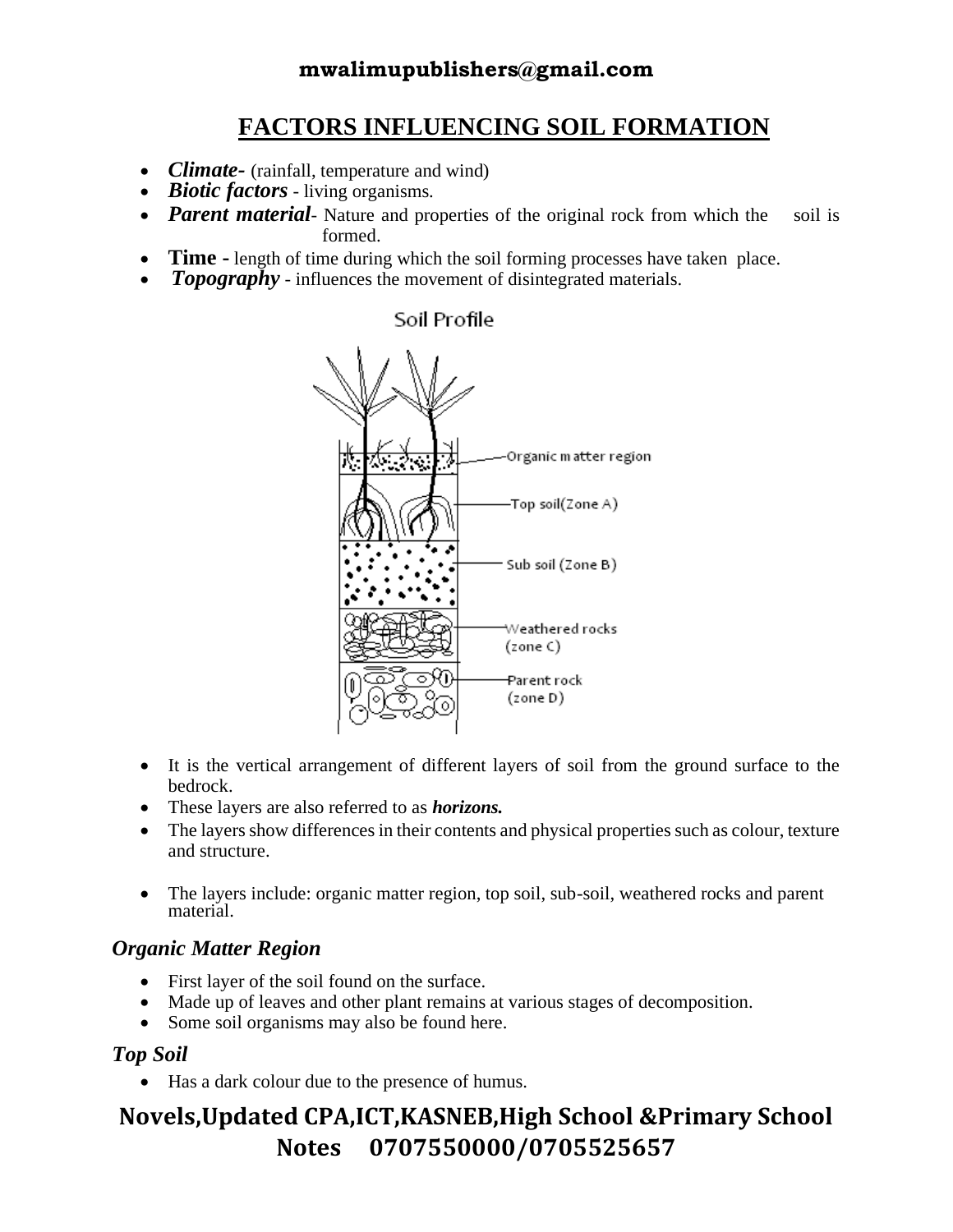- Is rich in plant nutrients and well aerated.
- It is a zone of maximum leaching (zone of eluviations)

#### *Sub-Soil*

- It is compact and less aerated.
- It is a zone of accumulation of leached material (zone of aluviation) from the top layers.
- Deep rooted crops have their roots growing up to this region.
- Hard pans normally form in this layer

#### *Weathered Rocks*

- It is also called substratum.
- Rocks at various stages of disintegration are found in this zone.
- Most of the materials found in this zone originate from the parent rock.

#### *Parent Rock*

- It exists as a solid mass which is un-weathered.
- It is the source of the inorganic composition of the soil.
- The water table is on the surface of this rock.

#### *Soils Formed in Situ and Soils Deposited*

- Soil formed in the same place and remains there is said to be *in situ.*
- However, soil can be formed due to deposition of soil particles carried from its original site of formation to another area which is usually in the lower areas of slopes.
- Such soils are said to have been formed through deposition.

| <b>Soil Deposited</b>                             |
|---------------------------------------------------|
| 1. Has the characteristics of when: it came from. |
| 2. Deeper                                         |
| 3. Richer in plant nutrients                      |
| 4. Not easily eroded                              |
| 5. More silty                                     |
| 6. Differ in chemical composition from the        |
| underlying parent rock.                           |
|                                                   |

#### *Soil Depth*

- This is the distance between top soil layer and the bottom soil layer in a profile.
- It dictates root penetration and growth
- Deep soils are more suitable for crop growth since they contain more nutrients.
- Have a larger surface are for root expansion.
- Deep soils facilitate good drainage and aeration.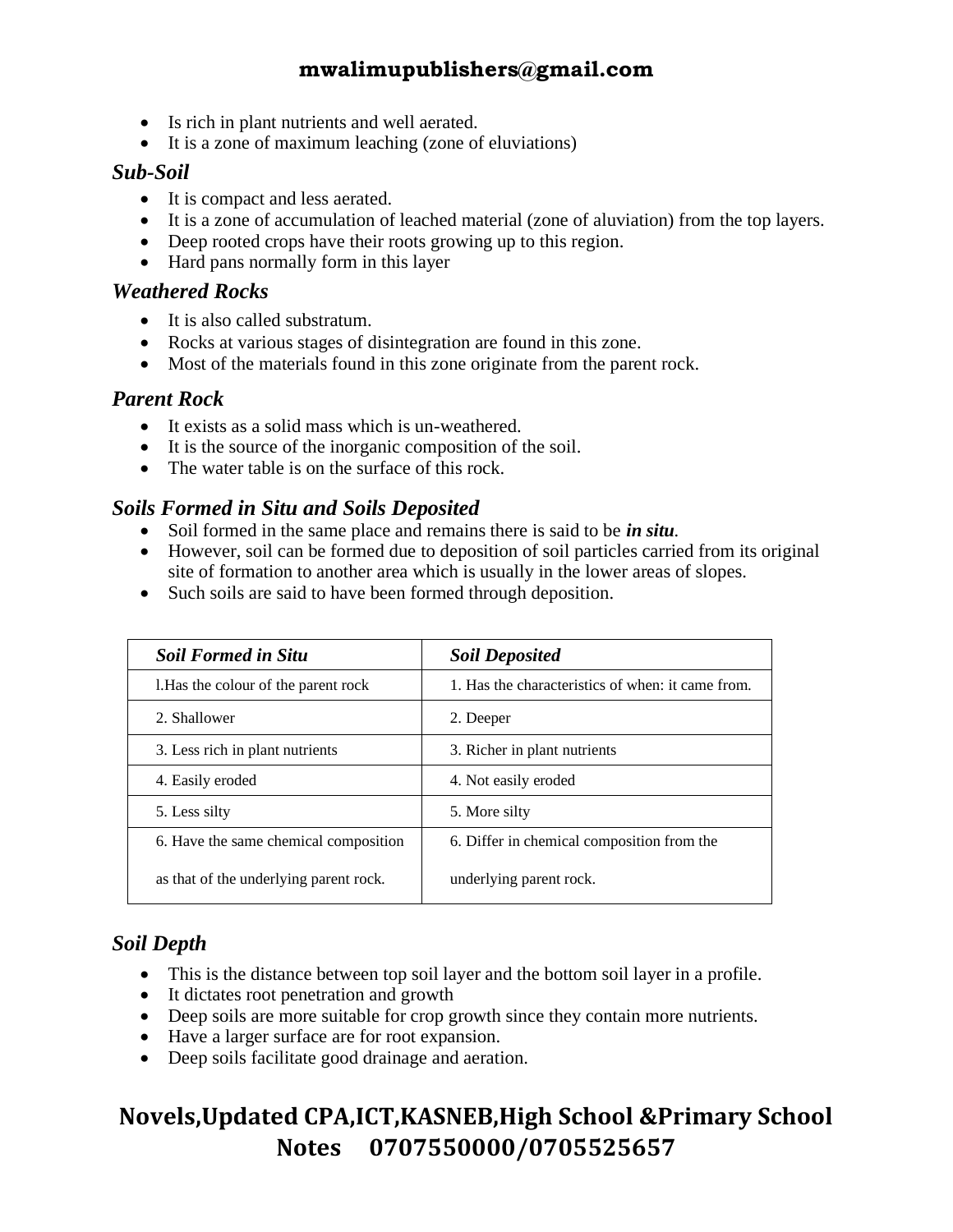#### *Soil Constituents*

- *Organic Matter* Dead and decaying plants and animal remains
- *Living Organisms* Soil organisms and plant roots.
	- $\triangleright$  Micro-organisms (bacteria, protozoa and fungi)
	- ➢ Invertebrates -termites,
	- $\triangleright$  Earthworms and molluscs.
	- ➢ Higher animals rodents and others.

#### • *Inorganic or Mineral Matter*

- $\triangleright$  Formed from the parent materials.
- $\triangleright$  Supply plant nutrients
- $\triangleright$  Form the skeleton and framework of the soil.
- *Air* 
	- $\triangleright$  Found in the pore spaces of the soil.
	- $\triangleright$  Used for root and organism respiration
	- ➢ Used for germination of seeds.
	- ➢ Helps in decomposition of organic matter.
	- $\triangleright$  Regulates soil temperature.
	- $\triangleright$  Regulates the movement of water through capillary action.

#### • *Water*

- ➢ Dissolves mineral salts
- $\triangleright$  Maintain turgidity in plants.
- $\triangleright$  Used for germination of seeds
- $\triangleright$  Used by soil organisms.
- ➢ Regulate soil temperature
- $\triangleright$  Dictates the amount of air in the soil.

#### *Water in the soil exists in three forms namely:*

#### • *Superfluous/Gravitational Water*

- $\triangleright$  Found in the large spaces (macro-pores) in the soil particles.
- $\triangleright$  Held by gravitation forces.
- ➢ When the pores are saturated, the soil is said to be waterlogged.
- $\triangleright$  It moves and may cause leaching.

#### • *Hygroscopic Water*

- ➢ Water found in thin films on the soil particles.
- ➢ Held by strong adhesive forces between water and soil particles.
- ➢ Does not move and hence not available for plant use.

#### • *Capillary Water*

- $\triangleright$  Occupy micro-pores in the soil particles.
- ➢ Held by cohesive forces between water molecules.
- ➢ Moves through capillary action
- $\triangleright$  Available to plants for use.

#### *Soil Structure*

- This is the arrangement of soil particles in a soil horizon.
- *Types of Soil Structure –*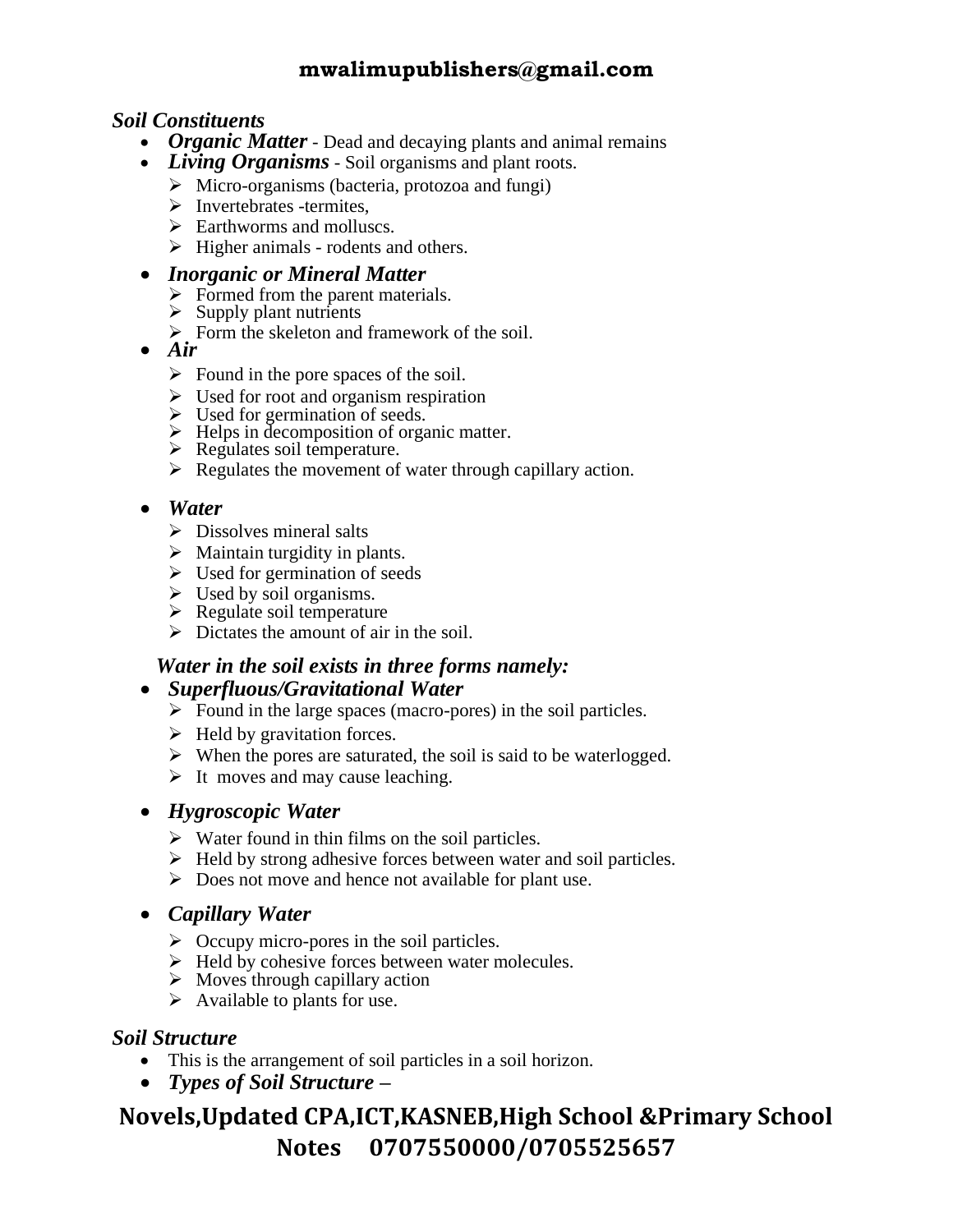- ➢ Single-grained
- **Crumby**
- Granular
- ➢ Prismatic
- ➢ Columnar
- Platy
- ➢ Blocky



## *IMPORTANCE OF SOIL STRUCTURE ON CROP*

## *PRODUCTION*

#### *Soil Structure Influences*

- Soil aeration
- Soil drainage and water holding capacity.
- Plants root penetrability and anchorage.
- Microbial activities in the soil.
- Circulation of gases in the soil.

#### *Farming practices which improve the soil structure are:*

• Application of inorganic manure into the soil.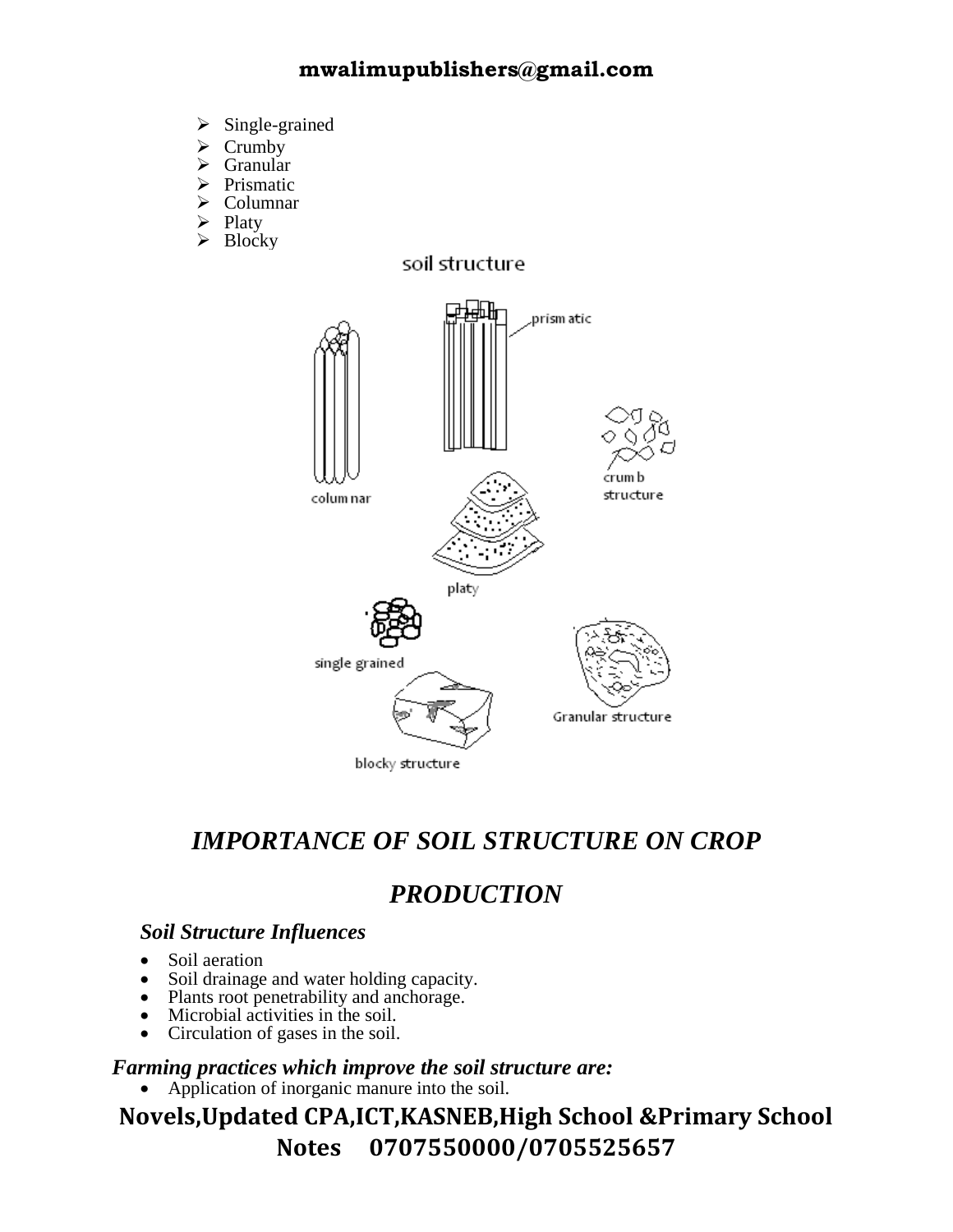- Tilling the land at the right moisture content.
- Crop rotation.
- Minimum tillage.
- Cover cropping.
- Mulching.

#### *Soil Texture*

• It refers to the relative proportion of the various sizes of the mineral particles of soil.

#### *Importance of Soil Texture on Crop Production;*

- Influences soil fertility
- Affects the organic matter content
- Influences the drainage of the soil.
- Influences soil aeration.
- Influences water holding capacity.
- Influences the capillarity or movement of water in the soil.

#### *Soil Textural Classes*

#### *Sandy Soils*

- Made up largely of sand particles.
- Have large pore spaces hence poor in water retention.
- Easy to till (light soils).
- Freely draining.
- Low fertility due to leaching of minerals.
- Easily erodible.

#### *Clayey Soils*

- Made up largely of clayey particles.
- Have small pore spaces hence good in moisture retention.
- Difficult to till (heavy soils).
- Poorly 'drained.
- Expand when wet, crack when dry.
- High capillary.
- Rich in plant nutrients.

#### *Loam Soils*

- About equal amounts of sand and clay.
- Moderately good in both moisture and air retention.
- Fertile soils.

#### **Soil Colour**

- This depends on the, mineral composition of the parent rock and the organic matter content.
- Soils containing a lot of iron are brownish, yellowing and reddish in colour.
- Soils with a lot of silica are white.
- Soils with a lot of humus are dark or grey.

#### *Soil pH*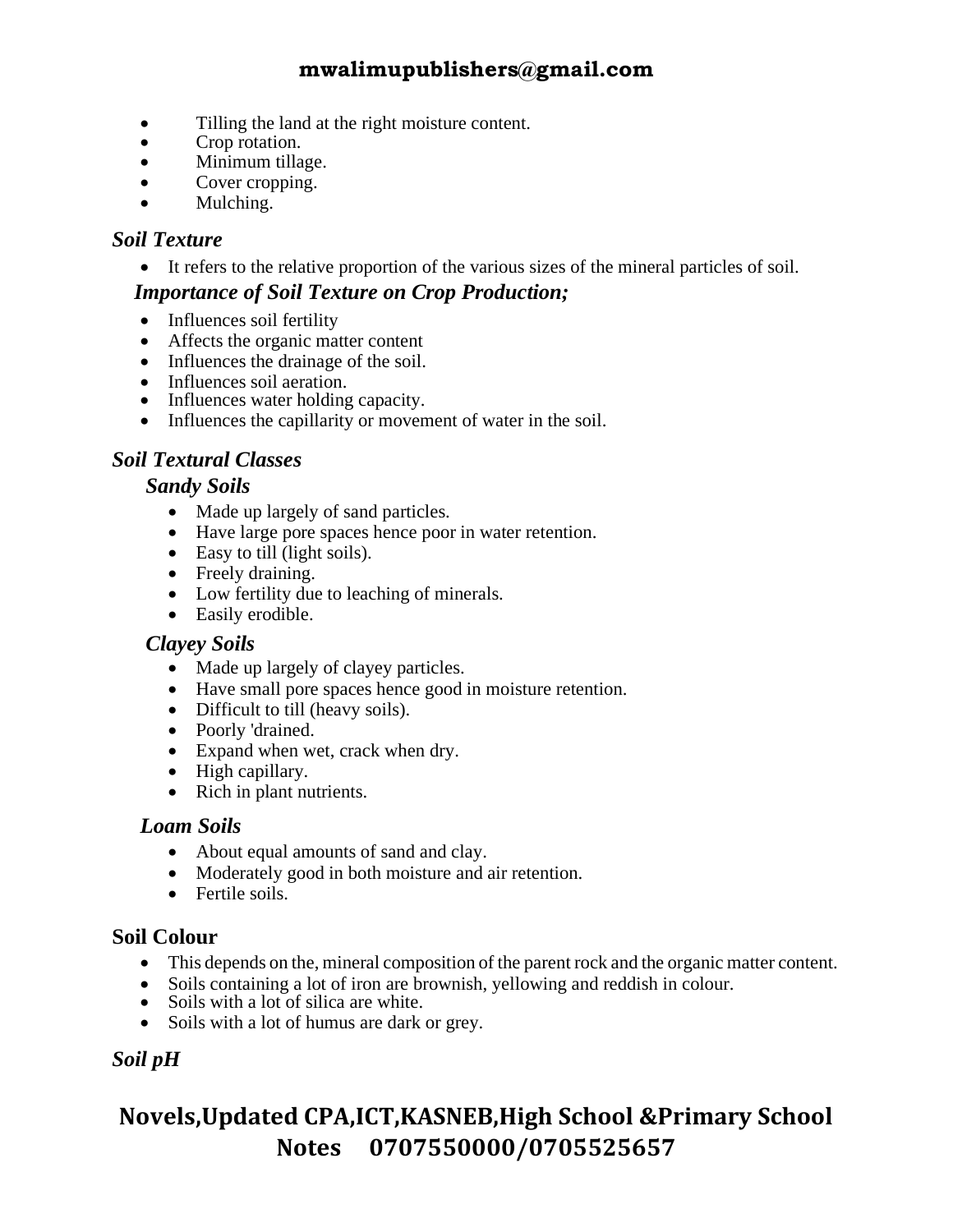- This refers to the acidity or alkalinity of the soil solution/the concentration of hydrogen ions in the soil solution.
- Soil pH is determined by the concentration of hydrogen ions  $(H+)$  or the hydroxyl ions (OH) in the soil solution.
- A pH of less than 7 means that the soil is acidic.
- A pH of more than 7 means that the soil is alkaline.
- As the hydroxyl ions (OH) in the soil increase the soil becomes more alkaline.

#### *Influence of Soil pH Crop Growth*

- It determines the type of crop to be grown in a particular area.
- Most crops are affected by either very acidic or very basic soil pH.
- Soil pH affects the choice of fertilizers and the availability of nutrients to crops.
- At low pH the concentration of available iron and aluminium in the soil solution may increase to toxic levels, which is harmful to plants.
- Very acidic or low pH inhibit the activity of soil micro-organisms.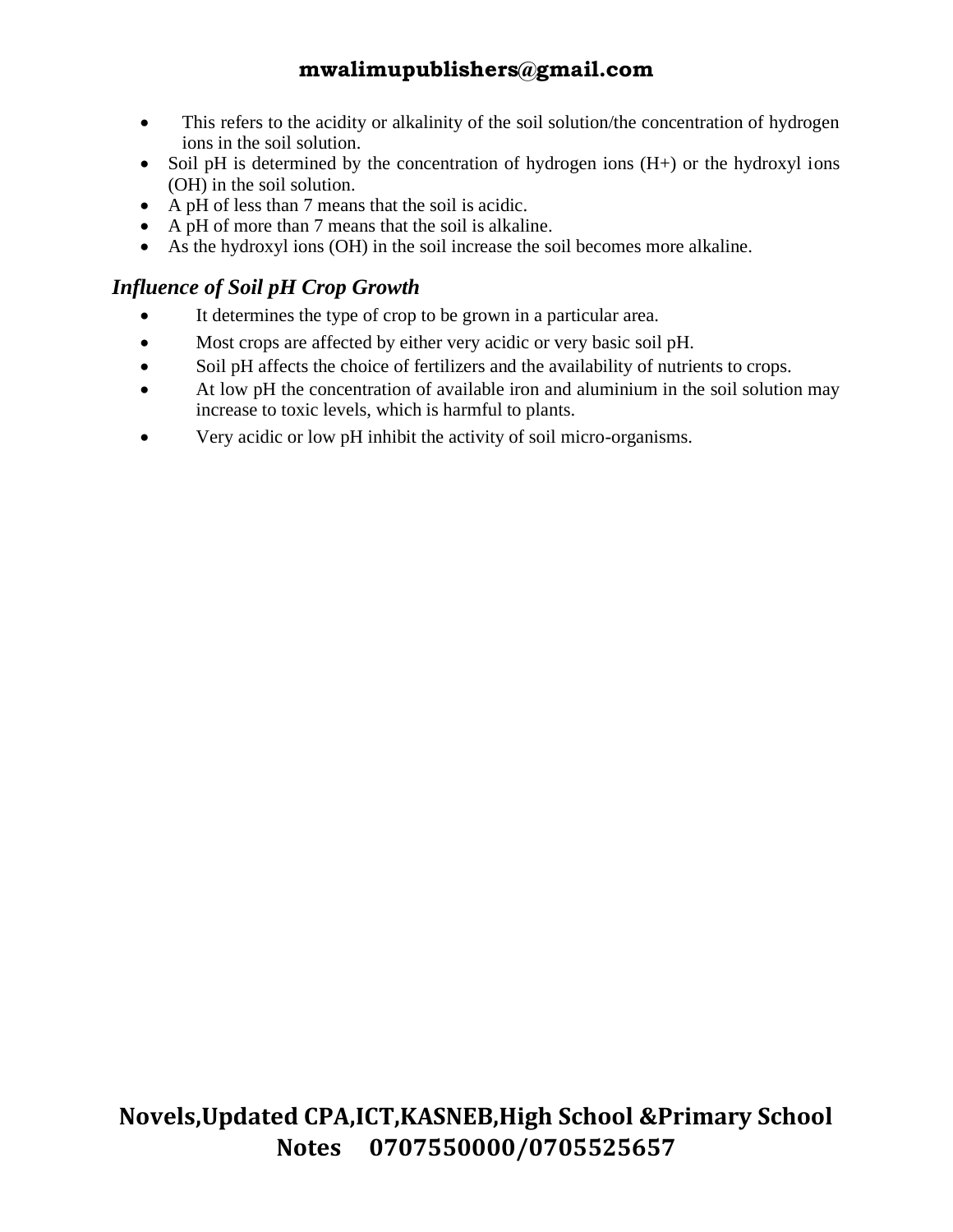# **FARM TOOLS AND EQUIPMENTS**

#### *Introduction*

- Farm tools and equipment perform specific jobs in the farm.
- They make work easier and more efficient.
- They can be classified according to their uses as follows:

#### *Garden Tools and Equipment*

| Tools               | Uses                                                                    |  |  |  |  |
|---------------------|-------------------------------------------------------------------------|--|--|--|--|
| Panga               | Cutting and shallow cultivation, making holes.                          |  |  |  |  |
| Jembe/hand hoe      | Cultivation, digging, shallow planting holes and trenches.              |  |  |  |  |
| Fork <i>iembe</i>   | Cultivation, digging out roots, harvesting of root crops.               |  |  |  |  |
| Rake                | Collecting trash, breaking large clods, levelling, removing stones      |  |  |  |  |
|                     | from a seedbed and spreading organic manure.                            |  |  |  |  |
| Spade               | Scooping and carrying of soil, sand, concrete mixture and               |  |  |  |  |
|                     | manure.                                                                 |  |  |  |  |
| Spring balance      | Measuring weight.                                                       |  |  |  |  |
| Trowel              | Scooping seedlings during transplanting and .digging planting           |  |  |  |  |
|                     | holes for seedlings.                                                    |  |  |  |  |
| Pruning hook        | Bending tall branches when pruning.                                     |  |  |  |  |
| Secateur            | Cutting young stems and pruning branches.                               |  |  |  |  |
| 10. Tape measure    | Measuring distances.                                                    |  |  |  |  |
| 11. Axe             | Cutting big trees and roots and splitting logs of wood.                 |  |  |  |  |
| 12. Soil auger      | Making holes for fencing posts.                                         |  |  |  |  |
| 13. mattock         | Digging hard soils                                                      |  |  |  |  |
| 14. sprinklers      | Overhead irrigation.                                                    |  |  |  |  |
| 15. Watering can    | Watering plants in nursery bed.                                         |  |  |  |  |
| 16. Wheel barrow    | Transportation of soil, fertilizers, farm produce, tools and equipment. |  |  |  |  |
| 17. Levelling board | For levelling a nursery bed.                                            |  |  |  |  |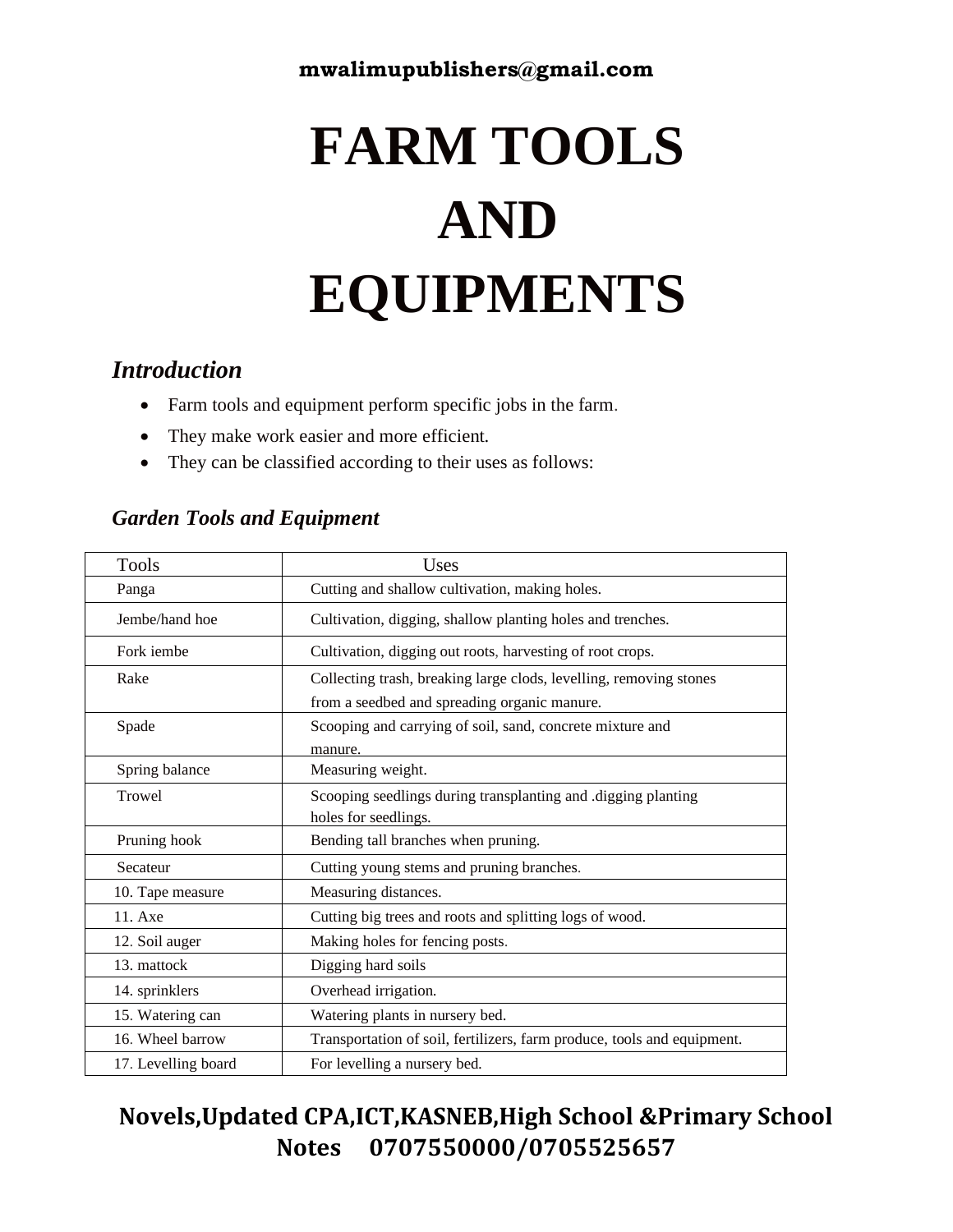| 18. Pruning saw       | Cutting old wood stems and pruning big branches.    |  |  |
|-----------------------|-----------------------------------------------------|--|--|
| 19. Hose pipe         | For conveying water from a tap to where it is need. |  |  |
| 20. Knap sack sprayer | Applying agro-chemical by spraying.                 |  |  |
| 21. Garden shear      | Trimming hedges.                                    |  |  |
| 22. Pruning knife     | Removal of small shoots.                            |  |  |
| 23. Meter ruler       | Measuring distances.                                |  |  |
| 24. Garden fork       | Shallow digging.                                    |  |  |

### *Livestock Production Tools and Equipment*

| <b>Tools</b>          | Uses                                                                         |
|-----------------------|------------------------------------------------------------------------------|
| Drenching gun         | Administering liquid drugs to animals orally.                                |
| Bolus gun/dosing gun  | Administering solid drugs or tablets to animals orally.                      |
| <b>Wool Shears</b>    | Cutting off wool from sheep.                                                 |
| Hypodermic syringe    | Administering drugs by injection for example in vaccination.                 |
| Stirrup (bucket) pump | Application of acaricide by hand spraying.                                   |
| Thermometer           | Taking body temperatures of farm animals.                                    |
| <b>Burdizzo</b>       | Used in bloodless method of castration.                                      |
| Halter                | Rope designed to restrain the animal.                                        |
| Trimming knife        | Cutting short the overgrown hooves.                                          |
| Elastrator            | Stretching rubber ring during castration, dehorning and docking<br>of lambs. |
| Iron dehorner         | Applies heat on the horn bud to prevent growth of horns.                     |
| Nose ring             | Fixed into the nose of a bull to restrain it.                                |
| Strip cup             | Detecting mastitis in milk products.                                         |
| Trocar and cannula    | Relieving a bloated animal of gases particularly ruminants.                  |
| Hard broom            | For scrubbing the floor.                                                     |
| Ear notcher           | Making ear notches in livestock.                                             |
| <b>Bucket</b>         | For holding milk during milking.                                             |
| Milk chum             | For holding milk after milking.                                              |
| Milk strainer/sieve   | Removing foreign particles from milk for example hairs and sediments.        |
| Rope                  | Tying or tethering animals.                                                  |
| Milking stool         | Used by the milker to sit on while milking.                                  |
| Weighing balance      | Weighing milk after milking.                                                 |
| Teeth clipper         | Removal of canine teeth of piglets soon after birth.                         |
| Chaff cutter          | Cutting fodder into small bits.                                              |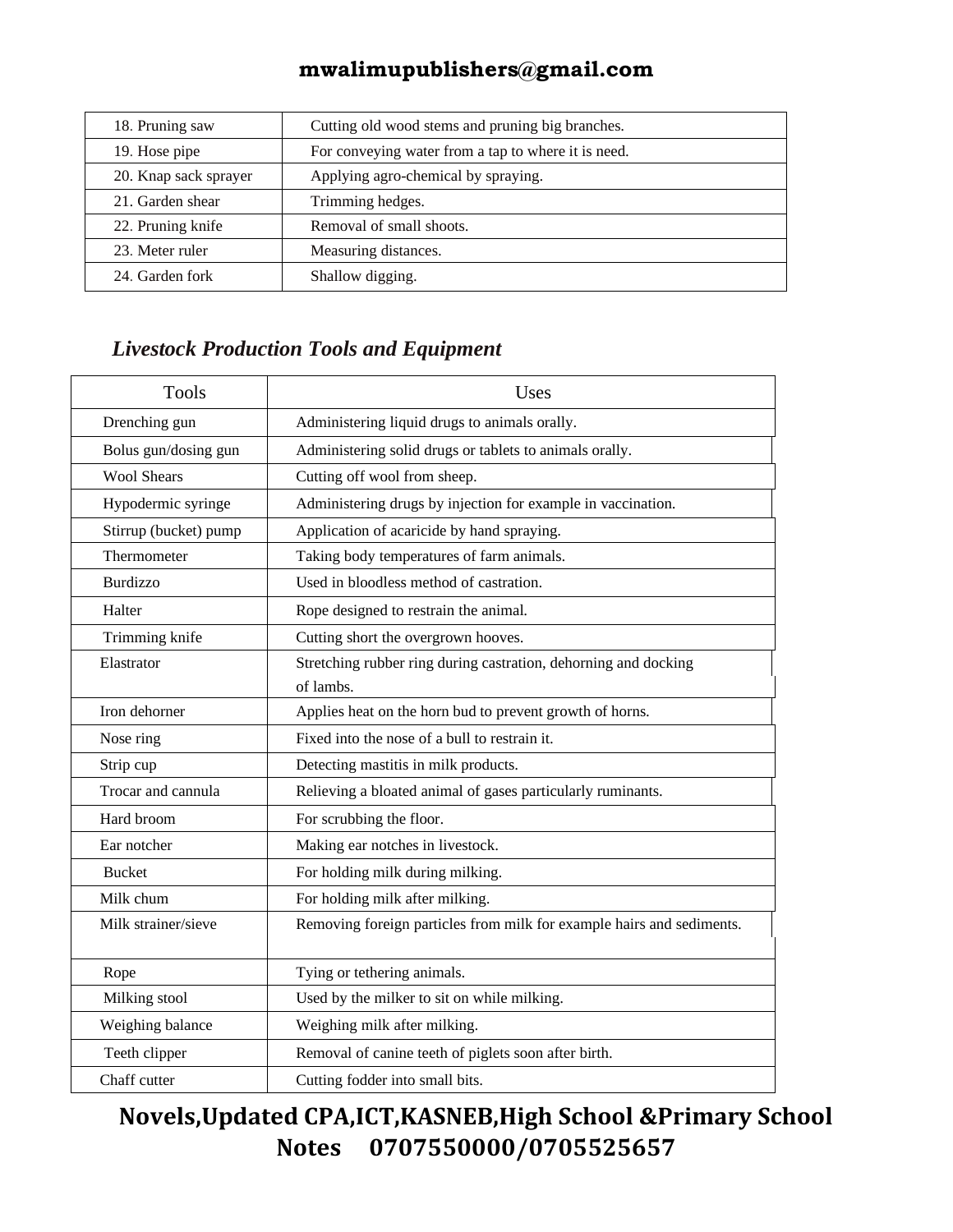| Dehorning wire |  |
|----------------|--|
|                |  |

Cutting grown horns.

#### *Workshop Tools and Equipment*

| <b>Tools</b>         | Uses                                                        |  |  |  |  |
|----------------------|-------------------------------------------------------------|--|--|--|--|
| Spanner              | Tightening and loosening nuts and bolts.                    |  |  |  |  |
| Pliers               | Cutting small wires and thin metal and gripping firmly.     |  |  |  |  |
| Files                | Sharpening tools, smoothening or shaping edges of metals,   |  |  |  |  |
| Rasps                | Smoothening and shaping of wooden structures.               |  |  |  |  |
| Chisels (wood)       | Making grooves in wood.                                     |  |  |  |  |
| Cold chisel          | Cutting and shaping metal.                                  |  |  |  |  |
| Screw drivers        | Driving screws in or out of wood or metal.                  |  |  |  |  |
| Saws                 |                                                             |  |  |  |  |
| Cross cut saw        | Cutting across the grain of wood.                           |  |  |  |  |
| Rip saw              | Cutting along the grain of wood.                            |  |  |  |  |
| Hack saw Bow saw     | Cutting metals.                                             |  |  |  |  |
| Tenonlback saw       | Cutting branches of trees.                                  |  |  |  |  |
| Coping saw           | Cutting Joints on wood and fine sawing.                     |  |  |  |  |
| Compass/keyhole saw  | Cutting curves on thin wood.                                |  |  |  |  |
|                      | Cutting either along or across the grain of wood especially |  |  |  |  |
|                      | when cutting key holes.                                     |  |  |  |  |
| Tin snip             | Cutting metal sheets.                                       |  |  |  |  |
| Braces and bits.     | Boring holes in wood.                                       |  |  |  |  |
| Drill and bits       | Boring holes in metal work and woodwork.                    |  |  |  |  |
| Hammer               |                                                             |  |  |  |  |
| Claw hammer          | Driving in, removing and straightening nails.               |  |  |  |  |
| Ball pein            | Driving in nails, rivets and straightening metal. Also used |  |  |  |  |
|                      | on cold chisel                                              |  |  |  |  |
| Mallet               | Hammering or hitting wood chisel.                           |  |  |  |  |
| Jack plane           | Fine finishing of wood.                                     |  |  |  |  |
| Scrappers/spokeshave | Smoothening curved surfaces of wood such as handles of      |  |  |  |  |
|                      | jembes, axes.                                               |  |  |  |  |
| Measuring equipment  |                                                             |  |  |  |  |
| Metre ruler          | Measuring short length -.                                   |  |  |  |  |
| Try square           |                                                             |  |  |  |  |
|                      | Measuring length angles and to ascertain squareness.        |  |  |  |  |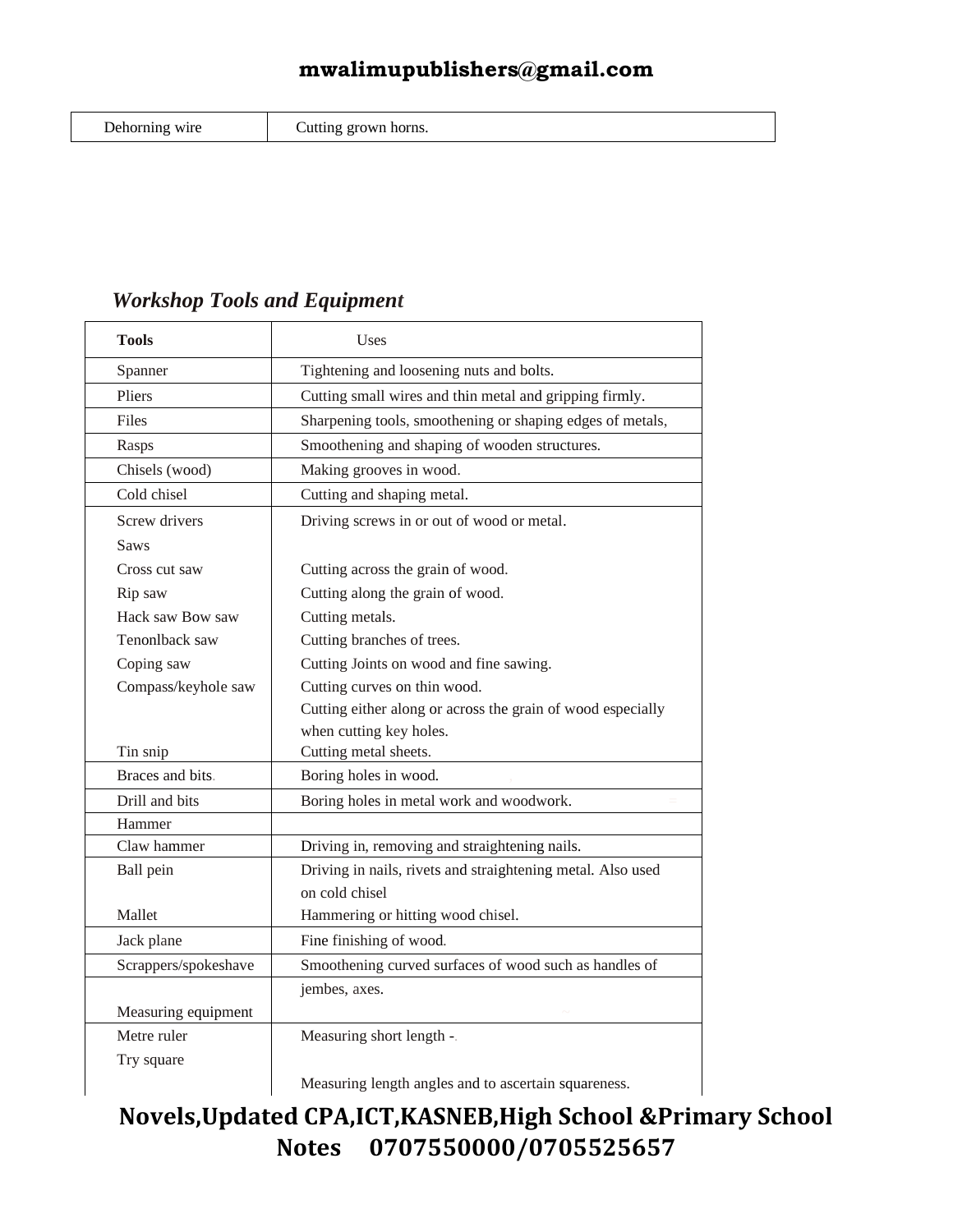| Marking gauge                                                    | Marking parallel lines to the edge of wood. |  |  |
|------------------------------------------------------------------|---------------------------------------------|--|--|
| Cutting wires, hammering staples when fencing.<br>Fencing pliers |                                             |  |  |
| Vice and clamps                                                  | Firmly holding pieces of work together.     |  |  |

| Tools            | Uses                                                                  |  |  |  |  |
|------------------|-----------------------------------------------------------------------|--|--|--|--|
| Spirit level     | Measuring horizontal or vertical levels.                              |  |  |  |  |
| Soldering gun    | Melting soldering rods when repairing or fabricating metal<br>sheets. |  |  |  |  |
| Wire brush       | Brushing rough surfaces.                                              |  |  |  |  |
| Divider          | Marking and laying out.                                               |  |  |  |  |
| Centre punch     | Marking the point of drilling.                                        |  |  |  |  |
| Paint brush      | Applying paint on surfaces.                                           |  |  |  |  |
| Sledge hammer    | Ramming hardware, breaking stones.                                    |  |  |  |  |
| Wire strainer    | Tightening wires during fencing.                                      |  |  |  |  |
| Riveting machine | Fix rivets when joining pieces of metal.                              |  |  |  |  |
| Claw bar         | Removing long nails from wood, straining fencing wires and            |  |  |  |  |
|                  | digging fencing holes.                                                |  |  |  |  |

#### *Plumbing and Masonry Tools*

|                | Uses                                                      |
|----------------|-----------------------------------------------------------|
| Pipe wrench    | Holding, tightening and loosing metallic pipes.           |
| Pipe cutter    | Cutting PVC pipes.                                        |
| Levelling rod  | Levelling the floor during construction.                  |
| Mason's trowel | Placing mortar between construction stones and bricks.    |
| Wood float     | Create a level surface on walls and floors.               |
| Mason's square | Ascertain verticalness.                                   |
| Plumb bob      | Spreading screed over floors and walls.                   |
| Shovel         | Mixing and scooping concrete or mortar, measuring cement. |

#### *Care and Maintenance of Tools and Equipment*

Reasons for Maintenance

- To increase durability.
- To increase efficiency.
- Reduce costs of replacement.
- For safety of the user/avoid accidents.
- Avoid damage to the tool.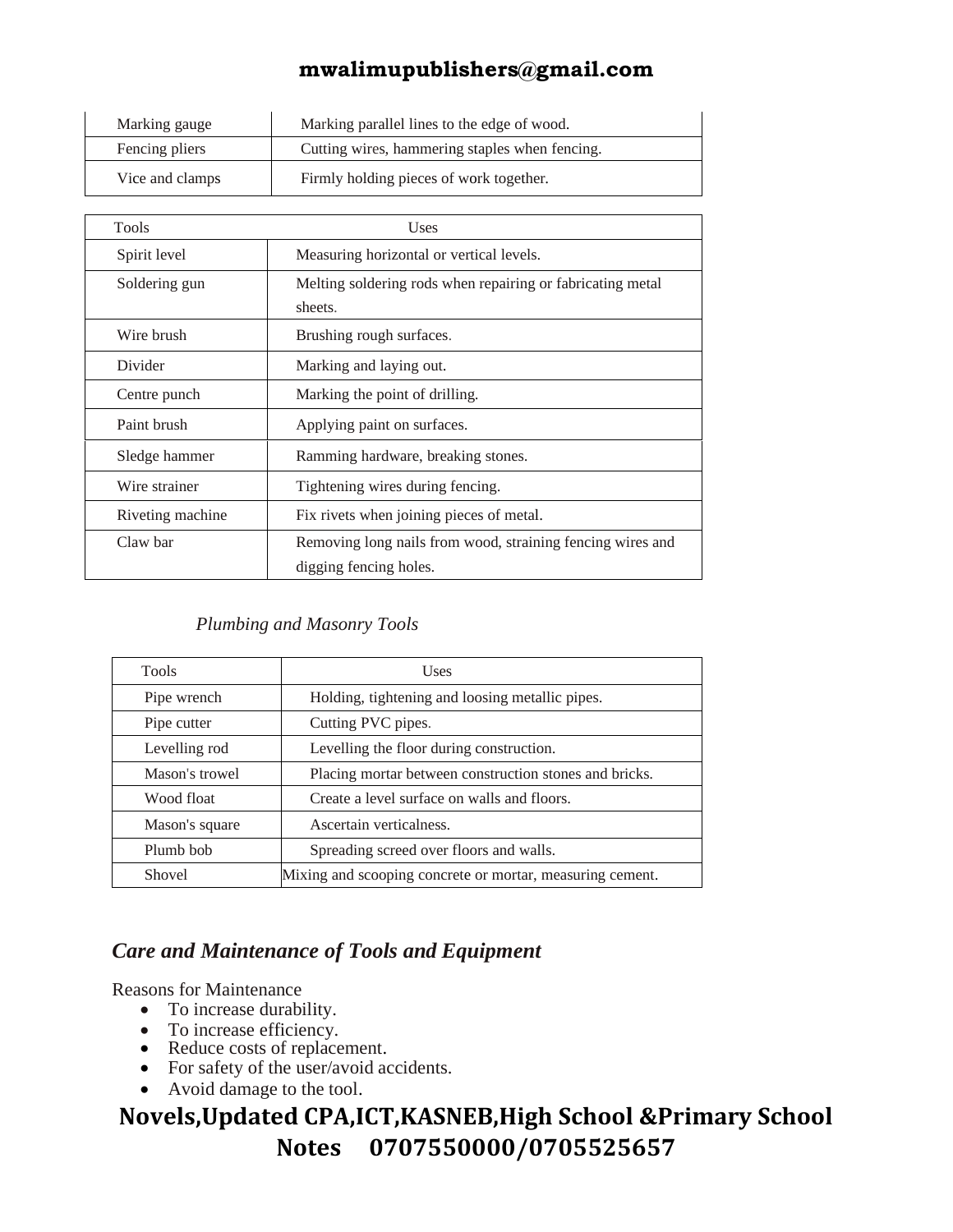#### *Methods*

- Use tools for the right work.
- Proper handling when using tools or equipment.
- Clean and oil tools after work.
- Keep tools in there right place.
- Replace and repair worn-out parts
- Sharpen cutting or digging edges
- Grease moving parts to reduce friction
- Use safety devices in the workshop to reduce accidents and breakages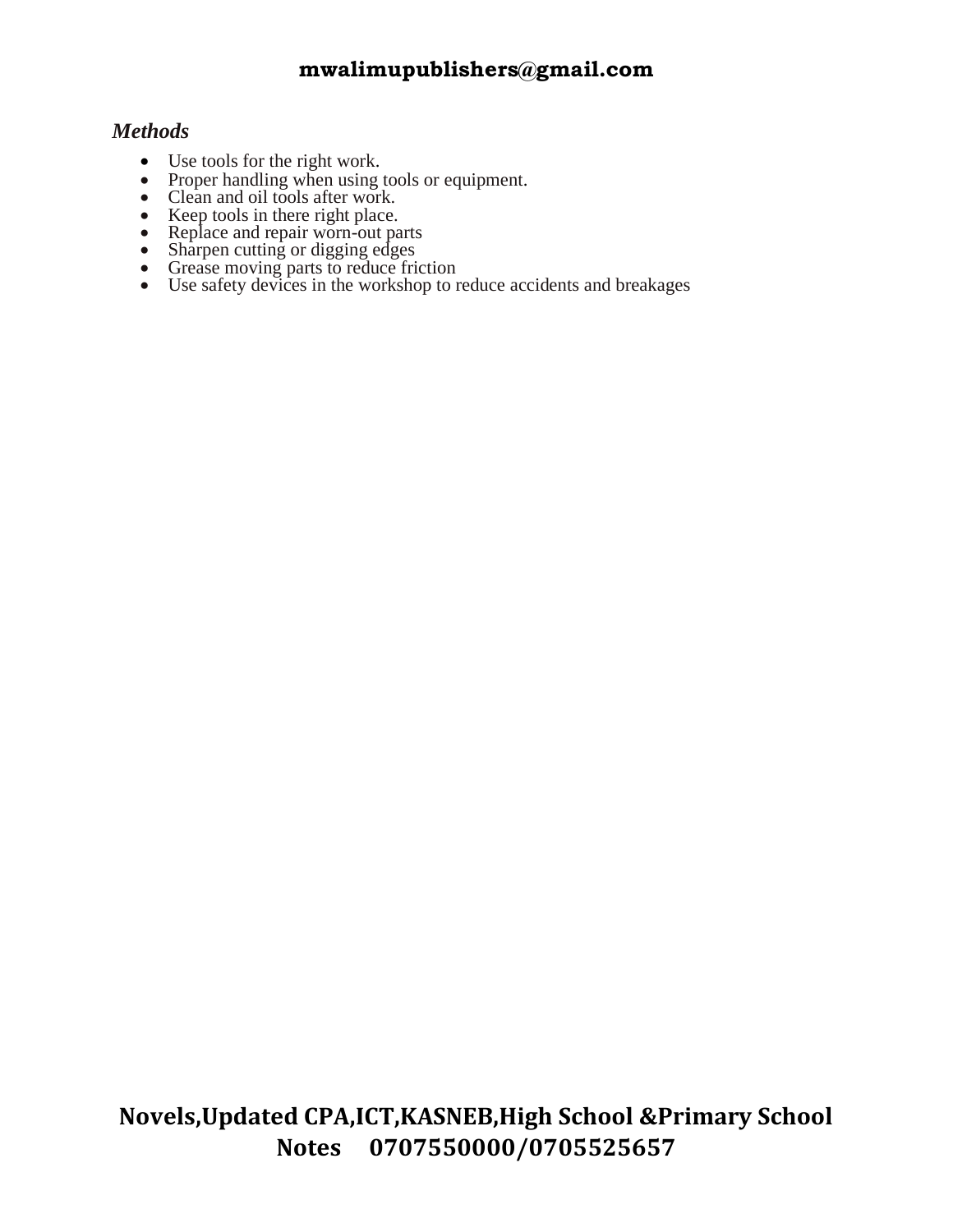# **CROP PRODUCTION 1**

## **(LAND PREPARATION)**

#### **Introduction**

- A piece of land which is prepared is known as seedbed.
- A seedbed is a piece of land that is prepared ready to receive planting materials.

#### **Seedbed Preparation**

#### *Reasons for Seedbed Preparation;*

- To enable water to infiltrate.
- To kill weeds
- To improve soil aeration.
- To destroy pests and diseases.
- To incorporate organic matter in the soil.
- For easy planting.
- To facilitate root penetration.

#### *Operations in Land Preparation*

#### *Land Clearing*

- Clearing of land is necessary when:
- Opening up a virgin land.
- A stalk growing crop was previously planted.
- There is long interval between primary and secondary cultivation.
- Land was left fallow for a long time.

#### *Procedure*

- Tree felling and removal of stumps and roots.
- Burning
- Slashing
- Use of chemicals.

 **Note**: **Burning** should be avoided where possible since it;

- Leads to loss of organic matter,
- Kills soil organisms
- Destroys soil structure and plant nutrients.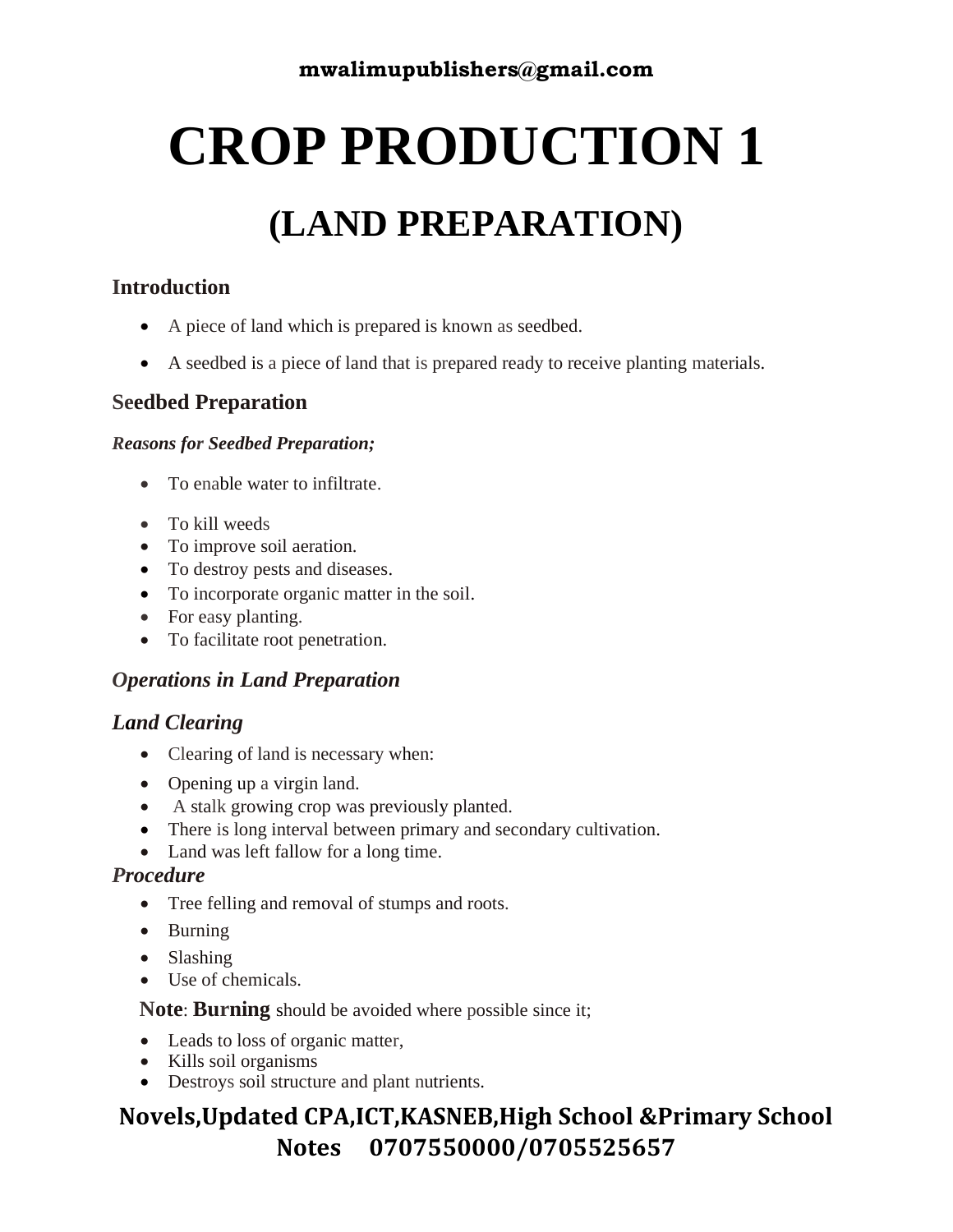#### *Primary Cultivation*

- This is the initial breaking of land.
- It is done early before the onset of the rains to:
	- $\triangleright$  Give time for soil organisms to act on organic matter.
	- $\triangleright$  Allow gaseous exchange to take place, thus carbon dioxide diffuses out of the soil while oxygen enters into the soil.
	- $\triangleright$  Allow other operations to take place in time.

#### **Reasons for primary cultivation:**

- Remove weeds.
- Burry organic matter.
- Open up soil for infiltration of water and air.
- Expose pests and disease causing organisms.
- Soften the soil for easy planting.

#### *Operations in primary cultivation*

• *Hand digging* ;

 *Use of hand tools ;* 

➢ Jembes,

- ➢ Mattocks,
- ➢ Fork-jembes.
- *Mechanical cultivation* ;  *Use of mouldboard ploughs;*
	- $\triangleright$  Disc ploughs,
	- $\triangleright$  Chisel ploughs,
	- ➢ Subsoilers
	- ➢ Rippers.
- *Use of Ox-Ploughs* ;  *Which can be drawn by;*
	- ➢ Oxen,
	- ➢ Donkeys,
	- ➢ Camels

#### *Depth of Cultivation*

#### *Depends on:*

- The type of crop to be planted/size of seed.
- The implements available.
- The type of soil.

#### *Choice of Implement*

#### *Determined by:*

- The condition of land.
- The type of tilth required/type of crop.
- Depth of cultivation.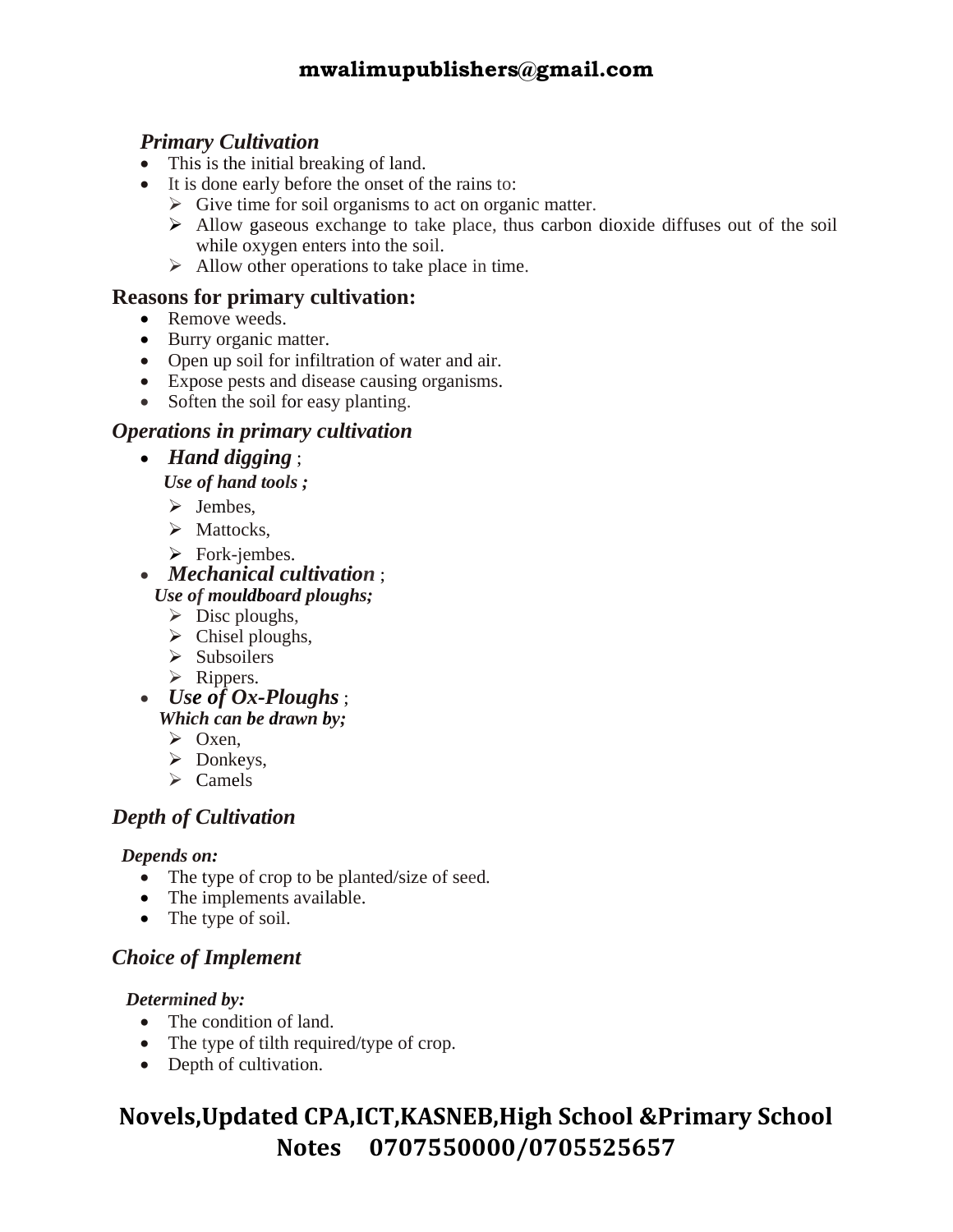#### *Secondary Tillage*

- These are refinement practices on the seedbed that follow primary cultivation.
- It is also known as harrowing.

#### *Reasons for secondary Tillage:*

- To remove the germinating weeds.
- To break soil clods to produce required tilth.
- To level the seedbed for uniform planting.
- To incorporate organic matter/manure into the soil.

#### *Factors determining number of secondary cultivation:*

- Soil moisture content.
- Size of the planting materials.
- Condition of the soil after primary cultivation.
- Slope of the land.

#### **Tertiary Operations:**

- *Ridging ;*
	- $\triangleright$  The process of digging soil on a continuous line and heaping on one side to produce a furrow and a bund (ridge).
	- ➢ It is important for root crops, to allow root expansion and for soil and water conservation.
- *Rolling:*
	- $\triangleright$  It is the compaction of the soil to produce a firm surface which increases seed-soil contact and prevents wind erosion.
- *Levelling;*
	- ➢ Production of an even, uniform surface which promotes uniform planting.

#### **Subsoiling:**

• This is deep cultivation into the subsoil layer to break up any hardpan which might have developed.

#### *It is done for the following reasons:-*

- To facilitate drainage.
- Bring up leached nutrients to the surface.
- Increase aeration of the soil.
- To improve root penetration.
- The implements used include *chisel plough* and *subsoilers.*

#### **Minimum Tillage:**

• This is the application of a combination of farming practices with the aim of reducing the disturbance of the soil.

*Examples of which include:*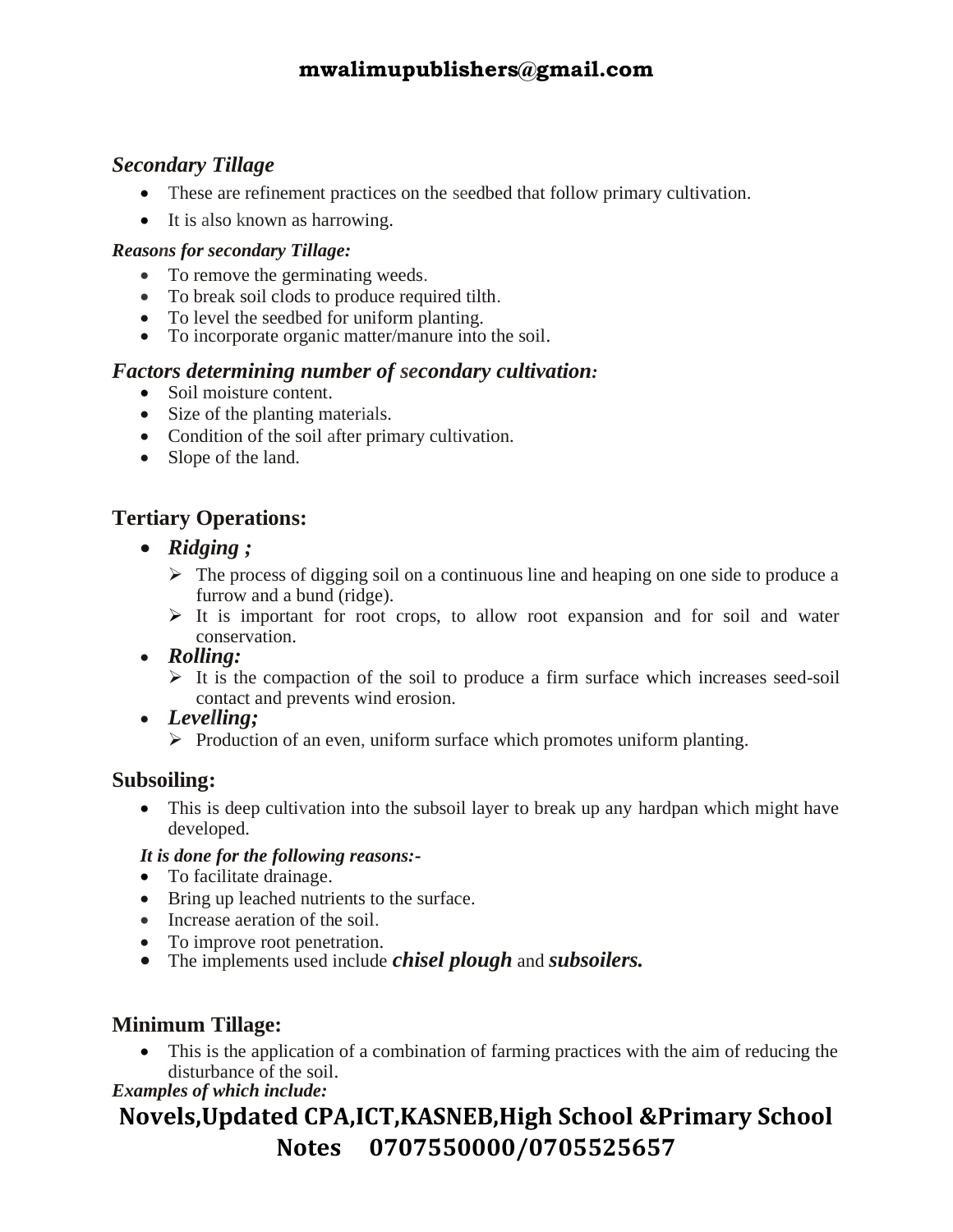- Use of herbicides.
- Mulching and cover-cropping.
- Timely operations to prevent weed infestation.
- Strip cultivation.
- Uprooting and slashing of weeds.

#### *Reasons for Minimum Tillage*

- To reduce cost of cultivation.
- To control soil erosion.
- To preserve soil moisture.
- To prevent root exposure and damage.
- To reconstruct destroyed soil structure.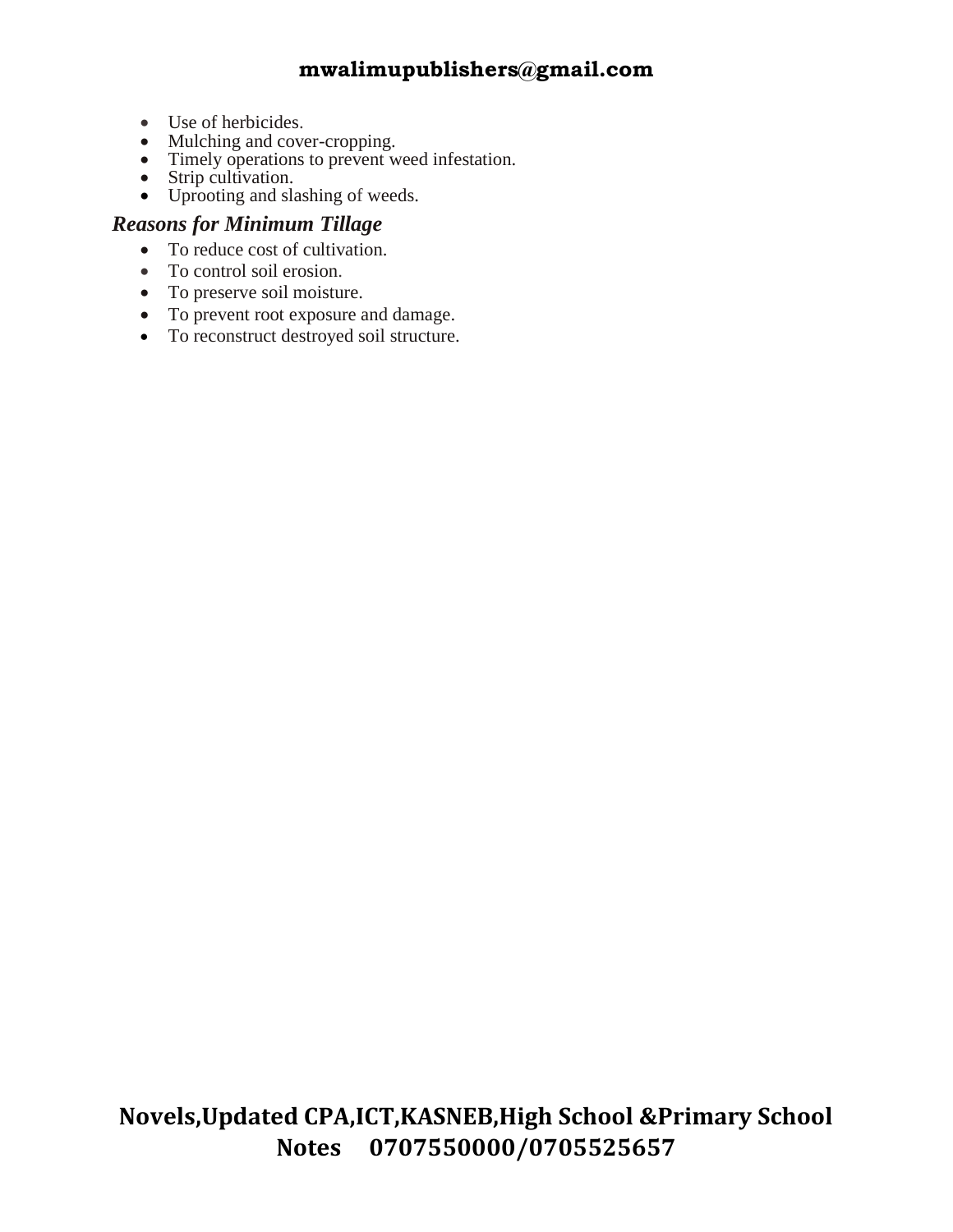## **WATER SUPPLY, IRRIGATION AND DRAINAGE**

#### **Introduction**

- Water is a very important natural resource.
- It is necessary for both crops and livestock.

#### *Uses of water in the farm;*

- Cleaning equipment.
- Irrigation in dry areas.
- Processing farm produce, for example, coffee.
- Drinking by livestock and man.
- Mixing agro-chemicals such as acaricide, fungicides and herbicides.
- Providing power in water mills to grind grain crops.
- Cooling engines.
- Construction work.

#### *Sources of Water in the Farm*

*Three major sources of water in the farm:* 

• *Surface water*:

*Includes water from;*

- ➢ Rivers,
- ➢ Streams
- ➢ Dams.

• *Ground water*:

*Includes water from;*

- $\triangleright$  Springs,
- ➢ Wells
- ➢ Boreholes.

#### • *Rain water:*

#### *This is water tapped in various ways such as;*

- ➢ Rooftops
- $\triangleright$  Rock surface, when it is raining and stored in various ways.

#### *Collection and Storage of Water*

- **Dams:**
	- $\triangleright$  These are structures constructed across rivers and channels.
	- ➢ They collect and store water for use during the dry season.
- *Weirs:*
	- ➢ These are structures constructed across rivers to raise the water level for easy pumping.
	- $\triangleright$  Unlike in the dams water flows over the barrier created across the river.
- *Water Tanks:*
	- ➢ These are structures made of concrete, stone, metal sheets and plastics.
	- $\triangleright$  They store water from rain or that which has been pumped from other sources.
	- ➢ Tanks should be covered to prevent contamination from dust.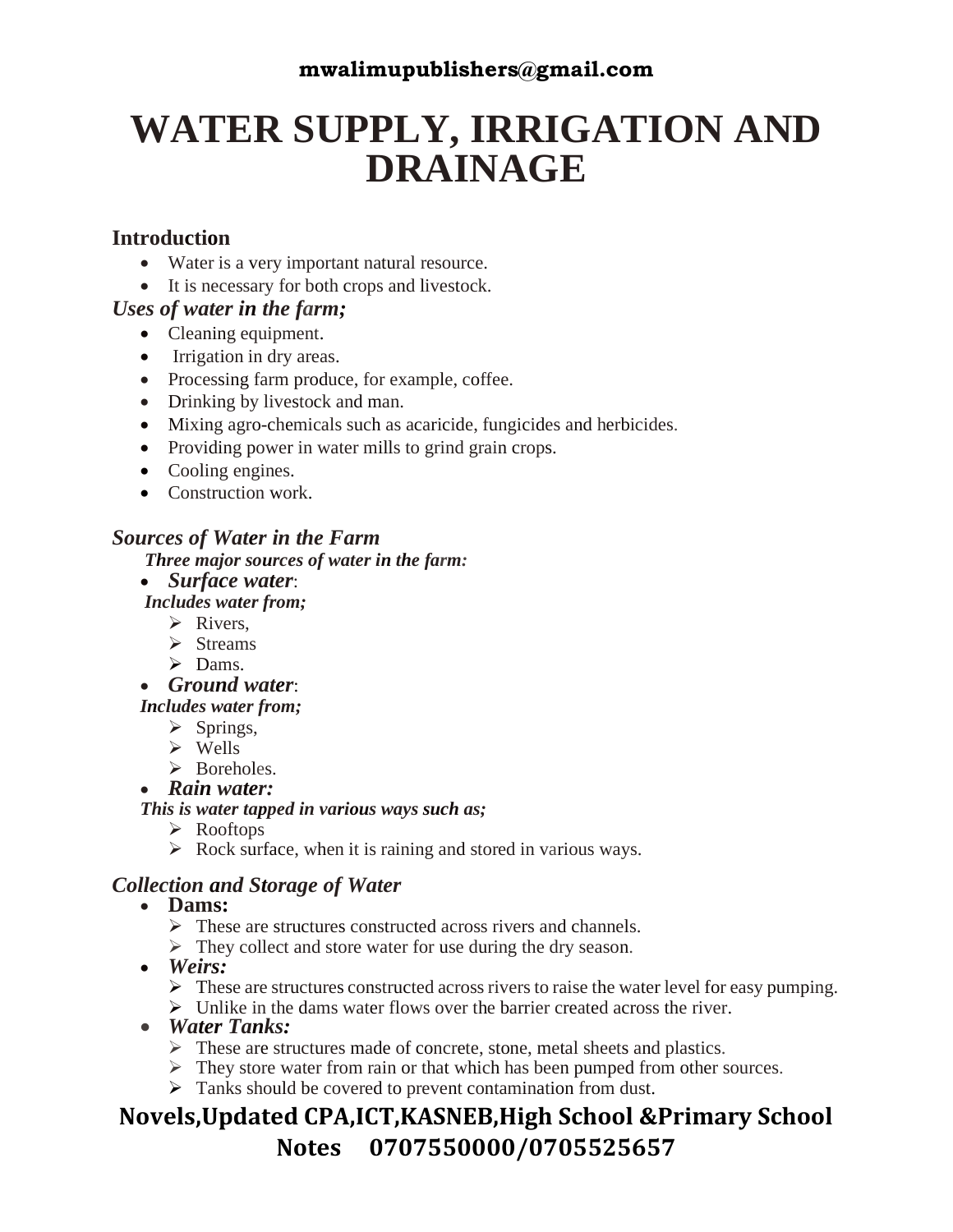#### *Pumps and Pumping of Water*

- Pumping is the lifting of water from one point to another by use of mechanical force.
- Water is pumped from the various sources and then conveyed to where it is required for use or storage.

#### *Types of Water Pumps*

#### *Used to lift water from its source.*

- Centrifugal pumps
- Piston or reciprocating pumps
- Semi-rotary pumps and
- Hydram

#### *Conveyance of Water*

- This is the process of moving water from one point, usually the source or point of storage to where it will be used or stored.
- *Piping*;
	- $\triangleright$  This is where water is moved through pipes.
	- The common types of pipes include:
	- $\triangleright$  Metal pipes
	- $\triangleright$  Plastic pipes
	- $\triangleright$  Hose pipes
- *Use of Containers:* 
	- $\triangleright$  In this case water is drawn and put in containers.
	- $\triangleright$  drums, jerry cans, pots, gourds, tanks and buckets.
	- ➢ Which are carried by animals, bicycles, human beings and vehicles.
- *Use of Canals:*
	- $\triangleright$  In this case water is conveyed from a high point to a lower one along a gradual slope to avoid soil erosion.
	- ➢ Water conveyed through this way is mostly used for irrigation and livestock.

#### *Water Treatment*

• Raw water contains impurities which may be dissolved, floating or suspended in water.

#### *These impurities are grouped into three categories, namely:*

- *Physical impurities*: these are dissolved impurities detected by colour, taste and smell.
- *Chemical impurities:* these are dissolved impurities detected by use of chemical analysis.
- *Biological impurities:* these are microorganisms in water such as bacteria, viruses and algae.

#### *Importance of Treating Water*

- To kill disease causing microorganisms such as cholera and typhoid bacteria that thrive in dirty water.
- To remove chemical impurities such as excess fluoride which may be harmful to human beings.
- To remove smells and bad taste.
- To remove sediments of solid particles such as soil, sand and sticks.

#### *Methods of Treating Water*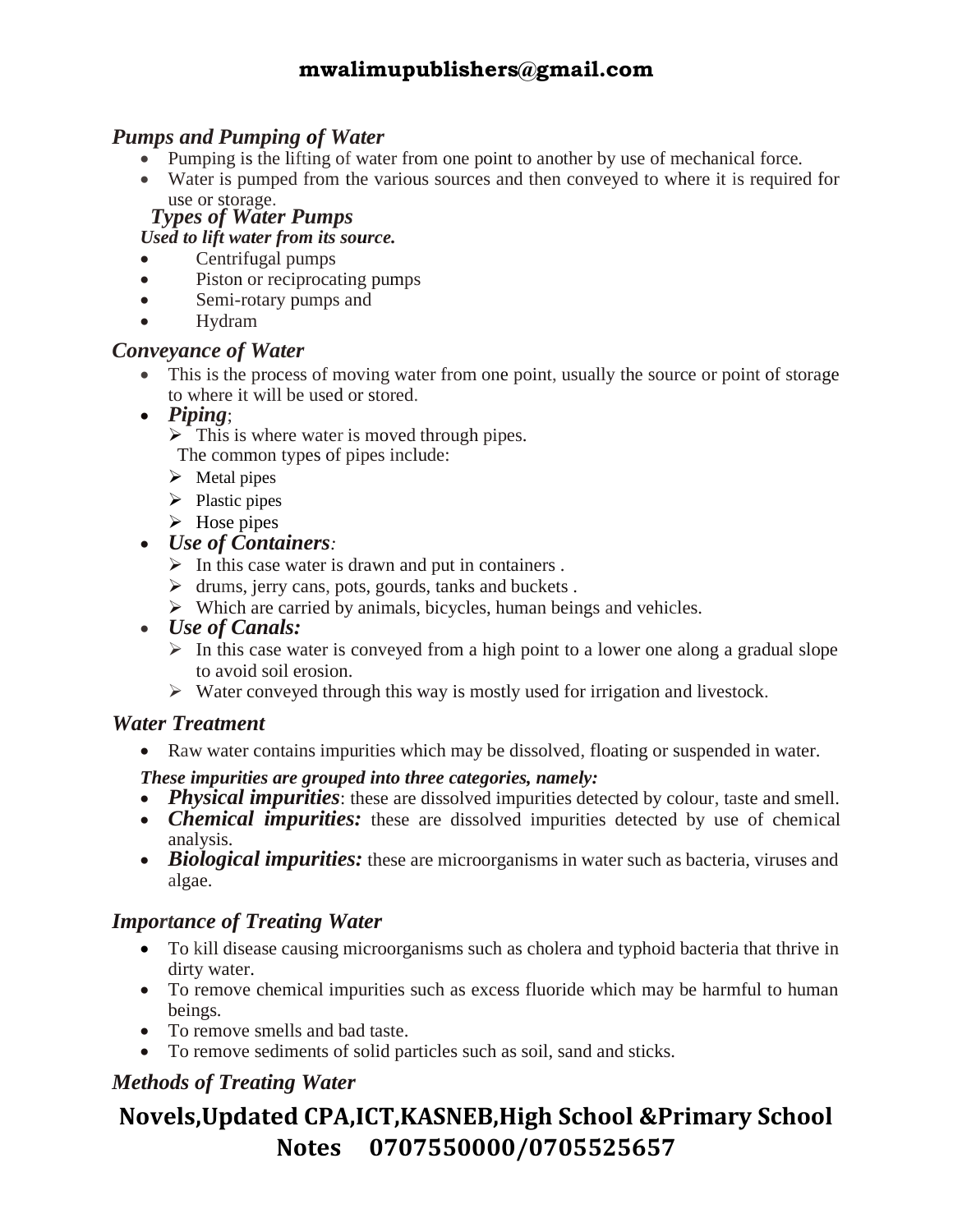- *Aeration:* this is the removal of smell and odour from water by fine spraying or bubbling of air.
- *Sedimentation:* this is where water is put in large containers so that solid particles such as sand, metal and others can settle at the bottom.
- *Filtration:* this is passing water through fine granular materials to remove solid particles and biological substances.
- *Coagulation:* addition of chemicals which precipitate impurities and help in softening of hard water.
- *Chlorination:* Sterilization to destroy disease causing organisms.

### *Irrigation*

- It is the artificial application of water to crops in dry areas or where water is not enough.
- It is one of the methods of land reclamation in case of arid and semi arid areas.

#### *Factors to Consider in Identifying and Assessing the Potential of Land for Irrigation Development*

- Topography of the land
- Soil type
- Type of crop to be grown
- Water availability
- Human factors such as skill, capital availability and economic activities.

#### *Types of Irrigation*

- *Surface irrigation*:
	- $\triangleright$  This includes flood irrigation and basin irrigation.
	- $\triangleright$  It is used in flat areas.
	- $\triangleright$  The problem with this method is loss of water through seepage.
	- $\triangleright$  It also increases soil salinity.
- *Sub-surface Irrigation:*
	- $\triangleright$  This involves the use of porous pipes or perforated pipes.
	- $\triangleright$  It is used in slopy areas and where water is inadequate.
- *Overhead or Sprinkler Irrigation***:**
	- $\triangleright$  It is used in any area which is not steep.
- *Drip or Trickle Irrigation:*
	- $\triangleright$  It is used where water is little and in relatively sloppy and flat areas.

## *Drainage*

- This is a method of removing excess water or lowering the water table from a marshy water-logged land.
- It is also a method of land reclamation.

 *Importance of Drainage as a Method of Land Reclamation*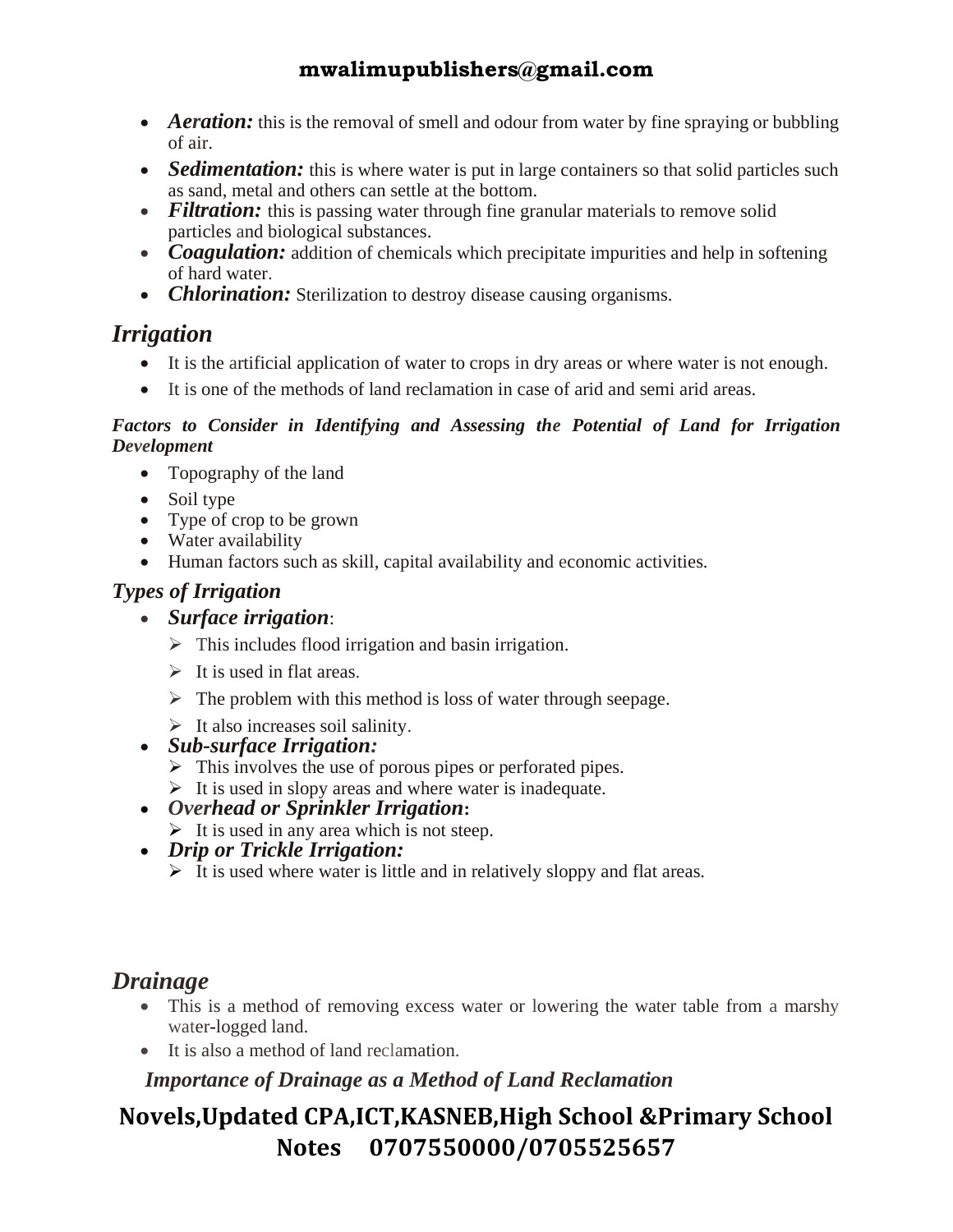- To increase soil aeration.
- To raise soil temperature.
- To increase microbial activities in the soil.
- To reduce toxic substances from the soil.
- To increase soil volume for exploitation by plant roots.

#### *Methods of Drainage*

- Use of open ditches.
- Use of underground drain pipes.
- French drains.
- Cambered beds.
- Pumping out water from the soil.
- Planting tree species which absorb a lot of water for example eucalyptus.

#### *Water Pollution*

- This is the process by which harmful substances get into the water.
- The harmful substance is referred to as a **pollutant.**

#### *Agricultural practices which pollute water include:*

- Use of inorganic fertilizers.
- Use of pesticides.
- Poor cultivation practices such as over cultivation, cultivating along the river banks.
- Overgrazing which leads to erosion of soil thus causing siltation in water sources.

#### *Methods of Preventing Water Pollution*

- Soil conservation measures which minimize soil losses through erosion.
- Fencing off the water sources.
- Adopting organic farming practices for example controlling pests and weed using nonchemical techniques.
- Planting grass along river banks to minimize siltation in rivers.
- Proper disposal of empty chemical containers.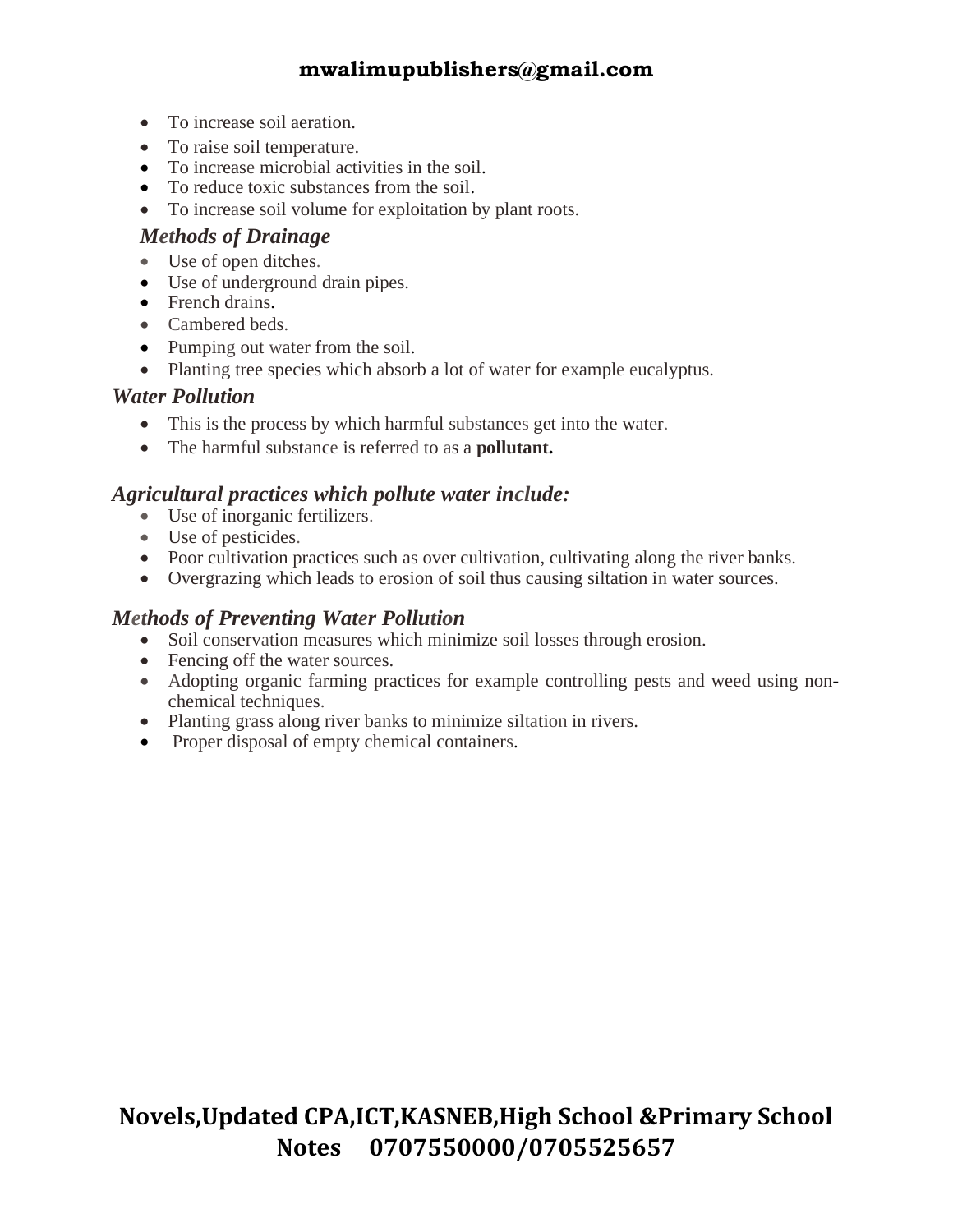# **SOIL FERTILITY I**

## **(Organic Manures)**

#### *Introduction*

• Soil fertility is the ability of the soil to provide crops with the required nutrients in their proper proportions.

#### *Characteristics of a Fertile Soil*

- *Good depth* Good soils give roots greater volume to obtain plant nutrients and provide strong anchorage.
- *Good aeration* for the respiration of plant roots and use by soil organisms.
- *Good water holding capacity* ensures provision of adequate water for plant growth.
- *Proper drainage* ensures provision of adequate air for plant growth.
- *Correct soil pH* different crops have different soil pH requirements.
- *Adequate nutrients supply* it should supply the required nutrients in the correct amounts and in a form available to plants.
- *Free from excessive* infestation of soil borne pests and diseases.

#### *How soil loses fertility*

- *Leaching*: vertical movement of dissolved minerals from the top to the lower horizons of the soil profile.
- *Soil erosion* The removal and carrying away of the top fertile soil from one place to another.
- *Monocropping* This is the practice of growing one type of crop on a piece' of a land over a long time.
- *Continuous cropping* crops take away a lot of nutrients from the soil which are never returned.
- *Growing crops continuously* without giving the soil time to rest makes the soil infertile.
- *Change in soil pH* changes in soil pH affect the activity of soil microorganisms as well as the availability of soil nutrients.
- *Burning of vegetation* burning of vegetation cover destroys organic matter. It also exposes the soil to the agents of soil erosion.
- *Accumulation of salts* soils with a lot of salts are said to be saline. State of having too much salt in the soil is referred to as soil salinity.
- Salts accumulation cause water deficiency in plants. It may also lead to change in soil pH.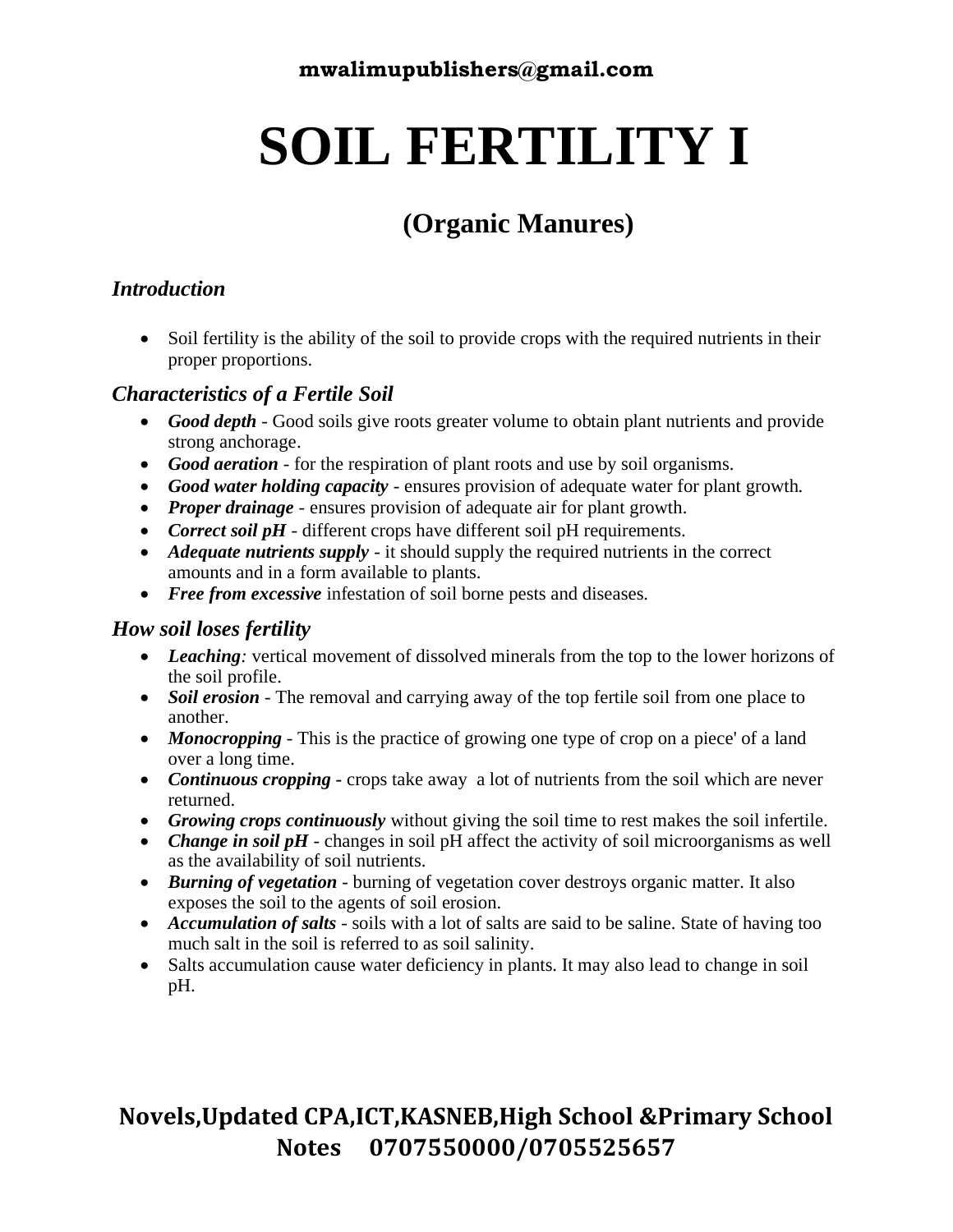#### *Maintenance of Soil Fertility*

*Soil fertility is maintained through the following methods:* 

- *Control of Soil Erosion ;* 
	- > Terracing,
	- $\triangleright$  Contour cultivation.
	- $\triangleright$  Strip cropping,
	- $\triangleright$  Cut off drains
	- ➢ Planting cover crops.
- *Crop Rotation ;*
	- ➢ Practice of growing different crops on the same field in different seasons in an orderly sequence.
- *Control of Soil pH* :
	- ➢ Application of liming materials such as *limestone, quicklime, magnesium carbonate and slaked lime if the soil is acidic.*
	- $\triangleright$  Application of acidic fertilizers if the soil is alkaline.
	- $\triangleright$  Application of manures.

#### • *Proper drainage;*

#### *Done through:*

- ➢ Breaking hard pan.
- ➢ Construction of water channels.
- ➢ Growing crops on cambered bed
- $\triangleright$  Pumping out water from the soil.

#### • *Weed control:*

- $\triangleright$  Use of herbicides.
- ➢ Slashing
- ➢ Uprooting.
- $\triangleright$  Mulching
- ➢ Use of proper farming practices such as early planting, correct spacing and cover crops.

#### • *Intercropping* –

➢ Farming practice where different crops species are grown together in the field.

#### • *Minimum Tillage;*

- ➢ Use of herbicides.
- $\triangleright$  Uprooting of weeds.
- $\triangleright$  Slashing weeds
- $\triangleright$  Mulching
- $\triangleright$  Strip cultivation.

#### • *Use of Inorganic Fertilizer* ;

- ➢ Chemical compounds manufactured to apply specific plant nutrients for example calcium ammonium nitrate (CAN).
- *Use of Manure;*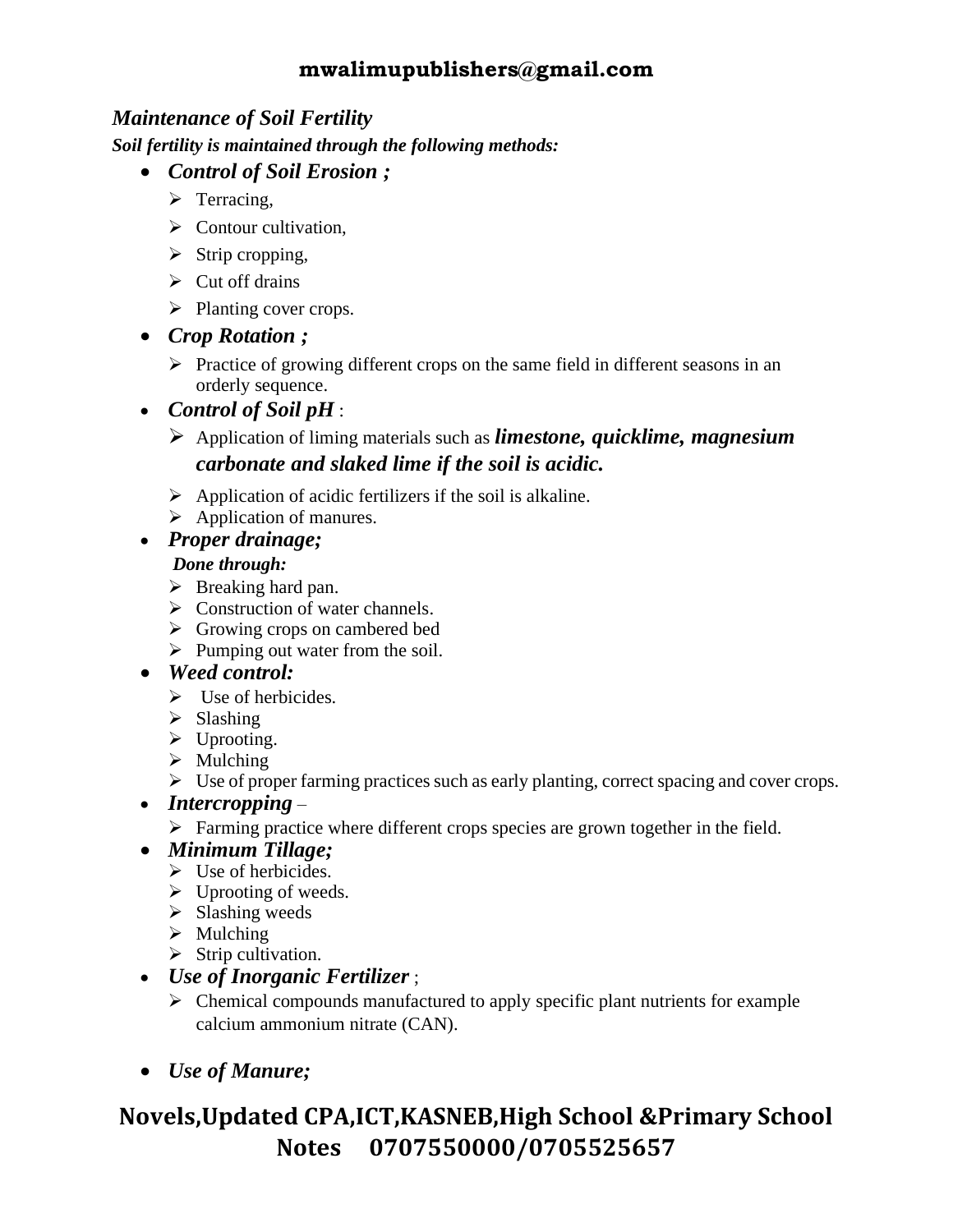$\triangleright$  Well decomposed manures release nutrients into the soil and increase its water holding capacity.

#### *Organic Manures*

- Manures are derived from plants and animal remains.
- They supply organic matter to the soil which after decomposition releases plant nutrients.
- The end product of this decomposition is known as humus.
- It influences soil chemical properties and soil temperature.
- Manures supply a wide range of essential plant nutrients.

#### *Importance of Organic Matter in the Soil*

- Increases the soil water holding capacity of the soil.
- Improves soil fertility by releasing a wide range of nutrients into the soil.
- Provides food and shelter for soil micro-organisms.
- Improves the soil structure.
- Buffers soil pH/moderates soil pH.
- Reduces the toxicity of plant poisons in the soil.
- Moderates soil temperature by its dark colour.

#### *Limitations in the Use of Manure*

- They are bulky low nutritive value per unit volume.
- Laborious in application and transport.
- They spread diseases, pests and weeds.
- Loss of nutrients if poorly stored.
- If not fully decomposed crops may not benefit from them.

#### *Types of Organic Manures*

- Green manure.
- Farm yard manure.
- Compost manure

#### *Green Manure*

• Made from green plants which are grown for the purpose of incorporating into the soil.

#### *Characteristics of plants used for preparation for green manure:*

- Have fast growth rates.
- Have high nitrogen content.
- Capable of rotting quickly.
- Capable of growing in poor conditions.

#### *Preparation of Green Manure*

- Plant the green manure crop in the field.
- Allow the crop to grow up to flowering stage.
- Incorporate it into the soil through ploughing.
- Allow the crop to decompose for two weeks.
- Prepare the field for planting the major crop.

#### *Reasons why green manure is not commonly used/limitations:*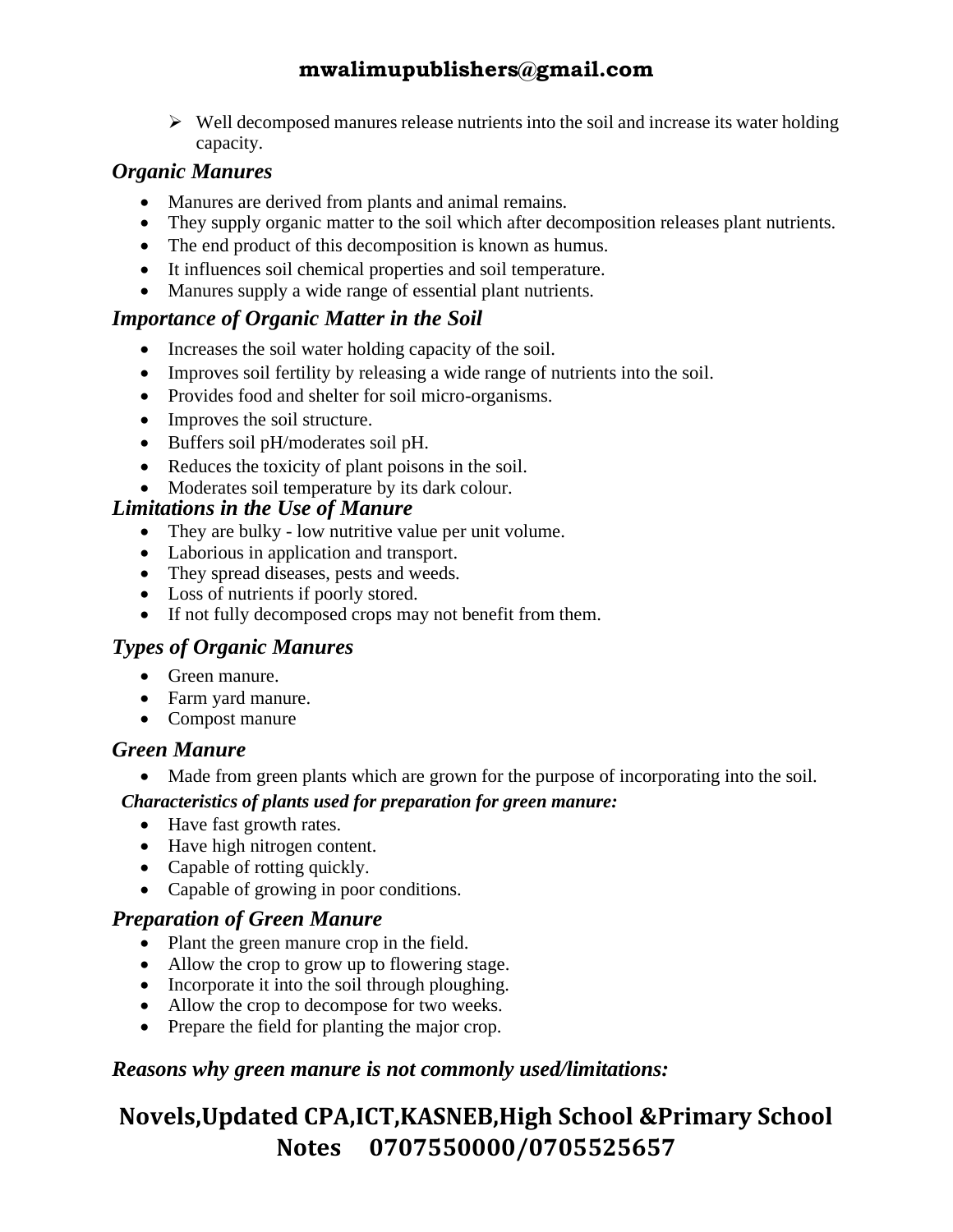- Most of the plants used as green manure are food crops.
- Green manure crops may use most of the soil moisture.
- Most of the nutrients are used up by soil micro-organisms in the process of decomposing the green manure.
- Planting of the major crop is delayed.

#### *Farm Yard Manure (FYM)*

• Is a mixture of animal waste and crop residues used as beddings in animal houses.

#### *Factors that Determine the Quality of FYM*

- The types of the animals used.
- Types of food eaten
- Types of litter used.
- Method of storage.
- Age of farmyard manure.
- Age of the animals used.

#### *Preparation of FYM*

- Provide beddings in the houses of farm animals.
- Animals deposit their droppings and urine on the beddings.
- Animals mix them through trampling.
- The beddings together with dung are removed and heaped under shed to decompose.
- After sometime, the materials decompose and FYM is formed.
- It can then be used in the farm

#### *Compost Manure*

• *Is* manure prepared from heaped (composted) organic materials.

#### *Factors to consider in selecting site for making compost manure:*

- A well drained place.
- Direction of the prevailing wind.
- Size of the farm.
- Accessibility.

#### *Preparation of Compost Manure*

*Two methods:*

- *Four heaps method*
- *Indore Method (Pit Method)*

#### *Indore Method (Pit Method)*

#### *Procedure ;*

- Select a sheltered place with a shade and near the field.
- Dig a pit with the dimension 1.2m x 1.2m x 1.2m.
- Place the materials in the following order:
- Hedge cuttings or maize stalks to a depth of 30cm as a foundation
- A layer of grass, green weeds or leaves and kitchen wastes to 30cm.
- A well rotten manure/poultry droppings.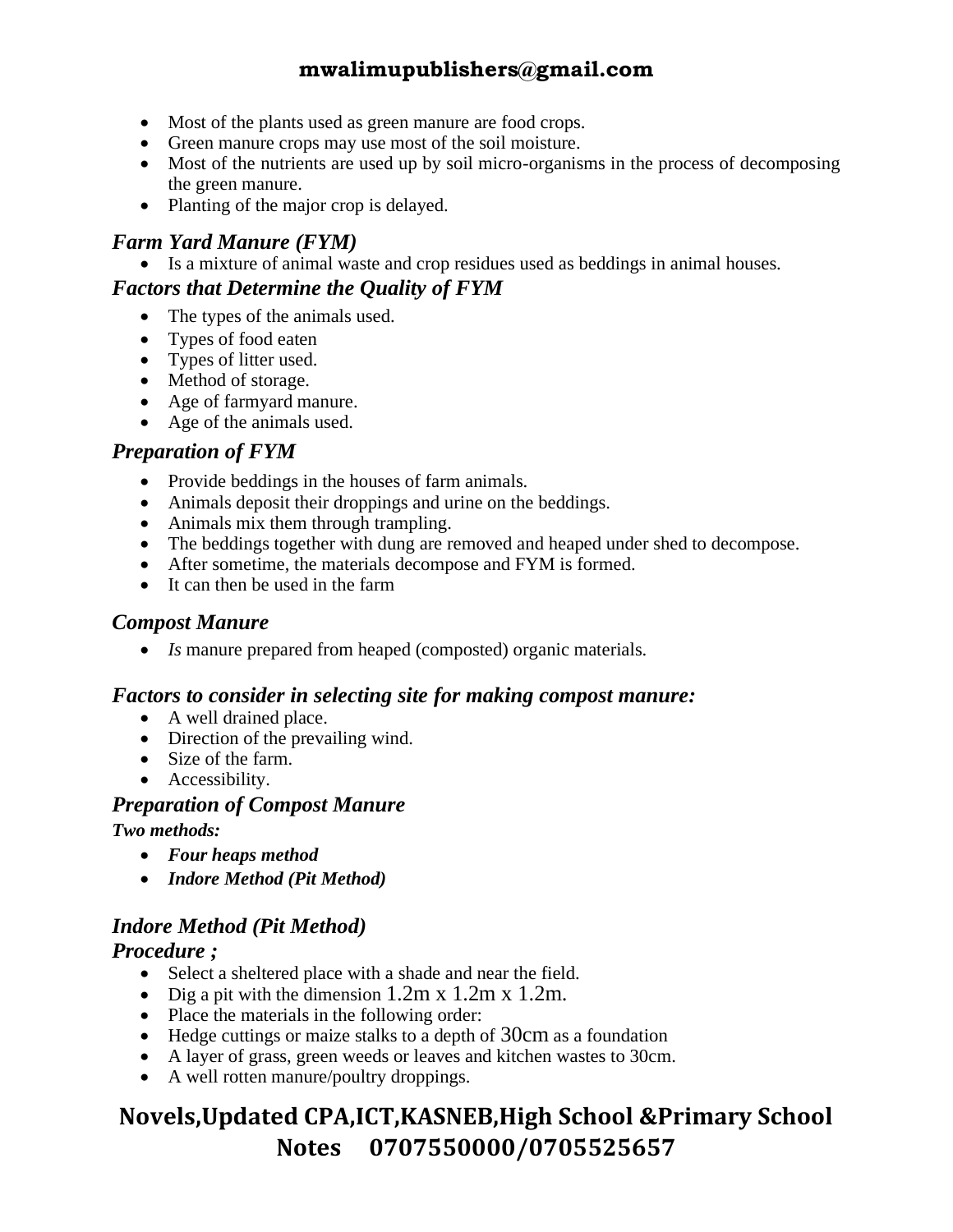- Wood ash and phosphatic fertilizers.
- A layer of topsoil to introduce microorganism for the decomposition of organic remains.
- *Note:* Some water should be sprinkled to the materials to initiate the decomposition process and regulate temperatures.

#### *Four heaps method:*

#### Compost Heaps



#### *Procedure*

- Clear the site.
- Level the site
- Four posts 2m high are fixed 1.2m apart from four corners of the heap.
- Fix wood planks on the sides.
- Materials are placed in two heaps as in the pit method,
- The two heaps make up heap 1.
- After 3-4 weeks, the decomposed material from heap 1 is transferred to heap II.
- After another 3 4 weeks the material is transferred to heap III.
- After 3-4 weeks it is ready for use in the farm.

#### *Indicators of well decomposed manure*

- Absence of bad odour.
- Materials are lighter.
- Manure is brown in colour.

#### *Advantages of Compost Manure*

- One does not have to own livestock in order to prepare it.
- A lot of manure can be produced within a short time.
- A variety of materials can be used in its preparation.
- Uses locally available materials thus cheaper than the artificial fertilizers.
- Improves the soil structure.

#### *Limitations of Compost Manure*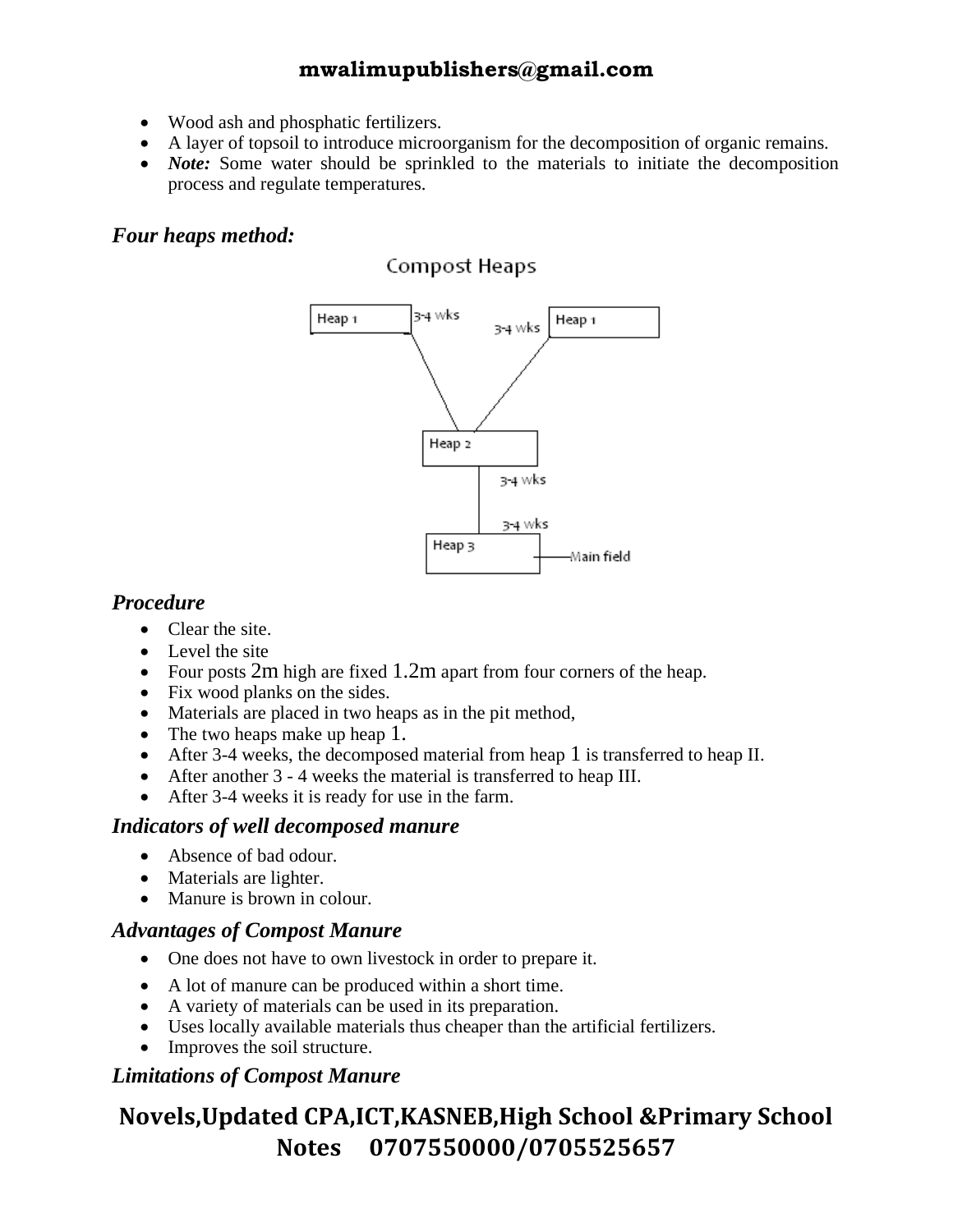- It releases nutrients slowly into the soil.
- Large quantities of compost manure are required to supply enough plant nutrients.
- Its preparation is labour intensive.
- It may induce soil-borne pests and diseases.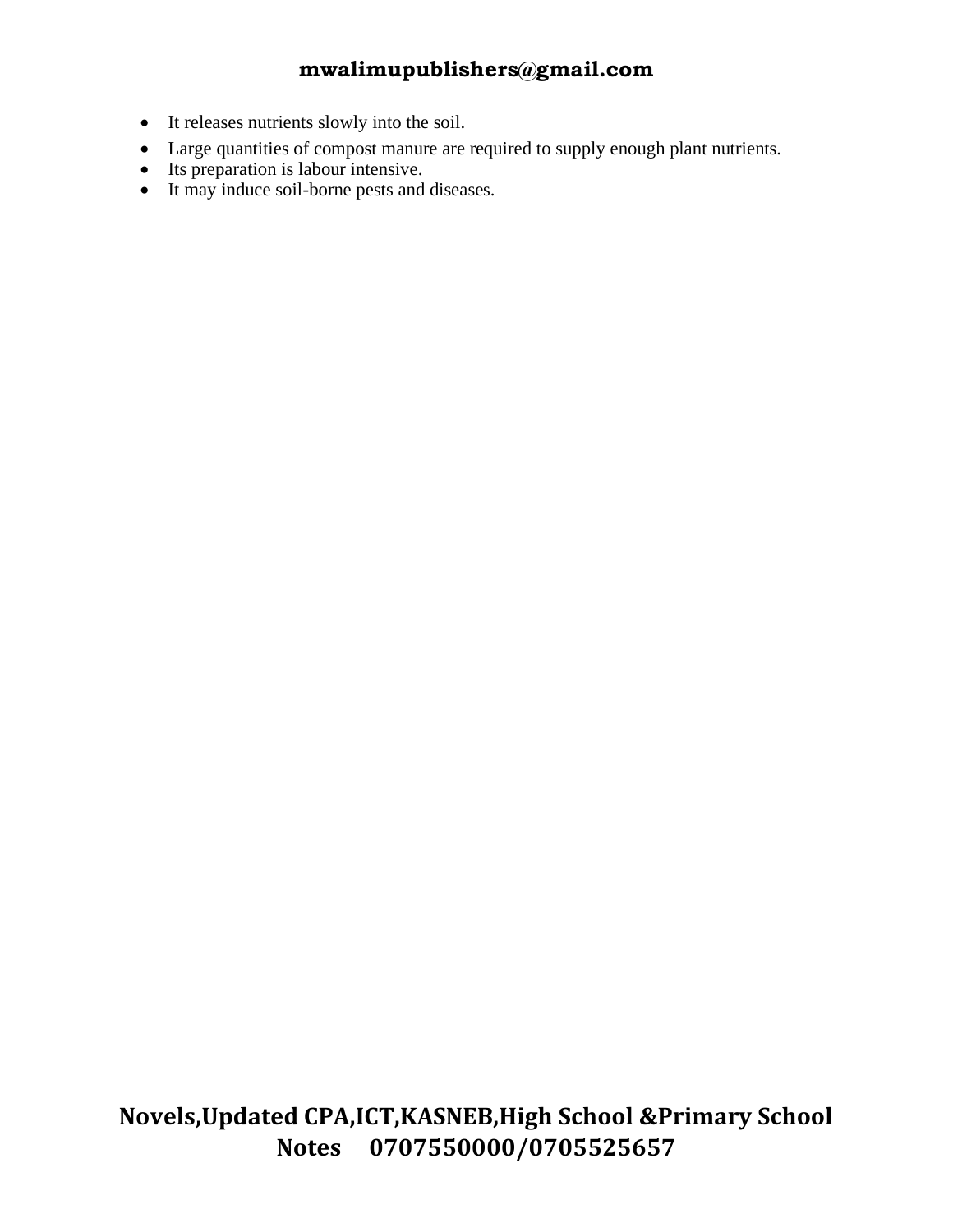## **LIVESTOCK PRODUCTION:**

## **(Common Breeds)**

#### **Introduction**

- The term livestock is used to refer to all domesticated animals.
- These animals include cattle, sheep, goats, poultry, pigs, rabbits, camels, bees, fish and donkeys.

#### *The importance of keeping livestock:*

- Source of food.
- Source of income.
- Cultural values.
- Source of animal power.
- Provision of raw materials for industries.
- Farmyard manure from the animals is used in maintaining soil fertility.
- Cattle dung is used in the production of biogas.

#### *Cattle Breeds*

- Cattle can be classified into two groups based on their origin.
- *These are;*
- Indigenous cattle.
- Exotic cattle.

#### *Indigenous Cattle*

• *Zebus* –

#### *They are small in size and with a distinct hump and include:*

- ➢ Nandi,
- ➢ Bukedi
- ➢ Maasai cattle.
- *The Borana*
	- $\triangleright$  These are the cattle kept in the Northern parts of Kenya.
	- $\triangleright$  They are larger than the Zebus.
- Indigenous cattle are hardy hence able to tolerate the harsh environmental conditions in the tropics.
- They are the major suppliers of beef in Kenya.

#### *Exotic Cattle*

- Foreign cattle from the temperate regions.
- They have distinct breed characteristics and are classified into various breeds.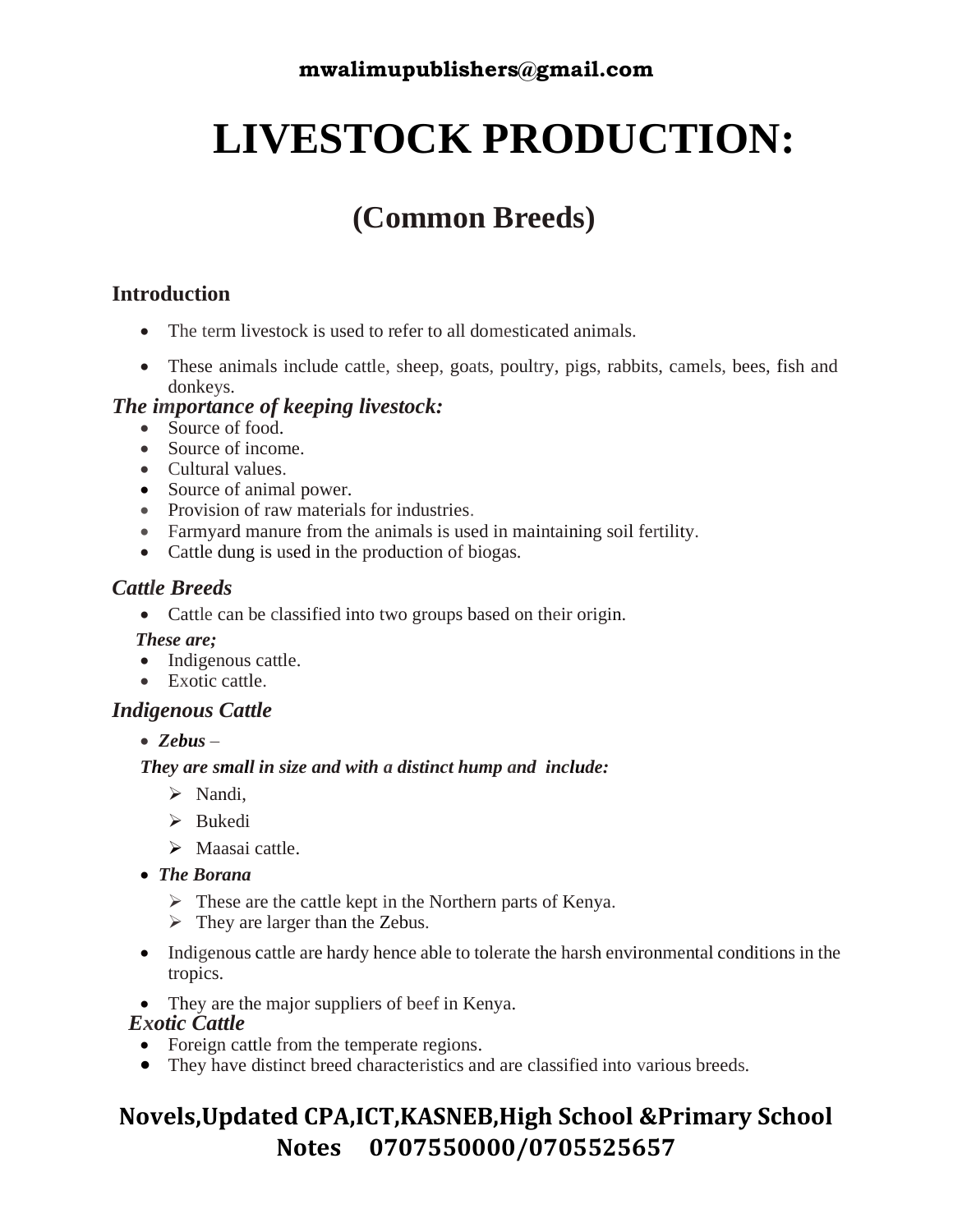#### *General characteristics*:

- They have no humps.
- They have low tolerance to high temperatures hence popular in cool climates of the Kenya highlands ..
- They are highly susceptible to tropical diseases.
- They have fast growth rates leading to early maturity.
- They are good producers of both meat and milk.
- They cannot walk for long distances.
- They have short calving intervals of one calf per year if well managed.

#### *Exotic cattle breeds fall under the following groups:*

- Dairy cattle breeds.
- Beef cattle breeds.
- Dual purpose breeds.

#### *Dairy Cattle Breeds*

- They include;
- Friesian,
- Ayrshire,
- Guernsey
- Jersey.

#### *Characteristics of Dairy Cattle*

- Wedge or triangular in shape.
- Large stomach.
- Docile with mild temperament.
- Large, well suspended udders and teats.
- Lean bodies.
- Lean and smooth neck.
- Large and long mammary milk wells and veins.
- Cylindrical; uniform and well spaced teats.
- Wide and well set hindquarters to accommodate the udder.

#### *Friesian-Holstein (largest of all dairy breeds)*

- *Origin:* Holland
- *Colour:* Black and white
- *Size:* Cow weighs 550-680kgs Bull weighs 950 kg.
- Highest milk producers of all dairy breeds about 9150 kg per lactation but with least butterfat content; 3.5%

#### *Ayrshire*

- *Origin:* Scotland
- *Colour:* White with brown markings.
- *Size:* Cow weighs 360-590kgs Bulls weighs *500-720kg.*

#### *Conformation:*

• Straight top lines, horns are long and face upwards.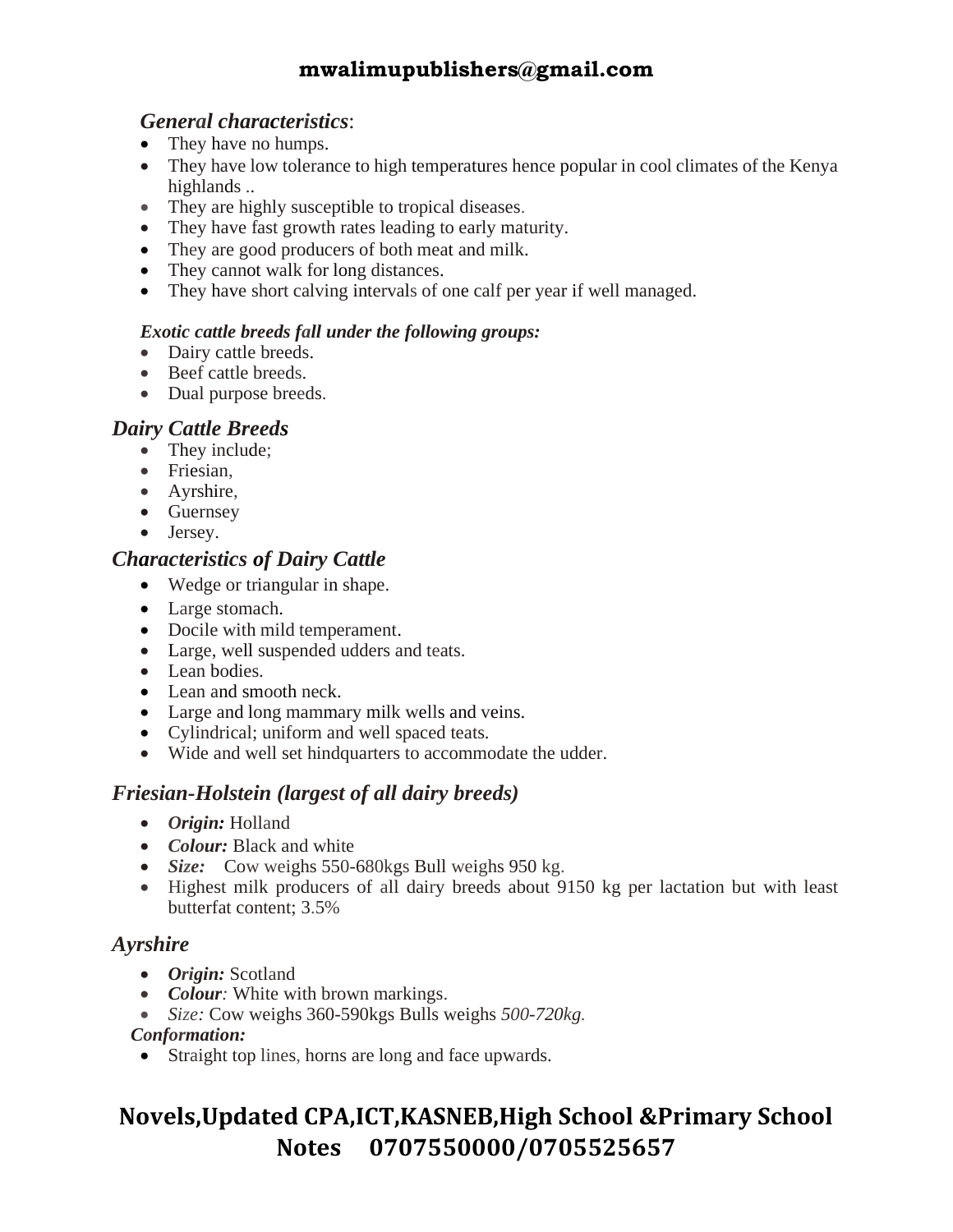• Milk production is second to Friesian about 61 OOkg per lactation with butter content of about 4%.

#### *Guernsey*

- *Origin:* Guernsey Island off the coast of France.
- *Colour:* Yellowish brown to red with white legs, switch and girth ...
- *Size:* Bulls 540-770kg. Cow weighs 450- 500kgs

#### *Conformation:*

- Udders are less symmetrical.
- Average milk production is about 5185kg per lactation with a butterfat content of 4.5% hence the yellow colour of milk.

#### **Jersey** *(smallest of all the dairy breeds)*

- *Origin:* England
- *Colour:* Yellow brown with black muzzle and switch.
- *Size:* Bulls weigh 540-700kg. Cow weighs 350-450kgs

#### *Conformation:*

- Dished forehead, have straight top-line and level rumps with sharp withers.
- Have protruding black eyes.
- Average milk production 1270kg per lactation of butterfat content 5%.
- They tolerate high temperatures.

#### *Beef Cattle*

#### *Examples:*

- Aberdeen Angus,
- Hereford,
- Shorthorns.
- Galloway,
- American Brahman,
- charolais
- Santa Getrudis.

#### *Characteristics of Beef Cattle*

- Blocky or square conformation.
- Have thick muscles or are well fleshed.
- Early maturing.
- Deep chest and girth and short legs.
- Straight top and lower lines.

#### *AberdeenAngus*

- *Origin:* North East Scotland.
- *Colour:* Black
- *Shape:* Cylindrical, compact and deep; It is polled.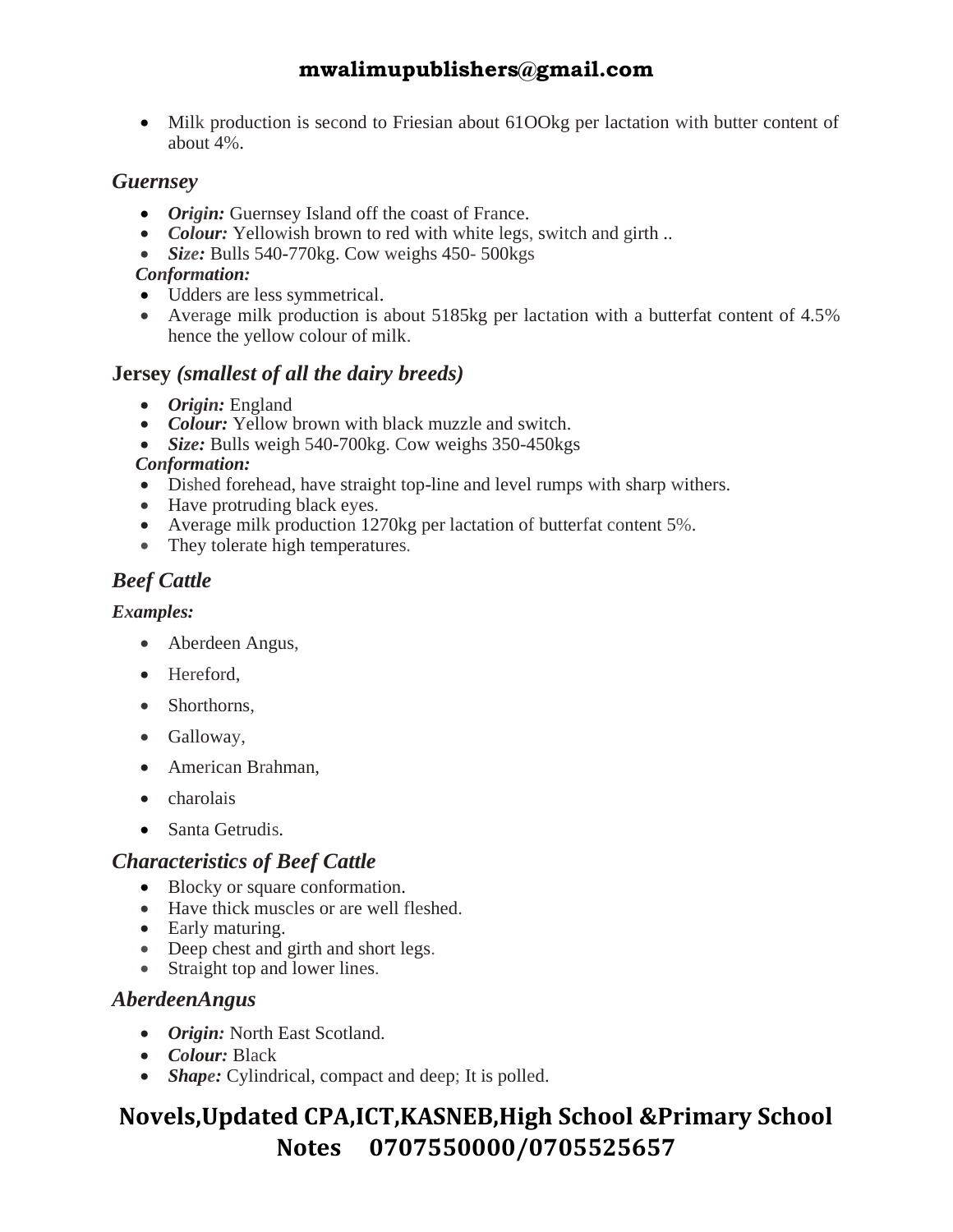#### *Size:*

- Mature bulls weigh 900kg.
- Mature cows weigh 840kgs.
- It is found in Timau area of Kenya

#### *Hereford*

- *Origin:* England.
- *Colour:* Deep red and white-faced.
- *Size:* Average weight of bulls is 1000kg.
- Cows weigh 840kgs.
- It is found in areas such as Naivasha.

#### *Shorthorn*

- *Origin:* England.
- Has easy fleshing ability
- *Colour:* Red, Roan or white
- *Shape:* Cylindrical, compact and deep.
- It is polled.

 *Size:*

- Bulls weigh 700-900kg,
- cows weigh 545-630kgs.

#### *Galloway*

- *Origin:* Scotland.
- *Colour:* Black
- Kept in the highland areas like Molo in Kenya.

#### *Charolais*

- *Origin:* France.
- *Colour:* Creamy white.
- *Size:* Bulls weigh 1200kg, cows weigh 1000kgs.
- It is found in ranches in Laikipia District.

#### *Dual Purpose Breeds*

#### *Examples: Sahiwal, Red Poll and Simmental.*

#### *Sahiwal*

- *Origin:* India and Pakistan ..
- *Colour: r*eddish brown.
- *Size:* Bulls weigh 650kg, and **cows** 400kg.
- Milk production averages 2700-3000 per lactation with a butter fat content of 3.7%.
- It has a pendulous udders which does not let down milk easily.
- It is therefore said to be a difficult milker.
- It is kept in semi-arid areas such as Naivasha.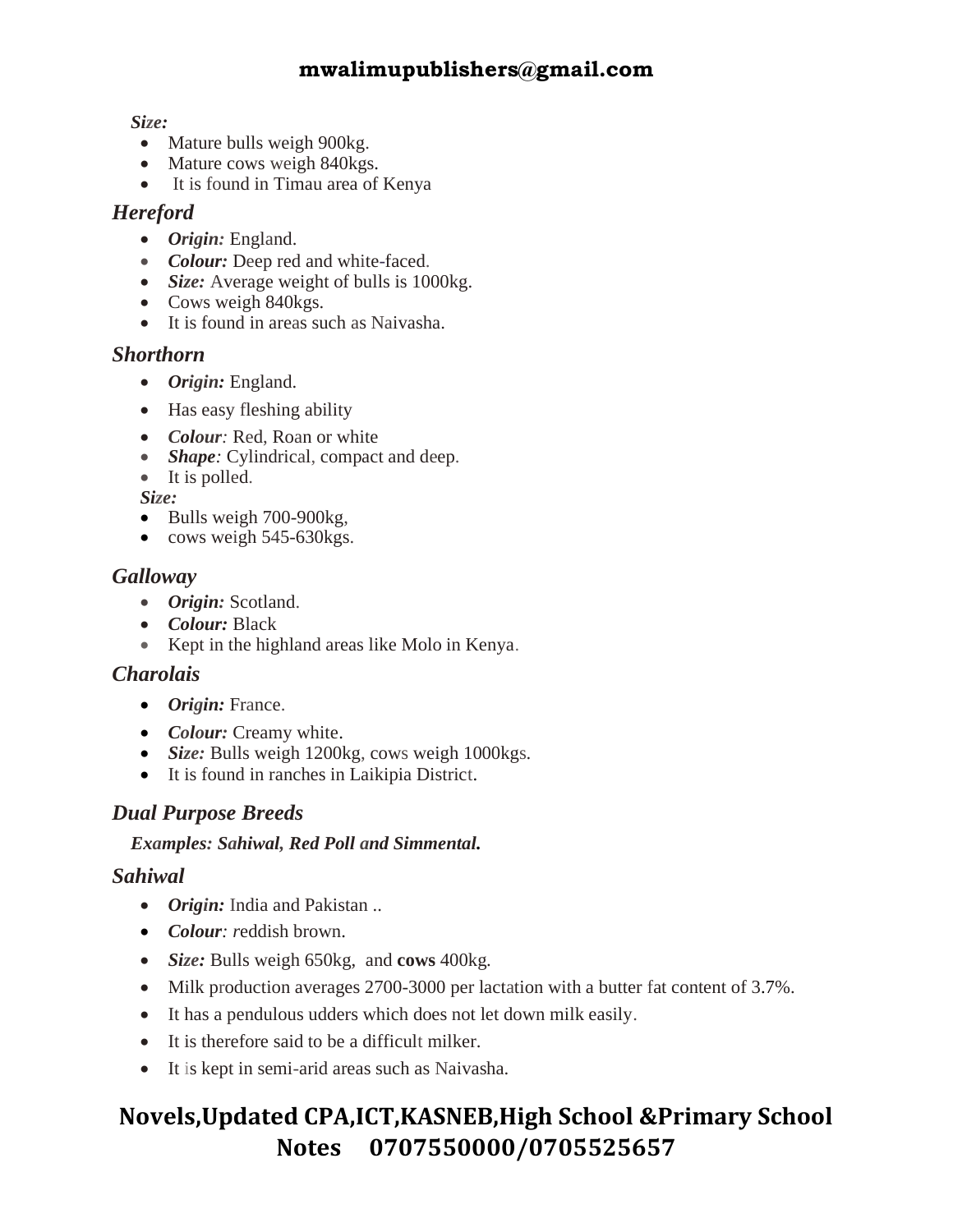#### *Red Poll*

- *Origin:* England.
- *Colour:* Deep red with a white nose.
- *Conformation:* Polled-deep girth and short legs.
- *Kept in semi-arid* areas such as Nakuru, Mogotio.

#### *Simmental*

- *Origin:* Switzerland.
- *Colour:* Light red and white patches on the head.

#### *Conformation:*

- It has broad and straight back, with well-sprung ribs and deep girth.
- It is well fleshed at rear quarters, well suspended udders and large teats.

#### **Sheep Breeds:**

*Purpose of Keeping Sheep;* 

- Meat (mutton).
- Wool production.

#### *Exotic Sheep*

- *Wool breeds* -for example merino.
- *Dual purpose-* for example Corriedale, Romney marsh.
- *Mutton breeds* -for example Hampshire Down, Dorpers.

#### *Merino*

• *Origin:* Spain

#### *Characteristics:*

- It has white face and its lips and nostrils are pink in colour.
- Rams have horns which are spiral in shape.
- It is susceptible to foot rot, worm and respiratory diseases.

#### *Corriedale*

- *Origin:* New Zealand.
- *Size:* Rams 85 90kg. Ewes 60-- 85 kg
- This is a dual-purpose breed with white open face and white spots on the legs.
- It is hornless and hardy.

#### *Romney Marsh*

- *Origin:* England.
- *Size:* Rams 100 115kg.
- Ewes 84- 100 kg
- It is a dual-purpose breed which s hornless with wide poll and black nostrils and lips.
- It is average in prolificacy.
- It is resistant to foot rot diseases and worm infestation.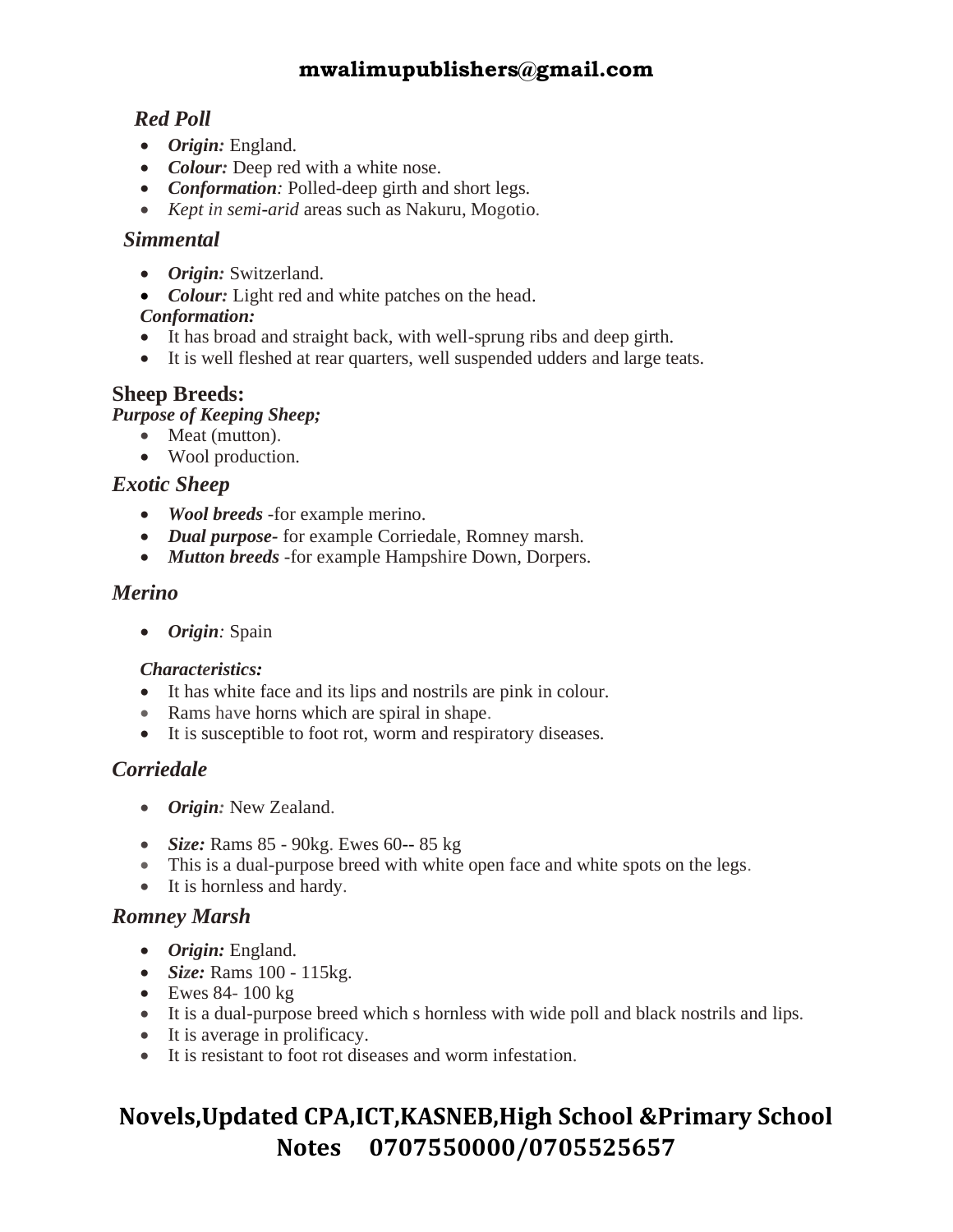#### *Hampshire Down*

- *Origin:* England.
- *Size:* Rams 125kg.
- $\bullet$  Ewes 80-100 kg
- It is a mutton breed which is early maturing, hardy and prolific.
- Fleece is of poor quality because of the black fibres.
- Lambing percentage is 125-140.

#### *Dorper*

- Is a crossbreed of Dorset horn and black head Persian sheep.
- It is mutton breed.

#### *Dorset Horn*

- Dual purpose breed of sheep.
- Indigenous Breeds of Sheep
- Their bodies are covered with hair.
- Their classification is based on their tails and their names vary according to different tribes. *Characteristics;*
- Thin tailed sheep found in West Africa.
- Fat tailed such as Maasai sheep.
- Fat rumped sheep.

#### *Maasai Sheep*

- Found in South Western Kenya and Northern Tanzania.
- Size: Ram 38kg,
- $\bullet$  Ewe 20-30kg.
- Colour: Red and brown.
- These are early maturing with long legs and small pointed horns.

#### **Black Head Persian Sheep**

- *Origin:* South Africa
- *Colour:* White with black head and neck.
- It is polled with a big dewlap, fat rump and a curved tail..

#### *Goats*

#### *Goats well adapted to a wide range of environmental conditions because of the following characteristics:*

- They feed on a wide range of vegetation.
- They require very little amount of water.
- They are tolerant to high temperatures.
- They are fairly resistant to diseases.
- They can walk long distances without losing weight.

#### *Indigenous Goat Breeds*

• Galla (white in colour). Adult female can weigh 25kg.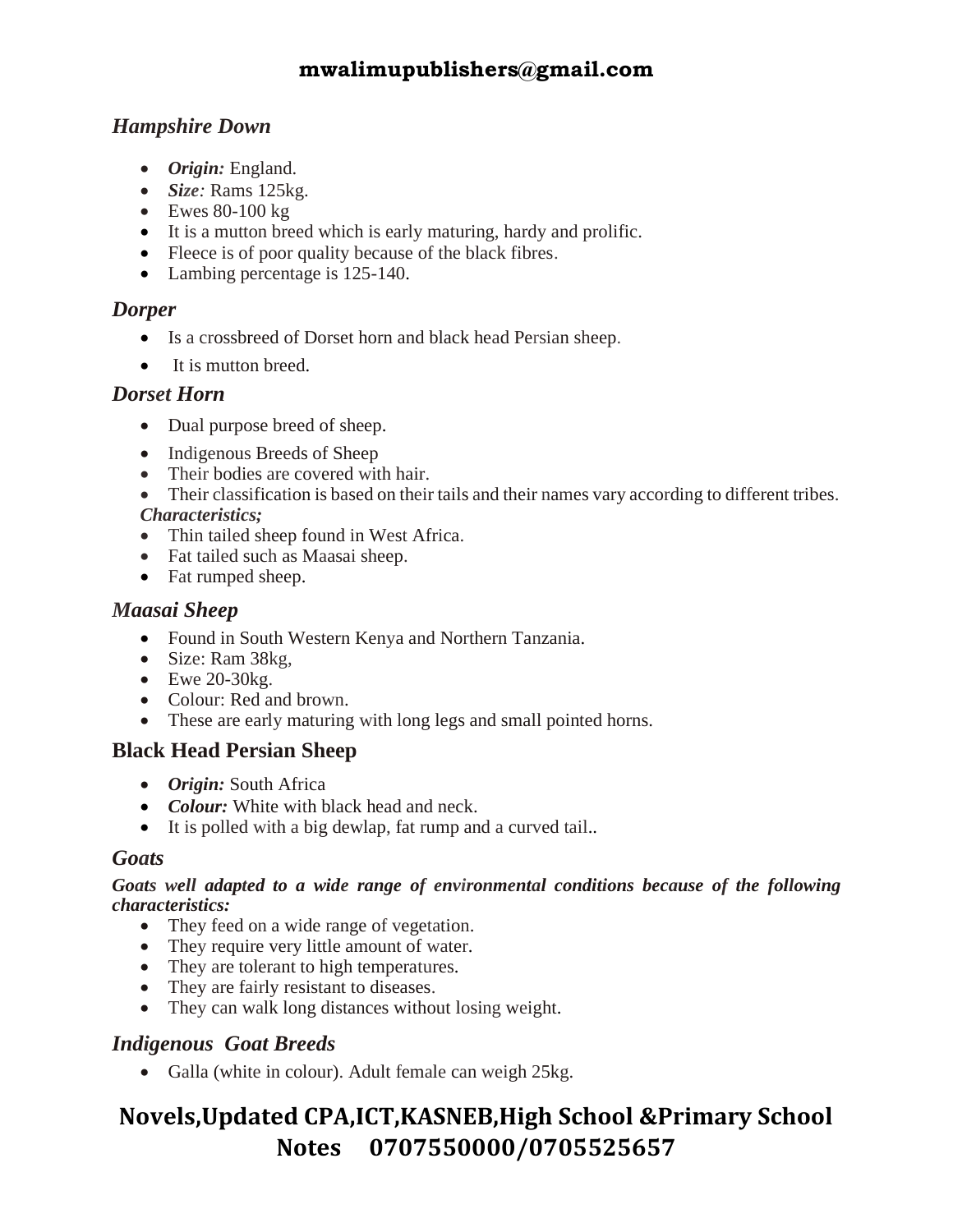- Somali (Boran): Found in Northern Kenya (white in colour).
- Turkana/Samburu: (Long hair and bearded.
- Mubende: (Black) (40-45kg). These are small and hardy and are kept for meat and milked by the pastoralists.

#### *Exotic Breeds*

#### *Boer goat*

- *Origin:* South Africa
- *Colour:* White
- Has long ears and long hair on their bodies.

#### *Anglo-Nubian*

- *Origin:* North East Africa
- *Colour:* Roan and White
- These have long legs, lopped ears and are polled.
- They produce 1-2 litres of milk per , day.

#### *Jumnapari*

- *Origin:* India
- *Colour:* White, black and fawn.
- They are horned, have large lopped ears
- Produce 1-1.5\_litres of milk per day.

#### *Toggenburg*

- *Origin:* Switzerland
- *Colour:* White patches on the body, white stripes on the face and neck.
- Erect forward pointing ears and polled.
- Can produce 2-3 of milk per day.

#### *Saanen*

- *Origin:* Switzerland.
- *Colour:* White
- They have erect, forward pointing ears and polled.
- Can produce 2-3 Iitres of milk per day.

#### *Angora*

- *Origin:* Angora in Asia.
- *Colour:* White
- It is kept for wool production.

#### *French alpine. Pigs*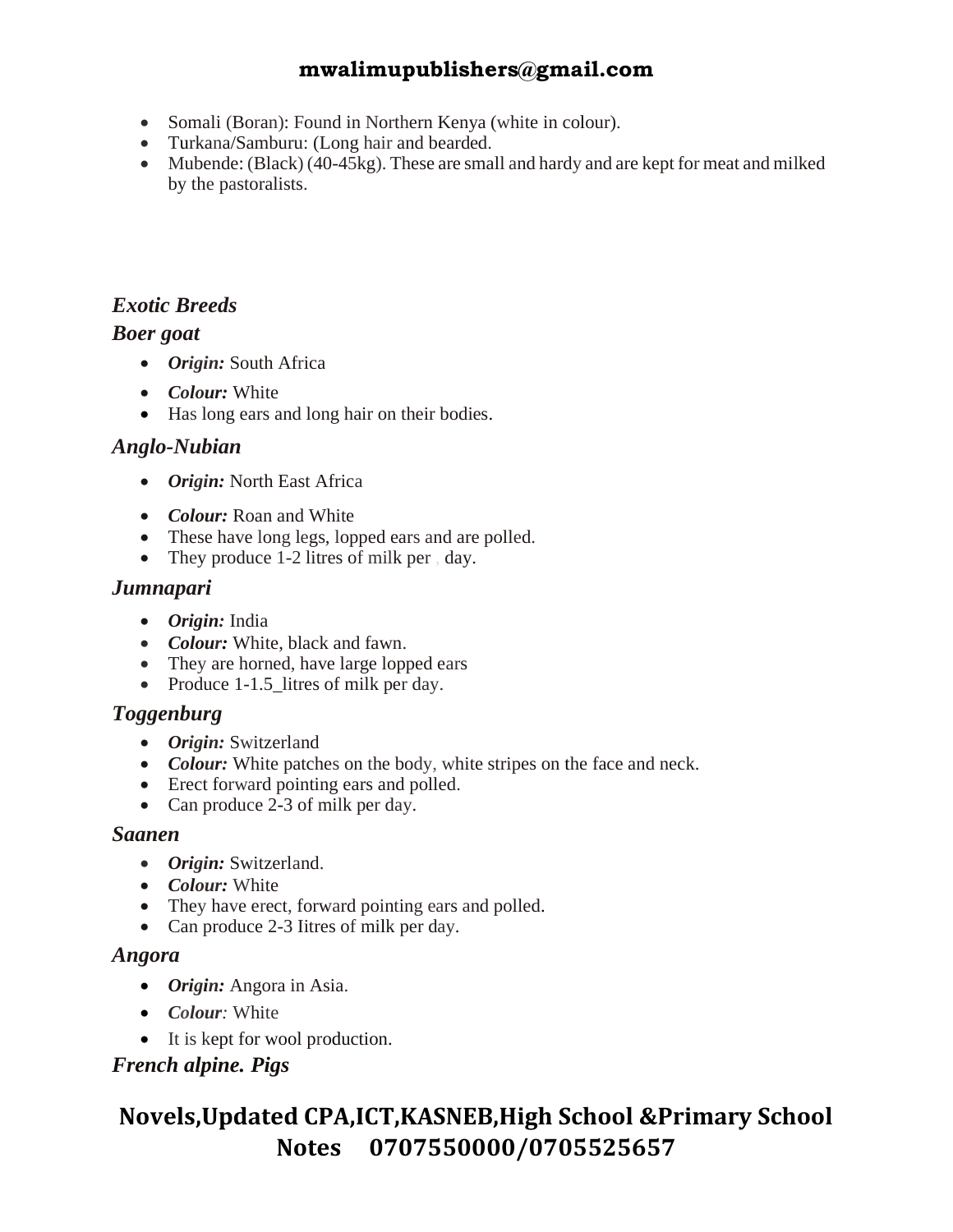#### *Characteristics:*

- They are sparsely haired and therefore cannot withstand cold.
- Pigs wallow when it is hot due to absence of sweat glands.
- They breathe fast when it is hot.
- They have bristles instead of hair.

#### *Breeds*

#### *Large White*

- *Origin:* Britain
- Kept for bacon and pork production.
- Long, large and white in colour.
- Ears straight and erect.
- Has dished face and snout.
- Most prolific and with good mothering ability.
- Fairly hardy.

#### *Landrace*

- *Origin:* Denmark
- White and longer than large white.
- Ears drooping.
- Good for bacon production.
- Very prolific with good mothering ability. \_
- Requires high level of management.

#### *Wessex Saddle*

- *Back Origin:* England
- *Colour:* Black with white forelegs and shoulders.
- Straight snout and drooping ears.  $\overline{\phantom{a}}$
- Good for bacon and pork.
- Good for keeping outdoors.
- Excellent mothering instincts.

#### **Other pig breeds include**:

- Berkshire,
- Middle-white
- Duroc Jersey pig.

#### *Pigs can be crossed to obtain hybrids or crosses.*

#### *Advantages of Crosses*

• Increased litter size.  $\overline{\phantom{a}}$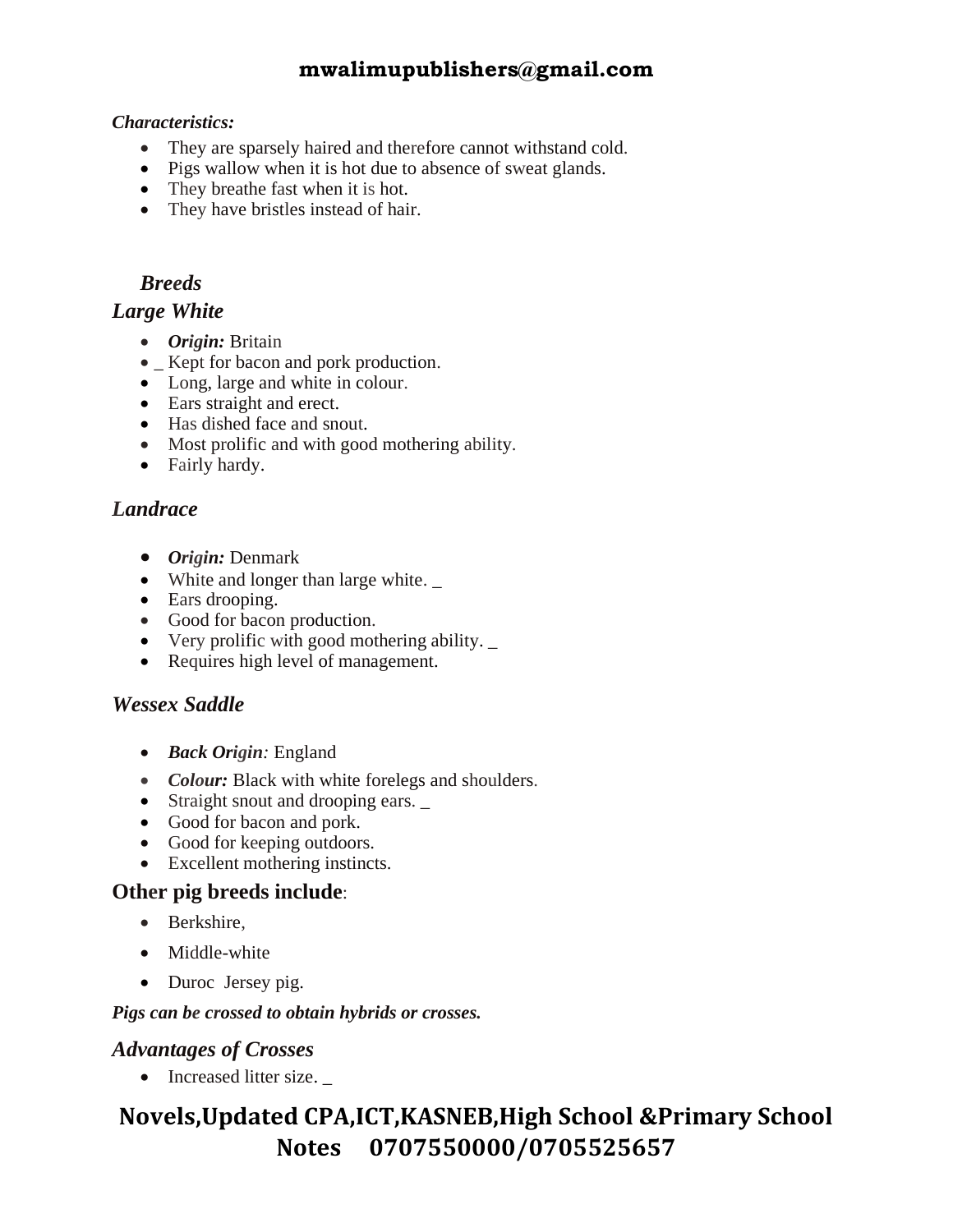- Early maturing.
- Increase in body length.
- High proportion of lean meat to fat.

#### *Poultry Breeds*

#### *There are three types of chicken breeds:*

- The light breeds kept for egg production.
- The heavy breeds kept for meat production.
- Dual purpose breeds kept for both eggs and meat production.

#### *Characteristics of Light Breeds*

- Never go broody hence poor sitters.
- Excellent layers (over 220 eggs per year).
- Poor meat producers (hens can attain 2kg; cocks 3kgs)
- Very nervous and exhibit high degree of cannibalism.
- Hen's comb is large and bent over one eye and cock's comb is large with 5 6 serrations.

#### *Examples:*

- Leghorns,
- Anconas,
- Silkies.
- Minorcas.

#### *Characteristics of Heavy Breeds*

- Can lay few eggs and provide good meat as broilers.
- Can go broody.
- Heavier and bigger in size.
- Grow fast.

#### *Examples:*

- Light Sussex,
- Cornish Dark
- White.

#### *Characteristics of Dual-Purpose Breeds*

- Go broody.
- Have good meat.
- Disease resistant (do not require high standard of management).
- Rarely exhibit cannibalism.

#### *Examples: Rhode Island Red.*

#### *Hybrids*

- These are developed by crossing two different breeds.
- They are superior in performance.
- Can attain 2kg in 56 days for broilers and layover 200 eggs per year for layers. *Examples:*
- Shavers,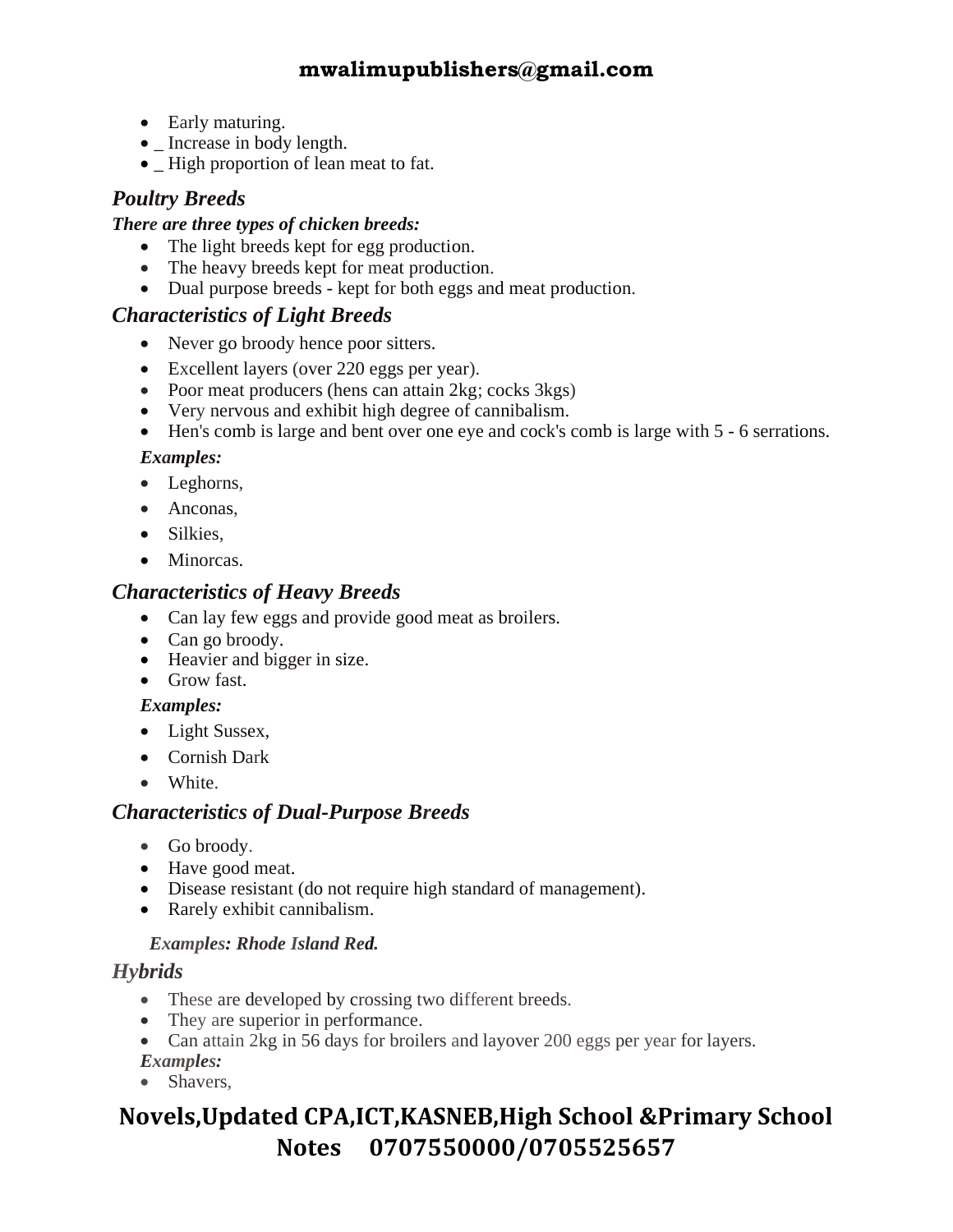- Thombers
- Isabrown.

#### *Rabbits*

#### *Kept for the following reasons:*

- To provide meat, fur, hair or wool.
- To provide skin for leather.
- To provide manure.
- As pet animals.
- Used for research purposes.

#### *Breeds*

- *Californian white*: white, very prolific black ears, nose and feet).
- *New Zealand white*: (white with pink eyes good for meat).
- *Flemish giant* (dark grey good for meat).
- *Angora rabbit* (white, kept for wool production).
- *Chinchillah* (greyish, kept for its fur).
- *Earlops* (white with droopy ears).
- *Kenya white* (white, smallest of breeds).

#### *Camels*

 *Kept for;*

- Transport,
- Racing,
- To provide milk, meat and wool.

*There are two species of camels.* 

#### *Dromedary (Camelus dromedarius)*

- *Origin:* Arabia and Syria
- Are single humped, have light body
- Good for racing and rapid transport.

#### *Bacterian (Camelus bacterianus)*

- *Origin:* Central Asia
- Has double humps, heavier and has shorter legs.
- Can live in cold regions hence its thick and long coat acts as insulation.
- Capable of shedding the coat during spring.

#### Terms used to describe livestock in different age, sex and use.

| Livestock      |      | Adult  | Replacement Stock |        | Young | Users)                    |
|----------------|------|--------|-------------------|--------|-------|---------------------------|
| <b>Species</b> | Male | Female | Male              | Female | One   |                           |
| Cattle         | Bull | Cow    | <b>Bullock</b>    | Heifer | Calf  | Dairy - milk<br>Beef-meat |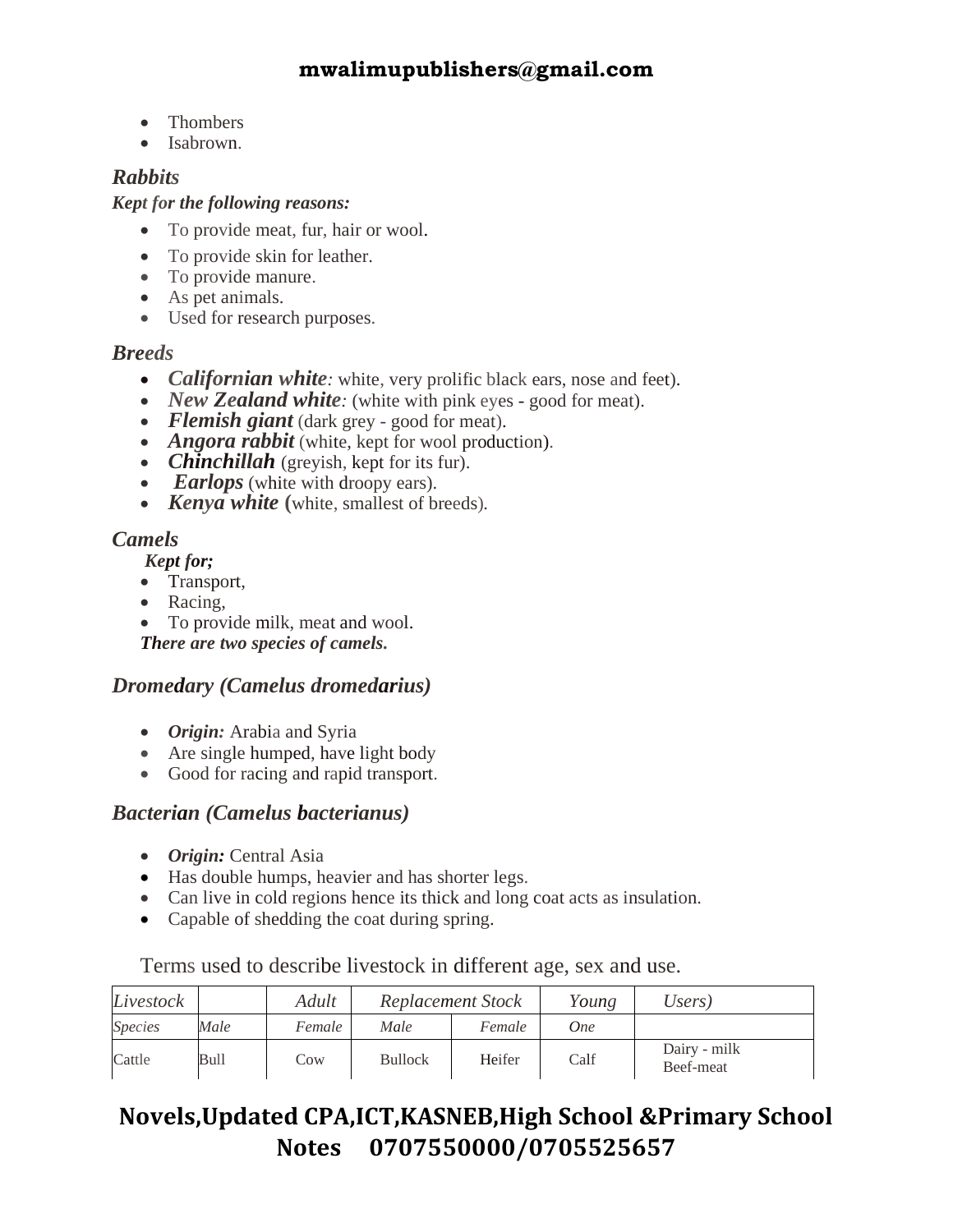| Sheep   | Ram         | Ewe    | Ram         | Hogget | Lamb     | Mutton - meat<br>Wool sheep -wool |
|---------|-------------|--------|-------------|--------|----------|-----------------------------------|
| Goat    | Buck or     | Doe or | <b>Buck</b> | Doe    | Kid      | Dairy - milk                      |
|         |             |        | Billy       | Nanny  |          | Mutton - meat                     |
| Pigs    | Boar        | Sow    | Boar        | Gilt   | Piglet   | Pork - meat                       |
|         |             |        |             |        |          | Bacon -cured                      |
| Poultry | Cock        | Hen    | Cockerel    | Pullet | Chick    | Broilers - meat                   |
|         |             |        |             |        |          | Layers - eggs                     |
| Rabbits | <b>Buck</b> | Doe    | <b>Buck</b> | Doe    | Kindling | Meat                              |
| Camel   | Bull        | Cow    | <b>Bull</b> | Heifer | Calf     | Pack, trained for                 |
|         |             |        |             |        |          | riding, racing milk,              |
|         |             |        |             |        |          | meat, fur                         |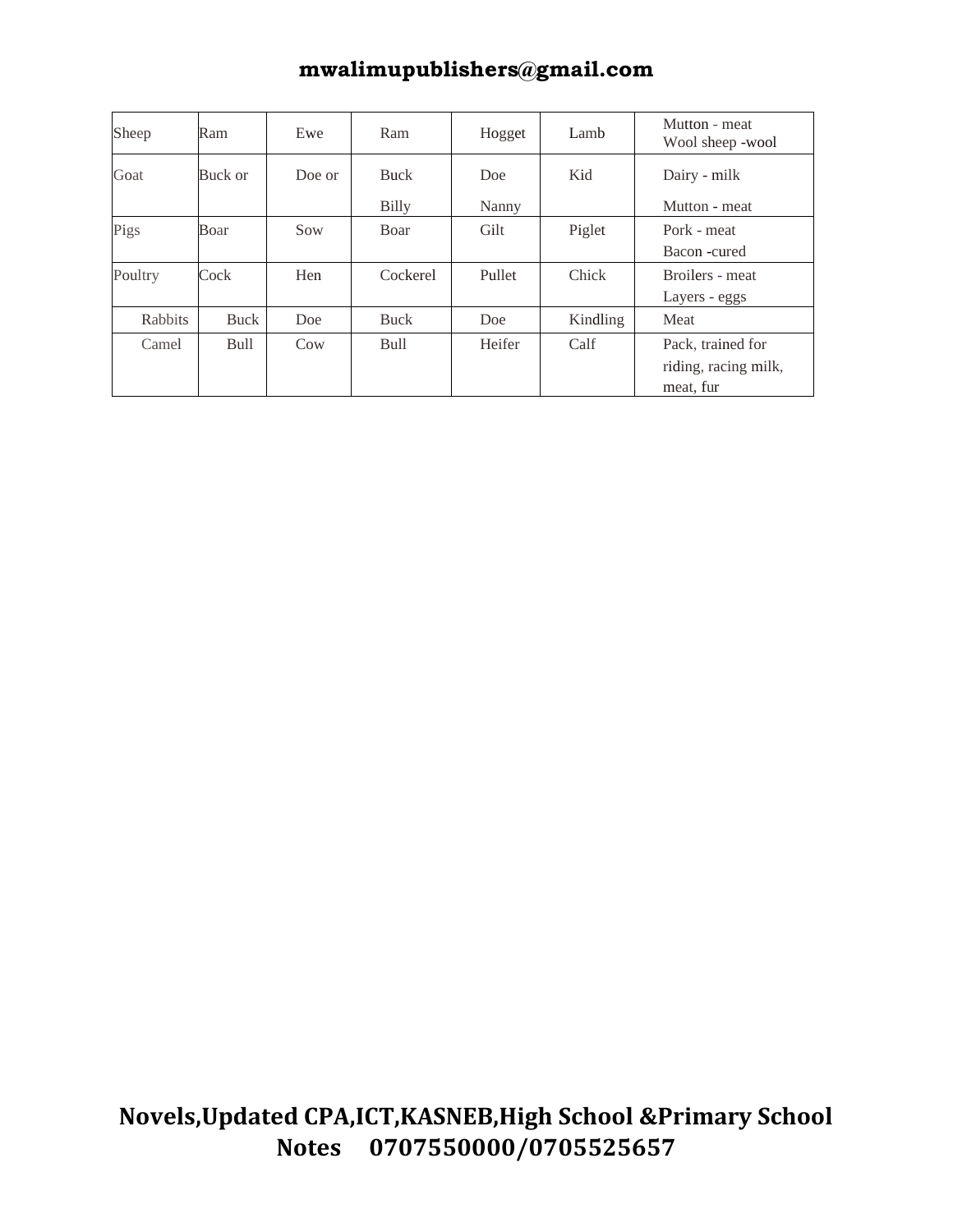## **AGRICULTURAL ECONOMICS I**

## **(Basic Concepts and Farm Records)**

#### **Introduction**

- Economics is the study of how man and society chooses to allocate scarce productive resources to produce various commodities, over time, and distribute them among various consumers in society.
- It attempts to explain how man can best use the limited resources to produce goods and services which satisfies his needs with minimum wastage or loss of these resources

#### **Example;**

- ➢ food,
- $\triangleright$  clothing
- $\triangleright$  shelter
- ➢ Agricultural economics is therefore defined as a science that aims at maximizing output while minimizing costs by combining the limited supplies of goods and services for use by the society over a certain period of time.
- **These are;** 
	- $\triangleright$  land,
	- $\triangleright$  capital,
	- $\triangleright$  labour
	- ➢ management

#### *Basic economic Principles*

#### *Scarcity*

- Economic scarcity means resources are limited in supply relative to demand.
- This principle implies that there is no time that man can have enough resources to satisfy all his need or desires

#### *Choice/Preference*

- Human wants are many and varied and means of satisfying them are limited.
- Therefore, man has to make a choice among the alternatives in order to use the resources available.
- Man does this by satisfying the most pressing needs first.
- This is called **scale of preference.**

#### *Opportunity Cost*

- Opportunity cost is the revenue forgone from the best alternative.
- It exists only where there are alternatives.
- Where there are no alternatives the opportunity cost is equal to zero.
- Opportunity cost helps in decision making.

#### **Farm Records**

- Farm records are documents kept in the farm
- They show farm activities carried out over a long period of time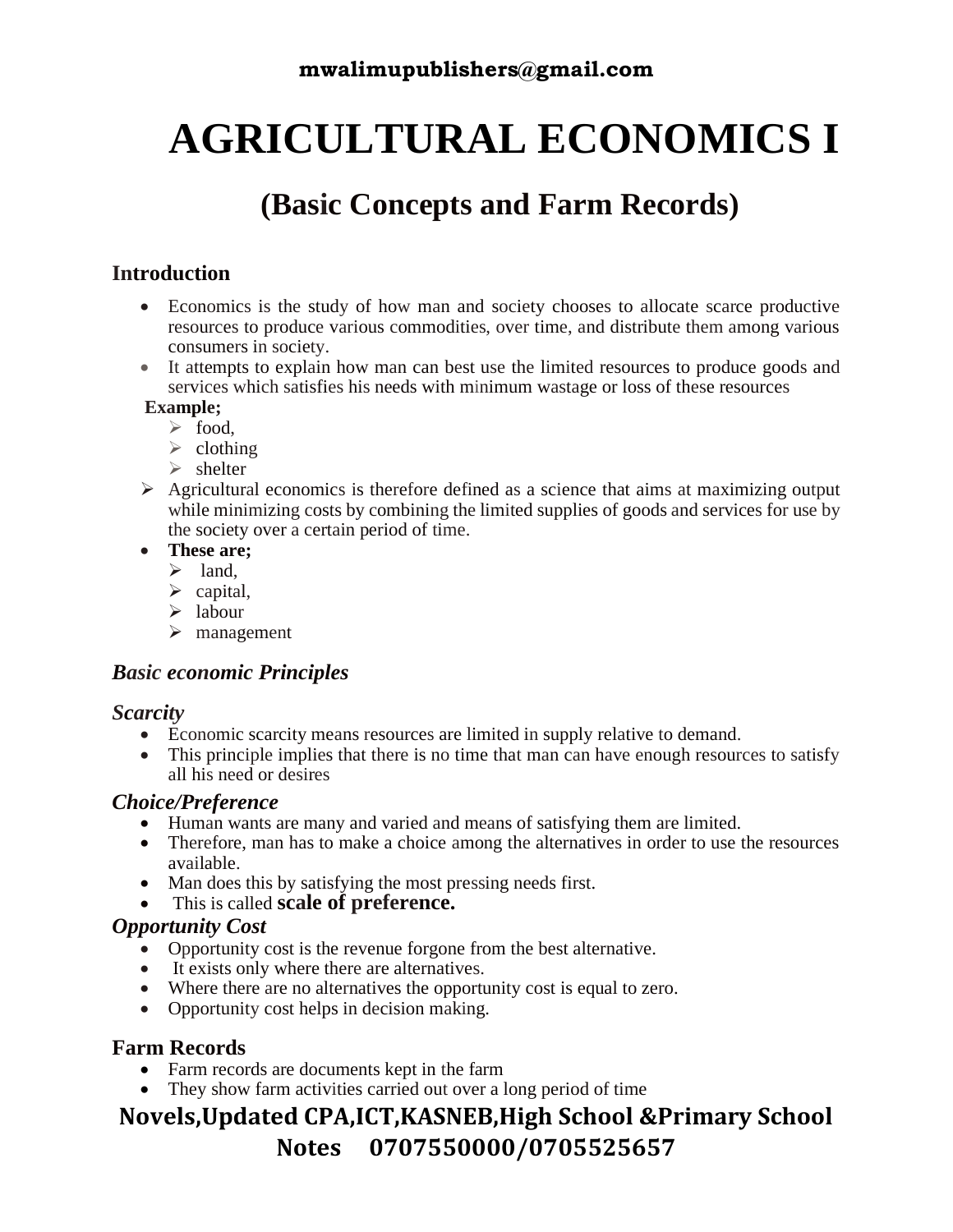• Or information kept in the farm in written form, about the farm and all activities in it.

#### *Uses of Farm Records*

- Show the history of the farm
- Show whether the farm is making a profit or loss.
- Show all the assets and liabilities of the farm which can be used to value the farm.
- Help in supporting insurance claims on death, theft, fire or loss of farm assets.
- Help in tax assessment to avoid over taxation.
- Used as a guide in planning and budgeting.
- Helps to detect losses or theft in the farm.
- Make it easy to share profits or losses in partnerships.
- Help in settling disputes among heirs to estate if the farmer dies without a will.
- Provide labour information on terminal benefits for a worker.

#### *Type of Farm Records*

- **Production Records** Show the total yield and yield per unit of each enterprise.
- **Inventory Records** A record of all permanent and consumable goods in the farm.

#### *Consumable Goods Inventory*

| Date | <i>_ommodity</i> | Juantity<br>~ | Date | <i>Issued to</i> | Juantitv | balallce |
|------|------------------|---------------|------|------------------|----------|----------|
|      | <i>Item</i>      |               |      |                  |          | stock    |

- **Field Operation Records** Show in details all field practices carried out together with the input used for all the crop enterprises.
- **Breeding Records**
	- $\triangleright$  Show all the breeding activities in the farm.
	- $\triangleright$  From these records it is possible to select the prolific animals and cull the infertile ones.
- **Feeding Records** A record of the types of feeds used in the farm and their quantities.
- **Health Records** –

 $\triangleright$  Indicates the health conditions of the animals in the farm.  *From these records it is possible to:* 

Select and cull animals on health grounds.

### [Encyclopedia](http://www.infoplease.com/encyclopedia/)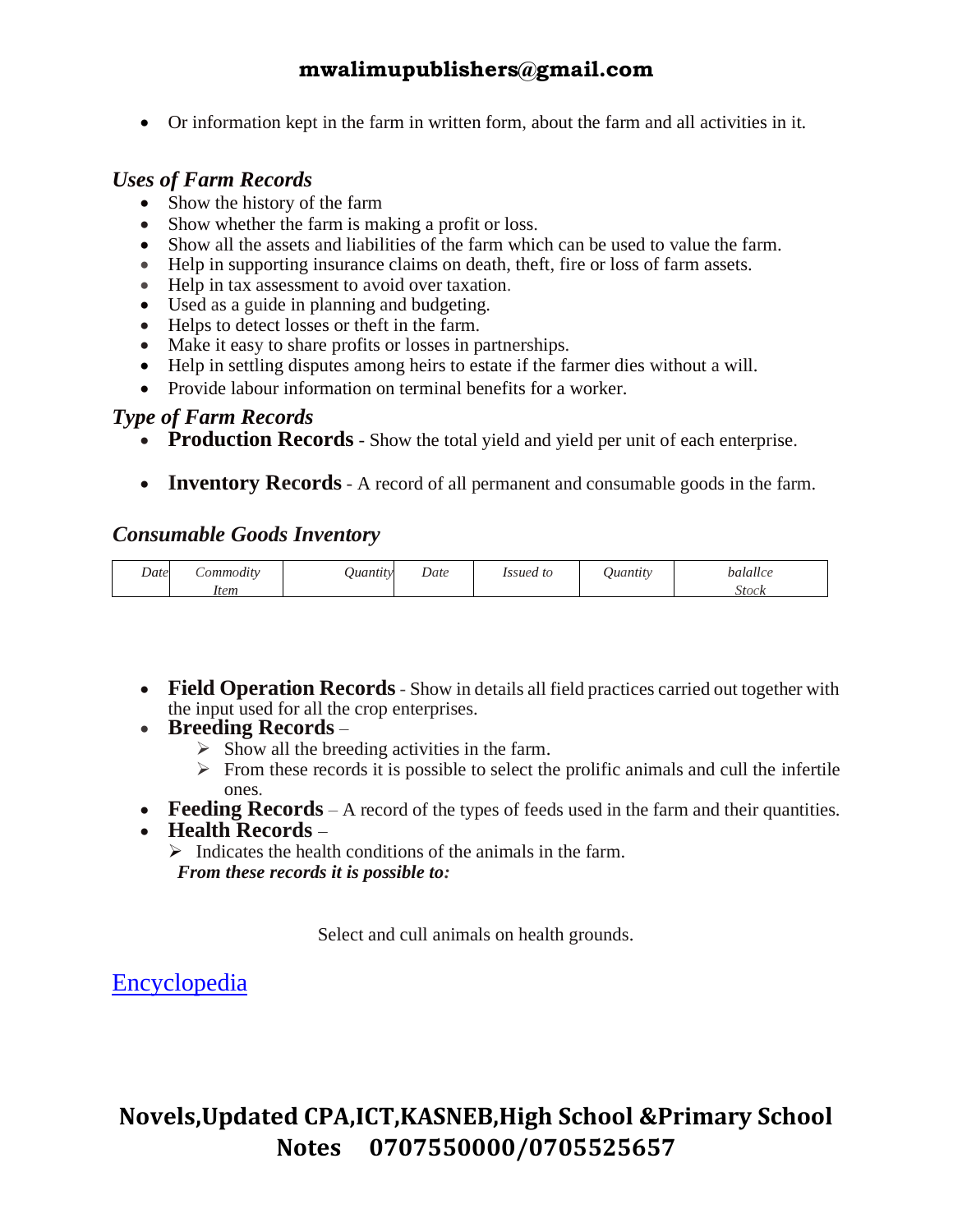#### Agriculture: General

- [agrarian reform](http://www.infoplease.com/encyclopedia/science/agrarian-reform.html)
- [agricultural subsidies](http://www.infoplease.com/encyclopedia/science/agricultural-subsidies.html)
- [agriculture](http://www.infoplease.com/encyclopedia/science/agriculture.html)
- [agronomy](http://www.infoplease.com/encyclopedia/science/agronomy.html)
- [animal husbandry](http://www.infoplease.com/encyclopedia/science/animal-husbandry.html)
- [aquaculture](http://www.infoplease.com/encyclopedia/science/aquaculture.html)
- **[aquaponics](http://www.infoplease.com/encyclopedia/science/aquaponics.html)**
- [baler](http://www.infoplease.com/encyclopedia/science/baler.html)
- [binder](http://www.infoplease.com/encyclopedia/science/binder.html)
- [black earth](http://www.infoplease.com/encyclopedia/science/black-earth.html)
- [bog lime](http://www.infoplease.com/encyclopedia/science/bog-lime.html)
- [bone meal](http://www.infoplease.com/encyclopedia/science/bone-meal.html)
- [catch crop](http://www.infoplease.com/encyclopedia/science/catch-crop.html)
- [calcareous soil](http://www.infoplease.com/encyclopedia/science/calcareous-soil.html)
- [chernozem](http://www.infoplease.com/encyclopedia/science/chernozem.html)
- [clearcutting](http://www.infoplease.com/encyclopedia/science/clearcutting.html)
- [colter](http://www.infoplease.com/encyclopedia/science/colter.html)
- [combine](http://www.infoplease.com/encyclopedia/science/combine.html)
- [commune](http://www.infoplease.com/encyclopedia/science/commune-agriculture.html)
- [compost](http://www.infoplease.com/encyclopedia/science/compost.html)
- [collective farm](http://www.infoplease.com/encyclopedia/science/collective-farm.html)
- [cover crop](http://www.infoplease.com/encyclopedia/science/cover-crop.html)
- [creamery](http://www.infoplease.com/encyclopedia/science/creamery.html)
- [cultivation](http://www.infoplease.com/encyclopedia/science/cultivation.html)
- [cultivator](http://www.infoplease.com/encyclopedia/science/cultivator.html)
- [dairying](http://www.infoplease.com/encyclopedia/science/dairying.html)
- $\bullet$  [dip](http://www.infoplease.com/encyclopedia/science/dip.html)
- [disk plow](http://www.infoplease.com/encyclopedia/science/disk-plow.html)
- [drainage](http://www.infoplease.com/encyclopedia/science/drainage-agriculture.html)
- [dry farming](http://www.infoplease.com/encyclopedia/science/dry-farming.html)
- [ensilage](http://www.infoplease.com/encyclopedia/science/ensilage.html)
- [fallow land](http://www.infoplease.com/encyclopedia/science/fallow-land.html)
- [farming](http://www.infoplease.com/encyclopedia/science/farming-agriculture.html)
- [fertilizer](http://www.infoplease.com/encyclopedia/science/fertilizer.html)
- [forestry](http://www.infoplease.com/encyclopedia/science/forestry.html)
- [Good Agricultural Practices](http://www.infoplease.com/encyclopedia/science/good-agricultural-practices.html)
- [Green Revolution](http://www.infoplease.com/encyclopedia/science/green-revolution.html)
- [grain](http://www.infoplease.com/encyclopedia/science/grain-agriculture.html)
- [guano](http://www.infoplease.com/encyclopedia/science/guano.html)
- [harrow](http://www.infoplease.com/encyclopedia/science/harrow-agriculture.html)
- [harvester](http://www.infoplease.com/encyclopedia/science/harvester.html)
- [hay baler](http://www.infoplease.com/encyclopedia/science/hay-baler.html)
- [hoe](http://www.infoplease.com/encyclopedia/science/hoe.html)
- [humus](http://www.infoplease.com/encyclopedia/science/humus.html)
- [hydroponics](http://www.infoplease.com/encyclopedia/science/hydroponics.html)
- [incubator](http://www.infoplease.com/encyclopedia/science/incubator.html)
- <u>[irrigation](http://www.infoplease.com/encyclopedia/science/irrigation.html)</u>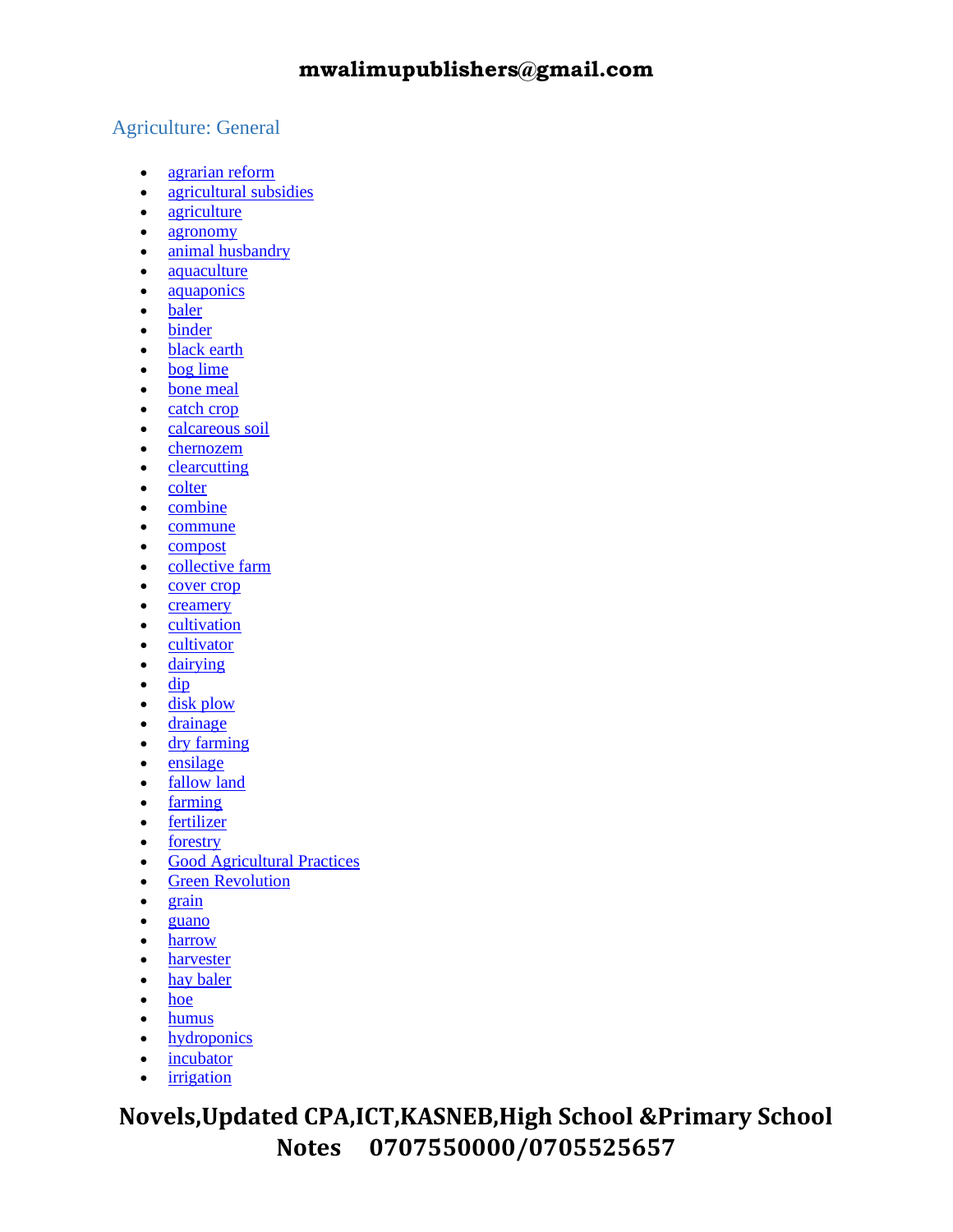- [kibbutz](http://www.infoplease.com/encyclopedia/science/kibbutz.html)
- [kolkhoz](http://www.infoplease.com/encyclopedia/science/kolkhoz.html)
- [lariat](http://www.infoplease.com/encyclopedia/science/lariat.html)
- [lasso](http://www.infoplease.com/encyclopedia/science/lasso.html)
- [land reform](http://www.infoplease.com/encyclopedia/science/land-reform.html)
- [liming](http://www.infoplease.com/encyclopedia/science/liming.html)
- [lister](http://www.infoplease.com/encyclopedia/science/lister.html)
- [loam](http://www.infoplease.com/encyclopedia/science/loam.html)
- [loess](http://www.infoplease.com/encyclopedia/science/loess.html)
- [manure](http://www.infoplease.com/encyclopedia/science/manure.html)
- [market gardening](http://www.infoplease.com/encyclopedia/science/market-gardening.html)
- [marl](http://www.infoplease.com/encyclopedia/science/marl-type-soil.html)
- [middlebuster](http://www.infoplease.com/encyclopedia/science/middlebuster.html)
- [moldboard](http://www.infoplease.com/encyclopedia/science/moldboard.html)
- [mower](http://www.infoplease.com/encyclopedia/science/mower.html)
- [mulch](http://www.infoplease.com/encyclopedia/science/mulch.html)
- [organic farming](http://www.infoplease.com/encyclopedia/science/organic-farming.html)
- [pasture](http://www.infoplease.com/encyclopedia/science/pasture.html)
- [peat](http://www.infoplease.com/encyclopedia/science/peat.html)
- [picker](http://www.infoplease.com/encyclopedia/science/picker.html)
- [plant breeding](http://www.infoplease.com/encyclopedia/science/plant-breeding.html)
- [planter](http://www.infoplease.com/encyclopedia/science/planter.html)
- [plough](http://www.infoplease.com/encyclopedia/science/plough.html)
- [plow](http://www.infoplease.com/encyclopedia/science/plow.html)
- [podzol](http://www.infoplease.com/encyclopedia/science/podzol.html)
- [prairie soil](http://www.infoplease.com/encyclopedia/science/prairie-soil.html)
- [rake](http://www.infoplease.com/encyclopedia/science/rake.html)
- [ranch](http://www.infoplease.com/encyclopedia/science/ranch.html)
- [reaper](http://www.infoplease.com/encyclopedia/science/reaper.html)
- [reclamation of land](http://www.infoplease.com/encyclopedia/science/reclamation-land.html)
- [root crop](http://www.infoplease.com/encyclopedia/science/root-crop.html)
- <u>[rotation of crops](http://www.infoplease.com/encyclopedia/science/rotation-crops.html)</u>
- [Rothamsted](http://www.infoplease.com/encyclopedia/science/rothamsted.html)
- [sericulture](http://www.infoplease.com/encyclopedia/science/sericulture.html)
- [share](http://www.infoplease.com/encyclopedia/science/share-agriculture.html)
- [sharecropping](http://www.infoplease.com/encyclopedia/science/sharecropping.html)
- [separator, cream](http://www.infoplease.com/encyclopedia/science/separator-cream.html)
- [silage](http://www.infoplease.com/encyclopedia/science/silage.html)
- [silo](http://www.infoplease.com/encyclopedia/science/silo.html)
- [silviculture](http://www.infoplease.com/encyclopedia/science/silviculture.html)
- [soil](http://www.infoplease.com/encyclopedia/science/soil.html)
- [soiling](http://www.infoplease.com/encyclopedia/science/soiling.html)
- [soilless gardening](http://www.infoplease.com/encyclopedia/science/soilless-gardening.html)
- [straw](http://www.infoplease.com/encyclopedia/science/straw.html)
- [strip cropping](http://www.infoplease.com/encyclopedia/science/strip-cropping.html)
- [superphosphate](http://www.infoplease.com/encyclopedia/science/superphosphate.html)
- [terrace](http://www.infoplease.com/encyclopedia/science/terrace.html)
- [thrashing](http://www.infoplease.com/encyclopedia/science/thrashing.html)
- [threshing](http://www.infoplease.com/encyclopedia/science/threshing.html)
- [tractor](http://www.infoplease.com/encyclopedia/science/tractor.html)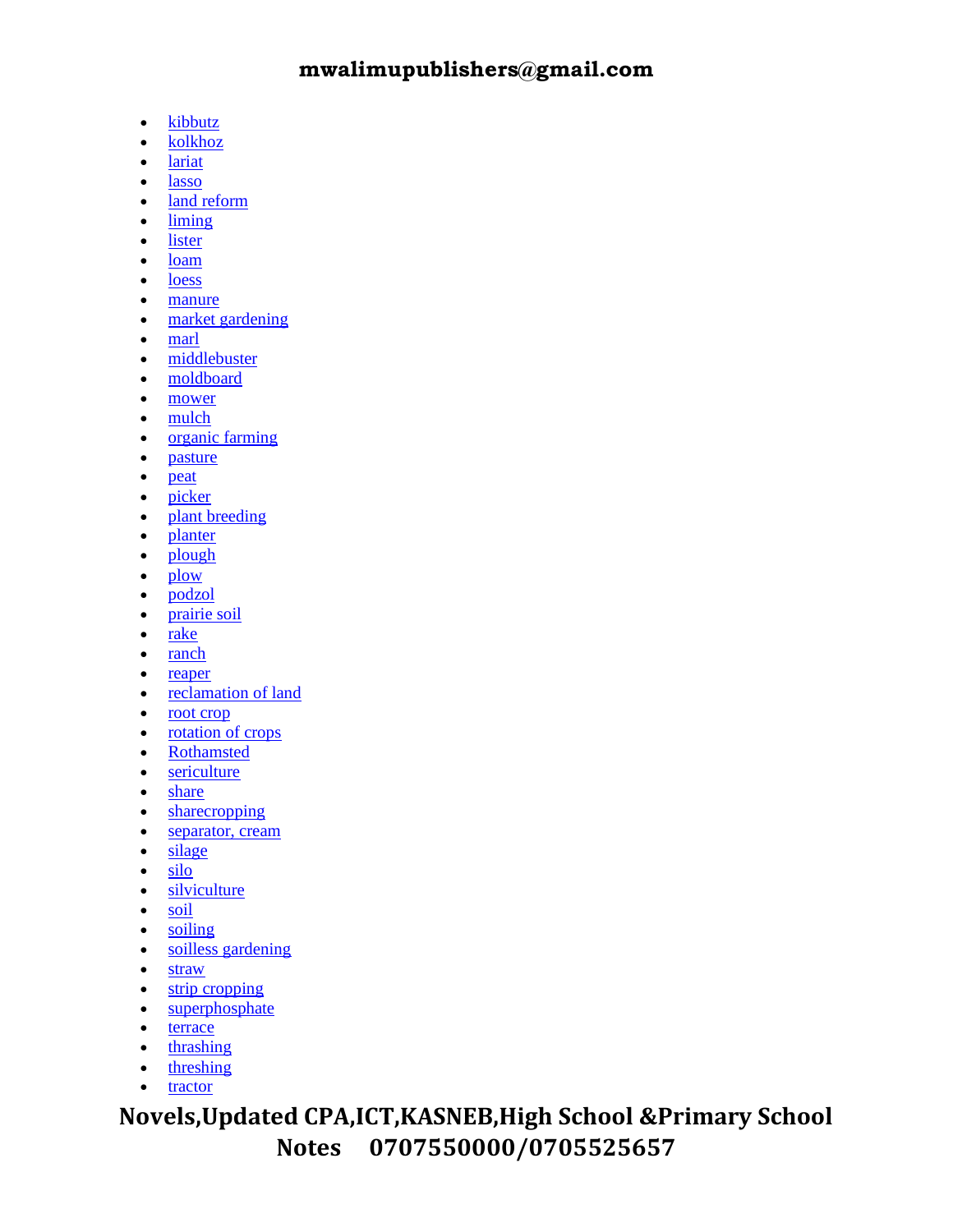- [truck farming](http://www.infoplease.com/encyclopedia/science/truck-farming.html)
- [water gardening](http://www.infoplease.com/encyclopedia/science/water-gardening.html)
- [winnowing](http://www.infoplease.com/encyclopedia/science/winnowing.html)

#### **[Plants & Animals](http://www.infoplease.com/encyclopedia/plants-animals.html)**

- **[Agriculture and Horticulture](http://www.infoplease.com/encyclopedia/0paaghort.html)**
- [Animals](http://www.infoplease.com/encyclopedia/0paanim.html)
- [Biographies](http://www.infoplease.com/encyclopedia/0pabio.html)
- [Botany](http://www.infoplease.com/encyclopedia/0pabot.html)
- [Microbes, Algae, and Fungi](http://www.infoplease.com/encyclopedia/0pamon.html)
- [Plants](http://www.infoplease.com/encyclopedia/0paplant.html)
- [Zoology and Veterinary Medicine](http://www.infoplease.com/encyclopedia/0pazoovet.html)